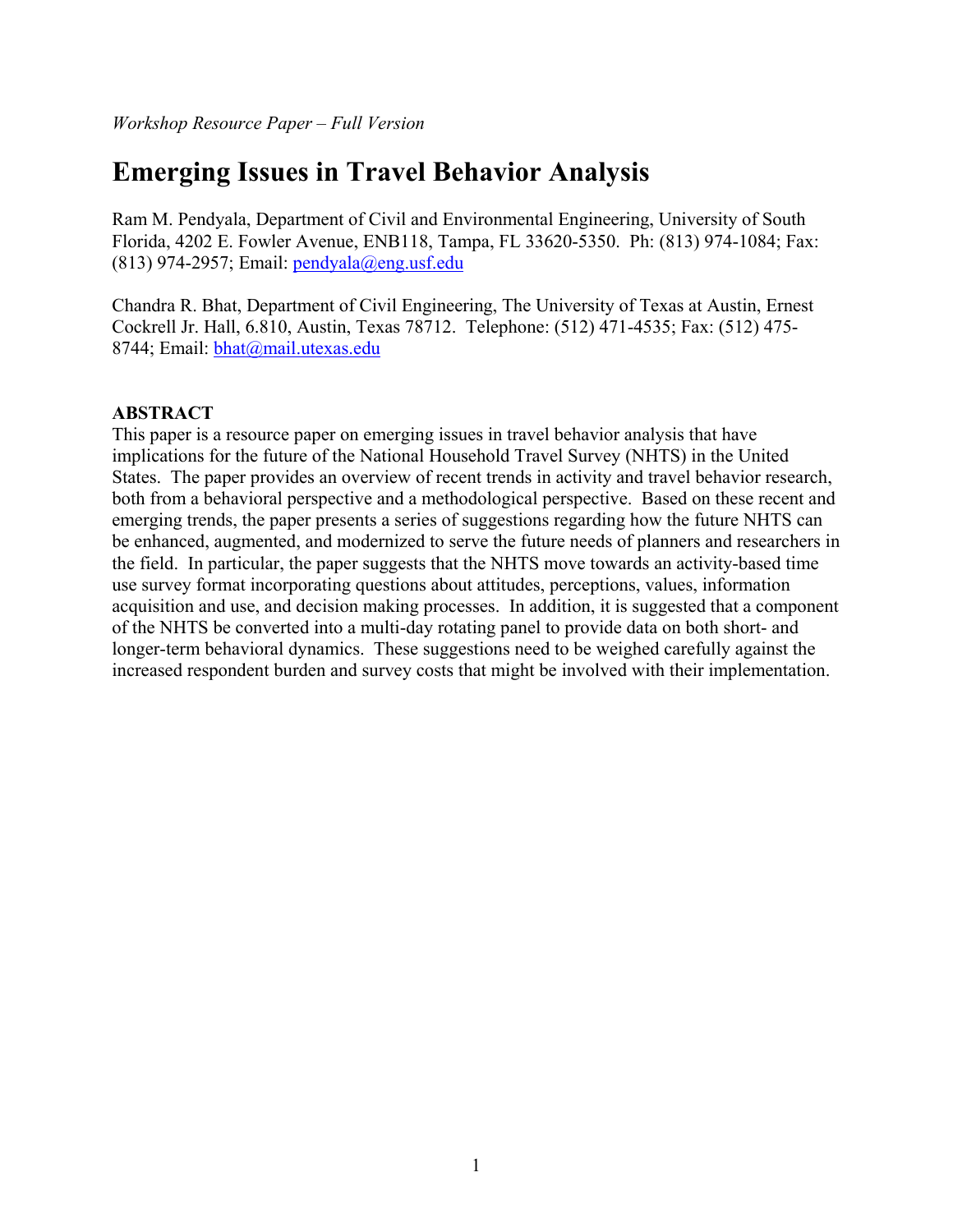### **1. INTRODUCTION**

This resource paper provides an overview of several recent and emerging issues in travel behavior analysis, primarily in the U.S. context. The intent of the paper is to identify and discuss the range of issues of interest to the travel behavior analysis community and the broad implications for travel data needs and collection in the future. Although the paper is not a comprehensive review of travel behavior research, it is hoped that the issues and data implications discussed in the paper will serve as a starting point for discussions to take place in the workshop at the conference.

The paper addresses three broad aspects related to emerging issues in travel behavior analysis. They are:

- 1. What are some of the key recent, emerging, and future travel behavior trends and issues?
- 2. What are the implications of these trends for travel behavior analysis and modeling now and in the future?
- 3. What are the implications of the first two items in terms of travel survey data needs and collection, particularly in the context of the NHTS?

Thus, this paper explicitly relates the key issues in travel behavior analysis with the data that is needed for addressing the recent and emerging issues in the field. However, the paper does not include any discussion about the actual measurement of travel behavior; topics such as survey administration method, non-response, and so on are beyond the scope of this resource paper. Also, the paper only addresses emerging travel behavior issues from a passenger travel demand context and does not address the freight travel behavior arena at all. It is noteworthy, however, that many of the issues identified here are pertinent to freight travel behavior as well and it is envisioned that some of the data implications discussed in this paper would carry over to the freight data collection arena as well.

This paper is organized as follows. In the next section, several emerging travel behavior issues are discussed. In addition, some of the recent trends in demographics and travel demand are presented within this section. The third section focuses on modeling methods and analysis tools that are being used to address the issues identified in the second section of the paper. The fourth section provides a discussion of the data implications of emerging travel behavior trends and analysis methods and offers suggestions on how the NHTS of the future can be enhanced for addressing future travel behavior challenges.

# **2. TRAVEL BEHAVIOR TRENDS**

This section presents an overview of recent and emerging travel behavior trends that are likely to have important implications for travel behavior analysis and data collection, at least in the near future.

#### *2.1 Demographics and Travel Demand*

Any discussion of trends in travel behavior would be incomplete without an examination of basic demographic and travel demand characteristics over time. While it is impossible to offer a comprehensive presentation of demographic and travel demand characteristics within the scope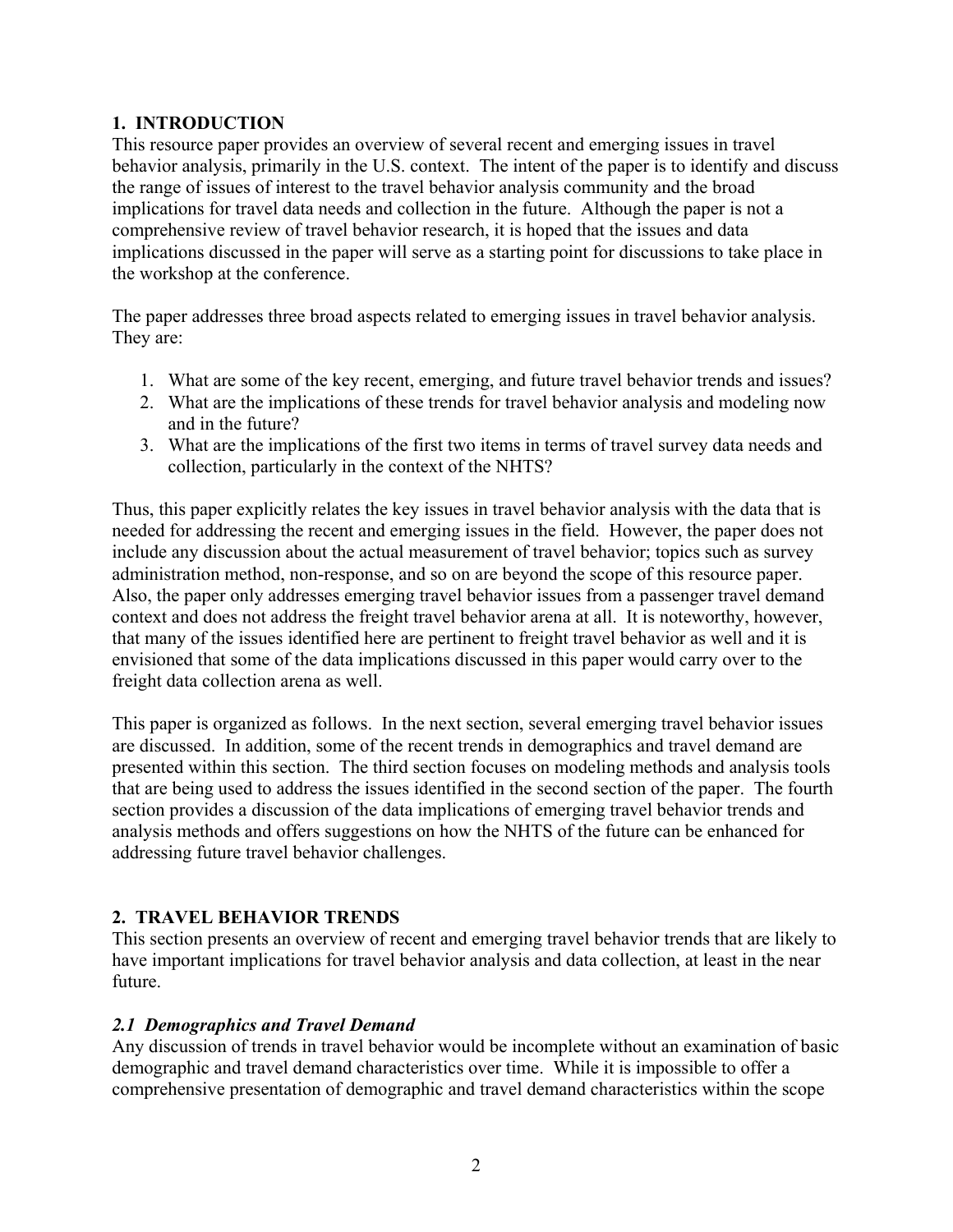of this paper, a few illustrative graphs are presented in this section to The illustrative examples presented here also show how the NHTS and other similar data sets (Census Journey-to-Work, CTPP, etc.) continue to be powerful tools for understanding demographic and travel demand characteristics over time. Much of this section is based on recent analysis of the 2001 NHTS data and 2000 Census data done by Polzin and Chu (2004).

Figure 1 shows the growth in household vehicle miles of travel (VMT) relative to population growth from 1977 to 2001.



Figure 1. Population and Household VMT Growth (1977 to 2001) *Source: Polzin and Chu (2004)*

Household VMT growth has clearly outpaced population growth over the past several decades. This generally indicates that population growth does not account for all of the household VMT growth and that there is substantial increase in trip making on a per capita basis. Indeed, the annual trip rate on a per capita basis has increased 49 percent from 1977 to 2001 (Polzin and Chu, 2004). Concomitant increases are seen in average travel time expenditures which have increased from about 46 minutes per person per day in 1983 to about 79 minutes per person per day in 2001 (Polzin and Chu, 2004). However, it is noteworthy that the line graph depicting household VMT over the years is showing a gradual decline in the growth rate suggesting that the growth of household VMT in the future may not be as rapid as in the past.

Figure 2 shows the average household size over time. The decline in household sizes have generally been associated with increases in per capita trip making over the past several decades. There are two potential reasons for this. First, smaller household sizes (lower number of dependents) leaves a larger share of income for discretionary expenditures and associated activities. With greater disposable income, people pursue more discretionary activities outside home. Second, smaller household sizes are generally associated with lower and looser constraints. Children and other dependents may impose activity engagement constraints that limit the amount of travel that can be undertaken on a per capita basis. Thus, as household sizes decreased, per capita trip making increased. However, even this trend appears to be nearing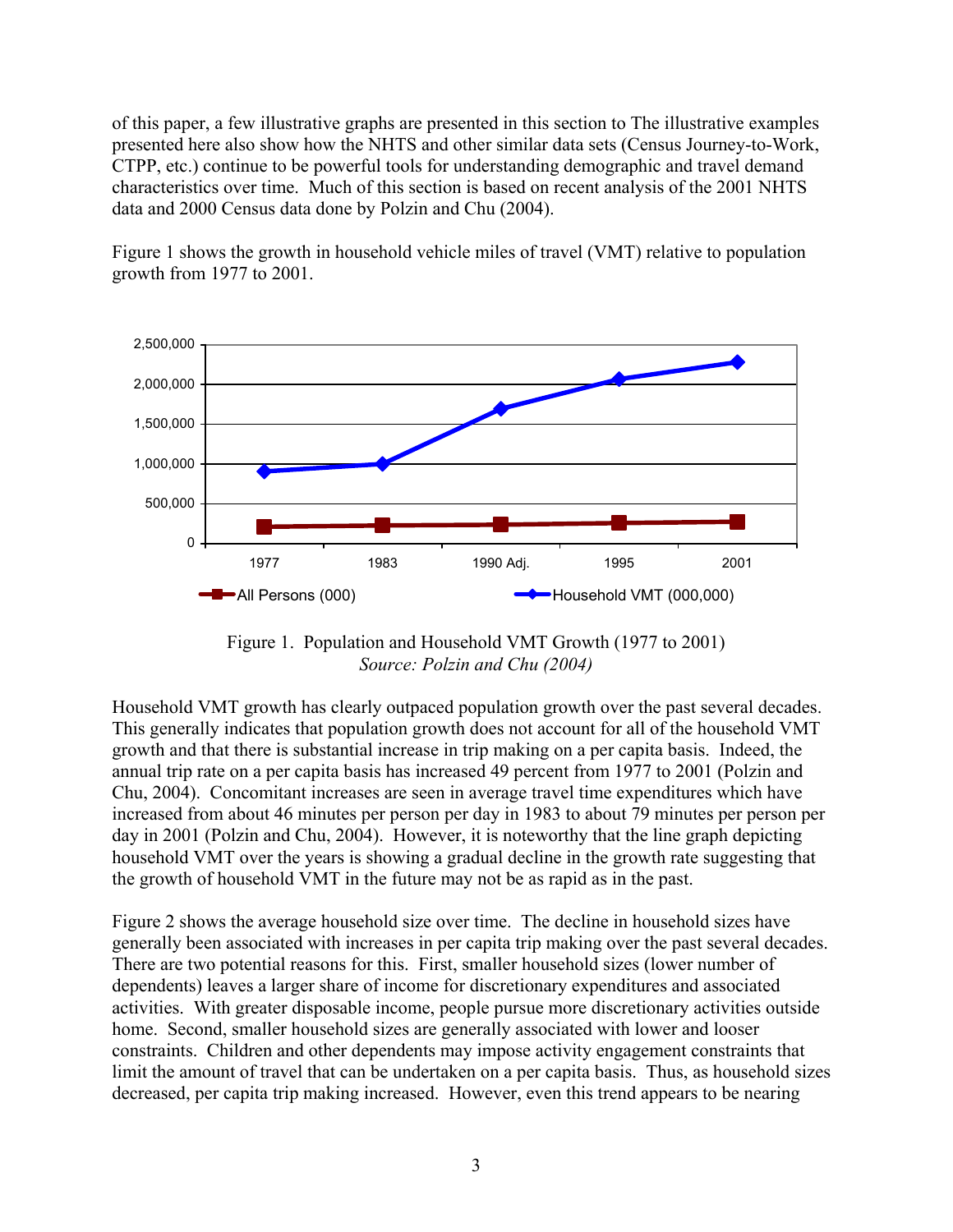stability with average household sizes virtually bottoming out at about 2.6 persons per household.



Two other reasons that have contributed to the increase in travel demand over the past several the past, it is likely that these phenomena will no longer be key factors in shaping travel demand licensed to drive. The percent of males licensed to drive has generally held steady at about the women and men. Similarly, the percent of women participating in the labor force in the United decades are the increased labor force participation of women and the increased driver license holding status for women. While these trends played key roles in increasing travel demand in in the future. For example, Figure 3 shows the percent of males and females over 15 years 90% mark. As for females, the percent licensed to drive has consistently increased and has now reached a point where the percent males and percent females licensed to drive are almost equal to one another. Thus, it appears that driver license holding is approaching saturation for both States is also approaching saturation (Figure 4).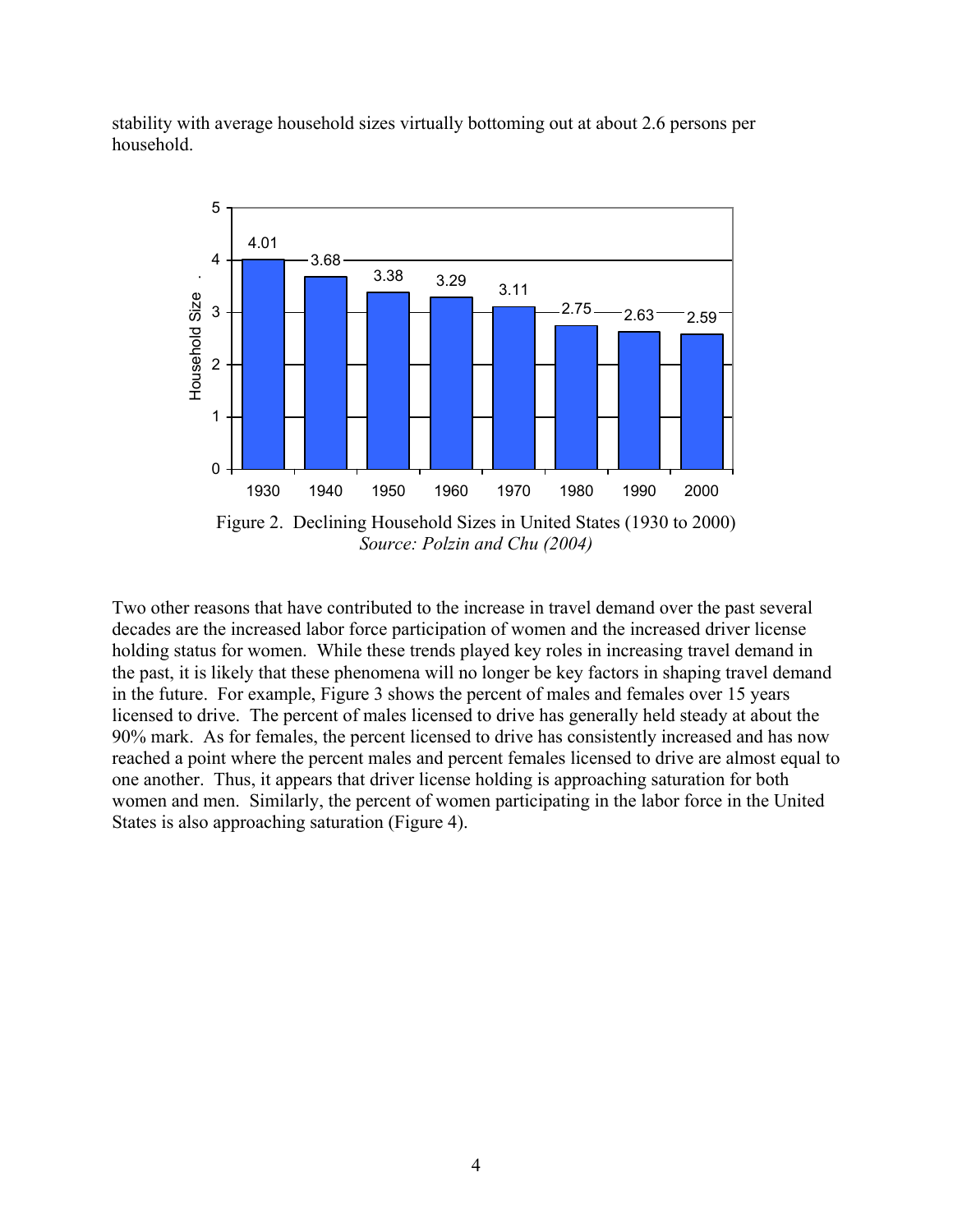

Figure 3. Driver License Holding by Gender (1970 to 2000) *Source: Polzin and Chu (2004)*



Figure 4. Female Labor Force Participation Rates (Ages: 16 and Over) *Sources: 1890-1981 (Smith, 1985); 1994-2003 (Bureau of Labor Statistics, US Department of Labor)*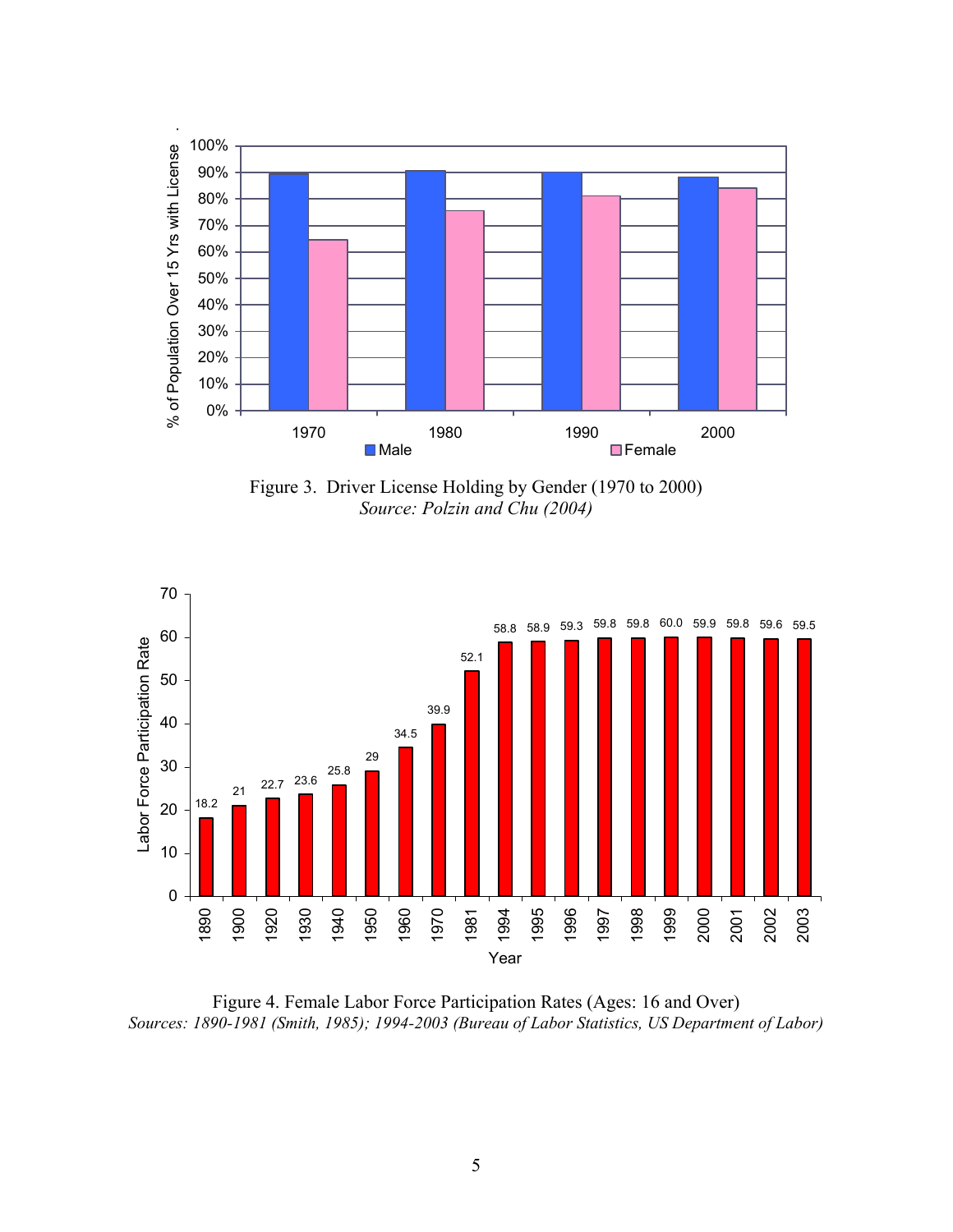Figure 5 shows the average annual per capita trip rate from 1977 to 2001. While substantial increases in per capita trip rates occurred from 1983 to 1995, the increase from 1995 to 2001 has been quite modest. This appears to suggest that there is a potential slowing of the growth in per capita travel; on the other hand, the average trip length, represented by person miles of travel per person trip (PMT per PT), has shown a more substantial increase of nearly one mile per trip.



The increased use of the automobile and decentralization of housing and jobs have generally contributed to greater speeds allowing people to travel farther within the same amount of time. This trend was particularly prevalent up to about the late 1980s, as seen in Figure 6 which depicts the vehicle miles of travel per person hour of travel (VMT per person hour). This graph shows a composite effect of mode use and modal performance. It appears that, since the early 1990's, there has been a decline in performance. With increasing levels of congestion in both urban cores and suburban areas, it is not surprising that this decline has occurred. The trend in Figure 6 suggests that vehicle miles of travel is likely to grow more slowly as congestion spreads across the time-space continuum and begins to catch up with travelers (TTI, 2004).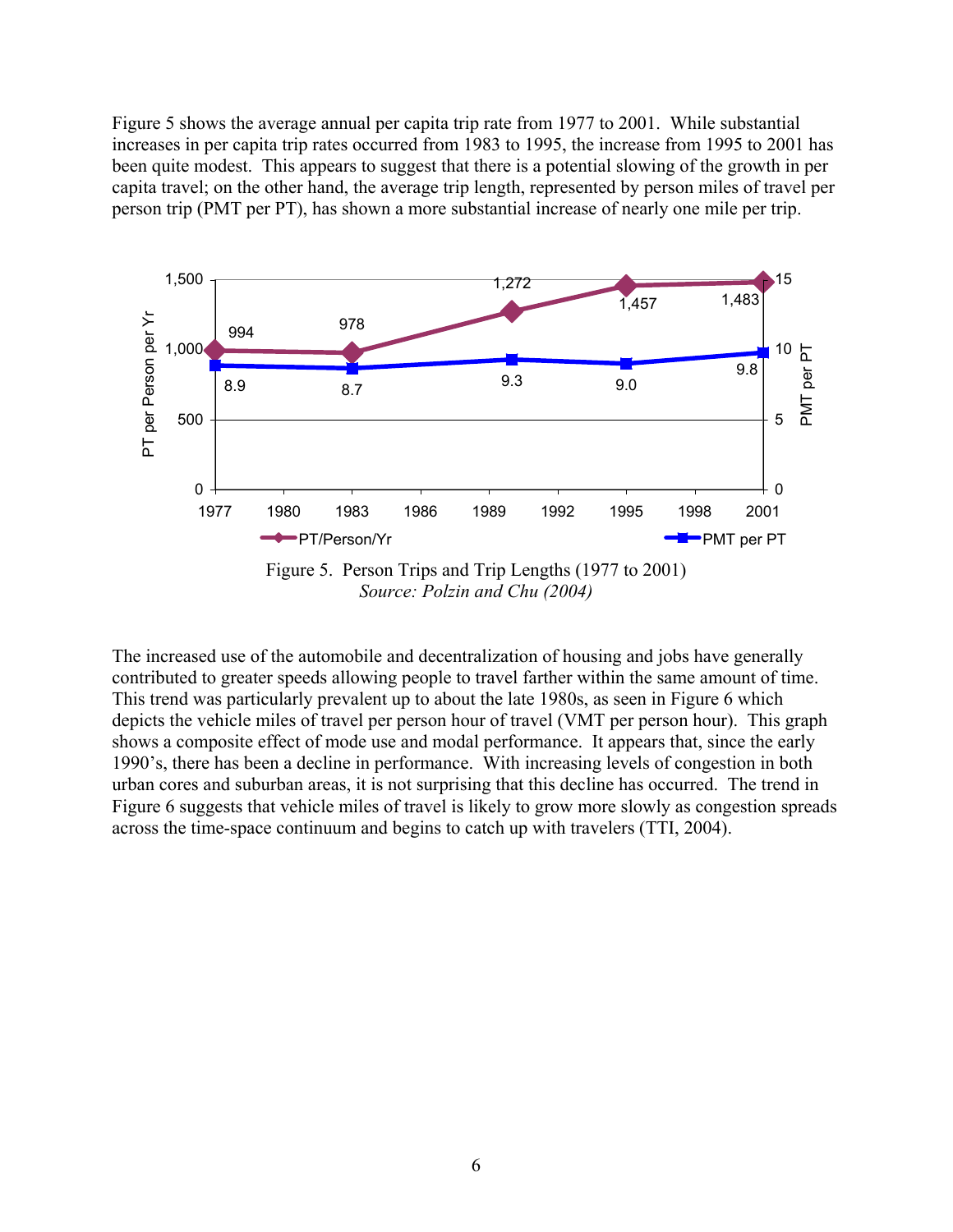

The discussion in this section provides an illustration of the types of trends and descriptive analysis that can be done using national level data sets such as the NHTS. The NHTS is a rich source of information for understanding the past in terms of demographic and travel behavior trends and identifying clues that might suggest how these trends might play out in the future. The analysis and graphs presented in this section suggest that a case might be made for a more moderate growth in trip making and vehicle miles of travel in the future as many of the demographic trends that contributed to rapid growth in travel demand stabilize and play themselves out (Polzin and Chu, 2004).

While there is no doubt that future generations of travel behavior researchers will continue to analyze travel demand in relation to socio-economic and demographic trends, there are many other trends, issues, and phenomena that merit attention in travel behavior analysis. The next few subsections present brief discussions regarding these issues and phenomena with a view towards serving as a point of departure for discussions at the workshop.

#### *2.2 Travel Behavior and Technology (ICT)*

The relationship between telecommunications and travel behavior and the impact that technology has on travel characteristics have been of much interest to the travel behavior analysis community for over a decade. Starting with the early work (Mokhtarian, 1990; Pendyala, 1991; Mannering, 1995; Handy, 1996; Mokhtarian, 1997; Mokhtarian, 1998; Stanek, 1998; Varma, 1998; Mokhtarian 2000) that examined the impact of telecommuting on work travel and overall trip-making, research and analysis in this arena has now broadened to address the impacts of a wide array of information and communication technology (ICT) use on activity and travel characteristics (Krizek, et al., 2005a; Krizek, et al., 2005b).

The adoption and market penetration of technology has been increasing rapidly worldwide. The use of cell phones, personal computers, and the internet has increased by leaps and bounds,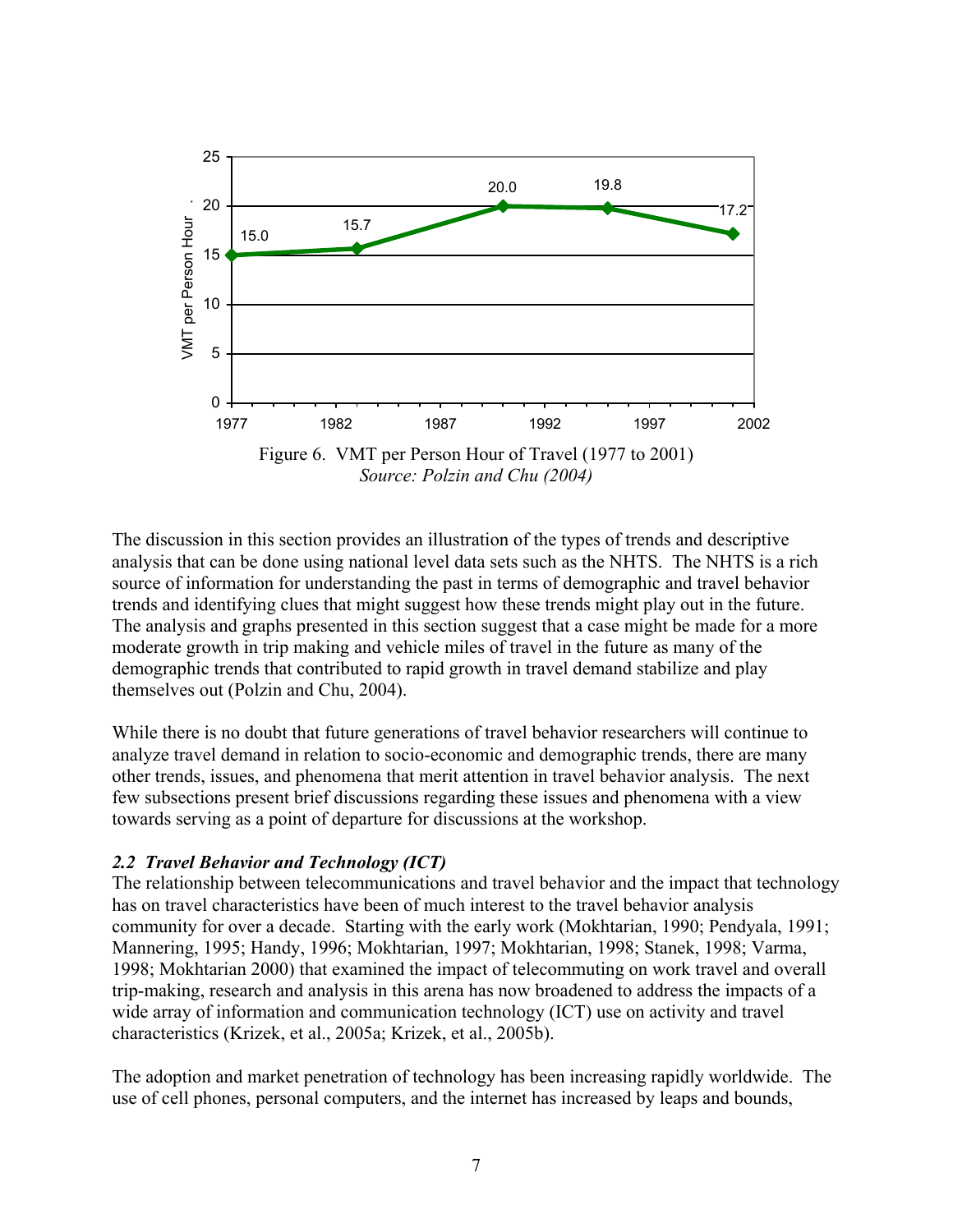particularly in the past decade or so. Figures 7 through 9 show the rapid penetration of various technologies in the U.S. consumer market. It should be noted that these trends may approach saturation in about a decade or so as the rates of growth (see inset graphs) slow down in the future.



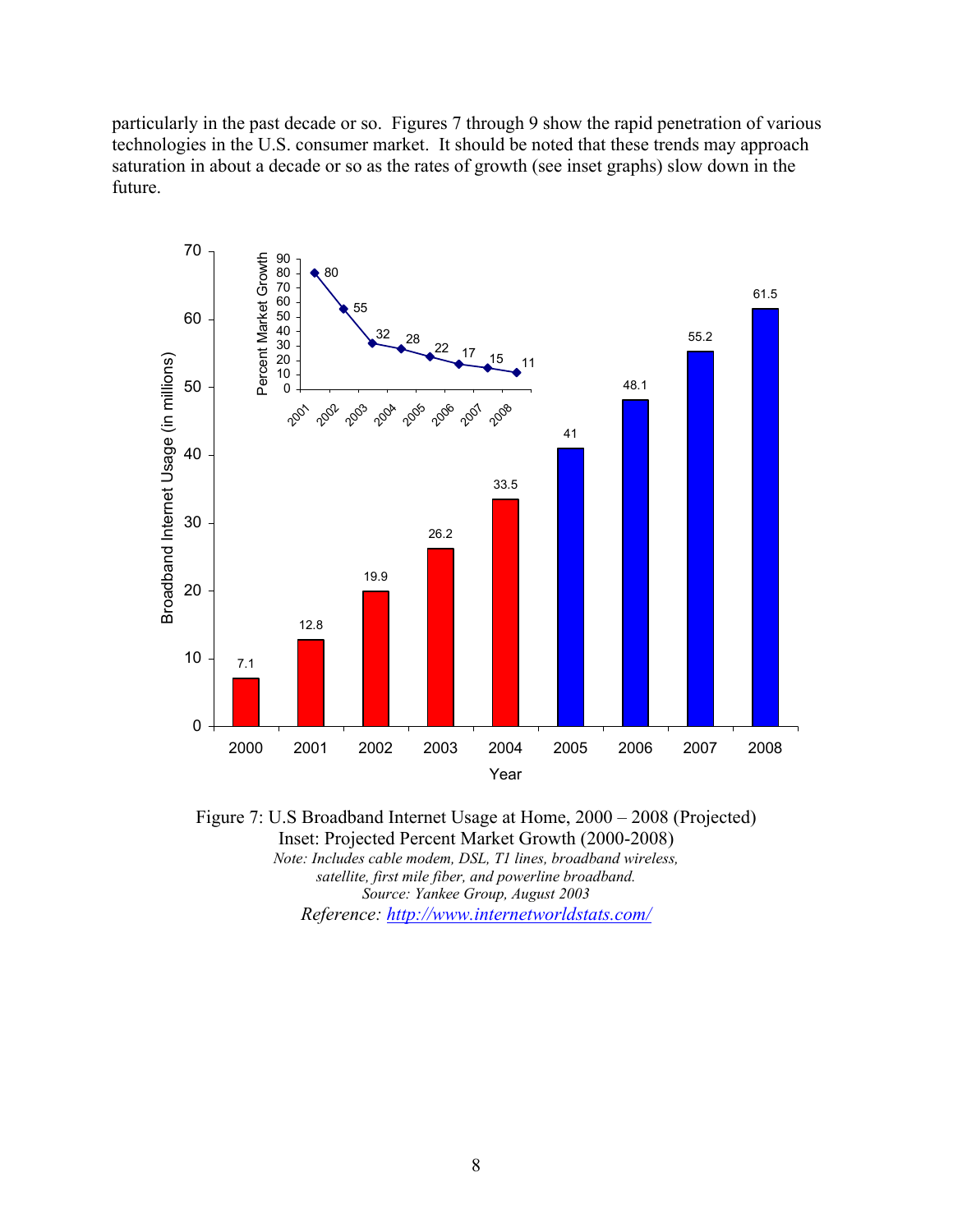

Figure 8. U.S Cellular/PCN Phone Subscriber, 1994-2010 (Projected) Inset: Percent Market Growth *Source: L. K. Vanston and C. Rogers (1995)*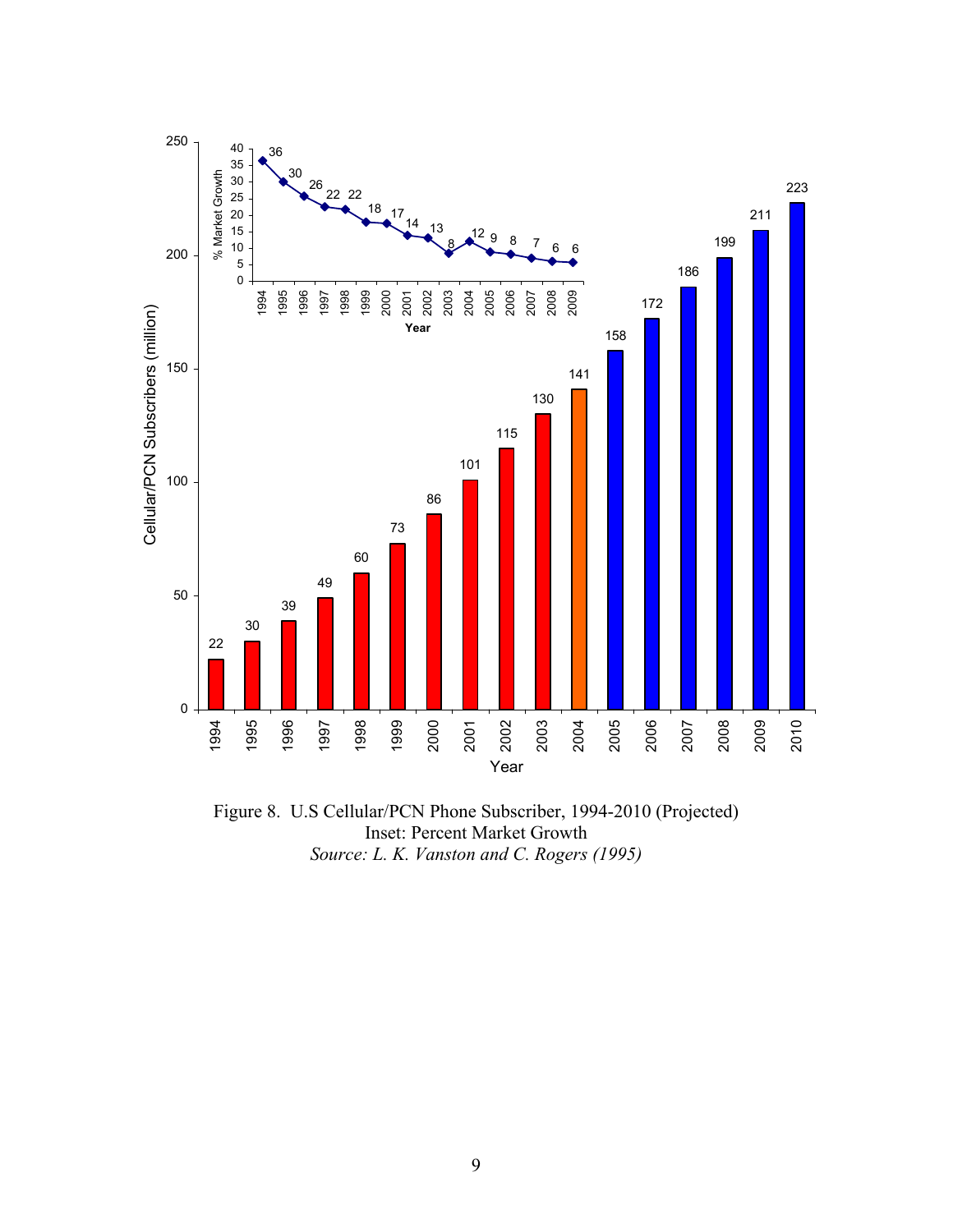



The study of the impact of ICT on travel behavior has been the focus of much research in the recent past (e.g., Golob, 2001; Golob and Regan, 2001). One can clearly expect ICT use to affect activity and travel patterns from both a scheduling and an execution standpoint. From a scheduling perspective, cell phones and other mobile technology allow individuals to plan and organize activities virtually in real-time with little or no prior advance preparation. Particularly among younger age groups who have embraced these technologies, it is possible that real-time activity planning facilitated through mobile technologies significantly affects the scheduling and execution of activities and trips. Viswanathan and Goulias (2001) and Viswanathan, et al. (2001) have used the data available in the recent waves of the Puget Sound Transportation Panel to analyze the effects of ICT on individual travel behavior.

E-commerce has allowed a diverse array of activities to be undertaken through personal computers and wireless technologies. Gaming, shopping, air/hotel/car travel reservations, banking, research, and personal communication are but a few of the online activities that can be undertaken in addition to full-fledged work and work-related activities. The use of e-commerce to undertake such a wide array of activities without having to travel clearly offers individuals the potential to save time that they would have otherwise spent undertaking similar activities (and consequently travel) outside home (Gould, 1998; Gould and Golob, 1999; Marker and Goulias, 2000; Graaff, 2003). Thus, the examination of the impacts of technology on travel behavior is inextricably linked to an understanding of the time-space interactions and time use patterns of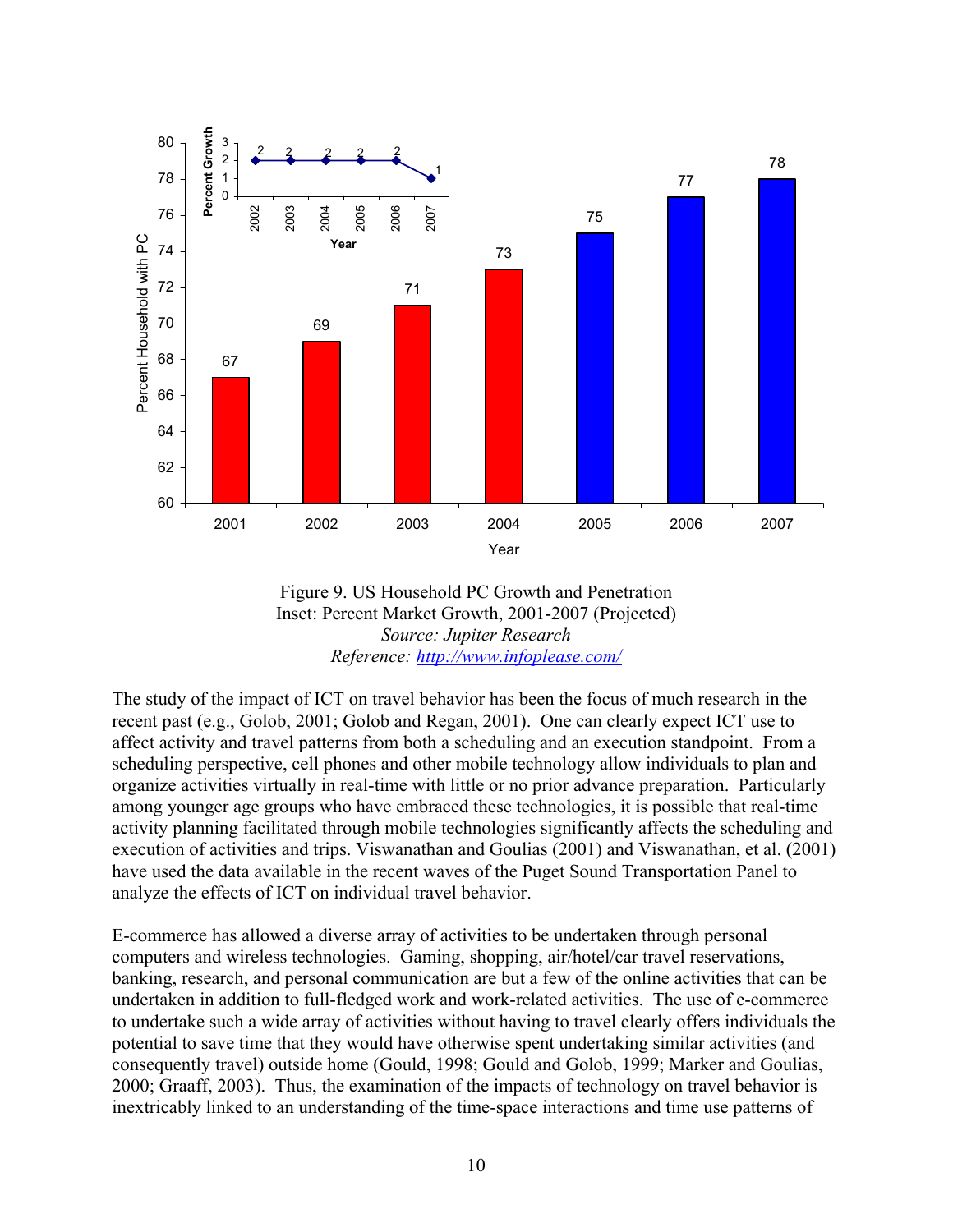individuals. How do people choose to use the time saved through the use of e-commerce? Due to the different ways in which e-commerce can affect travel demand, deriving a deeper understanding of the substitution and complimentary effects of e-commerce on travel behavior is critical for analyzing and forecasting travel demand accurately.

From a longer term perspective, there is the idea that ICT provides for the "death of distance". In other words the introduction of ICT into the transportation sector has changed the conventional geographical definition of "accessibility". In this context, Shen (1999, 2000) provided some insight on accessibility measures in the light of the transportation and ICT ensemble. Spatial separation between home and work, home and shopping, businesses and clients, and so on is no longer a major impediment for conducting business, communications, and transactions (Bashur, 1997; Chatzky, 2002; Fox, 2002). Thus, there is the potential for ICT penetration and use to allow individuals and households to live farther away in exurban and rural areas and businesses to locate in low-cost outlying areas far away from clients without adversely affecting activity goals of individuals and businesses (Giuliano, 1998; Boden 1999). Such longer term residential and business location choices will inevitably have impacts on shorter-term car ownership and activity and travel decisions of households. Similarly, on the commercial side, business location decisions and e-commerce have important implications for service and truck delivery trips where goods and services are brought to the individual as opposed to the individual having to travel to access these goods and services outside home. Are potential travel savings offered by ICT being negated by the rise in residential delivery trips?

#### *2.3 Travel Behavior and Natural and Built Environment*

The interaction of individuals with their surroundings has generally been studied for many decades in terms of the impacts of land use development patterns and residential location choice on travel behavior and in terms of whether neo-traditional and pedestrian- and transit-friendly neighborhoods have an impact on travel choices that people make (Handy, 1997; Bagley, 2002). There is a rich body of literature on the impacts of land use on travel behavior and travel choices with findings generally indicating that higher density, mixed use, and transit/pedestrian-friendly environments are associated with lower vehicle ownership and use, higher transit and walk mode shares, and shorter trips (Boarnet, 2001; Krizek, 2002; Waddell, 2002).

The entire debate regarding the effects of the natural and built environment on people's travel behavior has gained new momentum in light of the growing concern about the health and wellbeing of people (Ewing, 2001; Handy, 2002; Hoehner, 2003). Obesity, both in adults and children, is now considered to have reached epidemic proportions and the transportation infrastructure and land development patterns are being scrutinized for their role in contributing to obesity and poor public health in general (Ewing, 2003). Suburban development patterns, separation of residences, businesses, and employment centers, absence of pedestrian and bicycle facilities, inability to serve outlying areas with reliable and high-frequency transit service, and the absence of grid-pattern street networks are all seen as factors contributing to high levels of automobile dependency and consequently, obesity.

Walk and transit mode shares have generally been on the decline for many years. But it appears that these modal shares may have bottomed out as seen in Figures 10 and 11. Figure 10 shows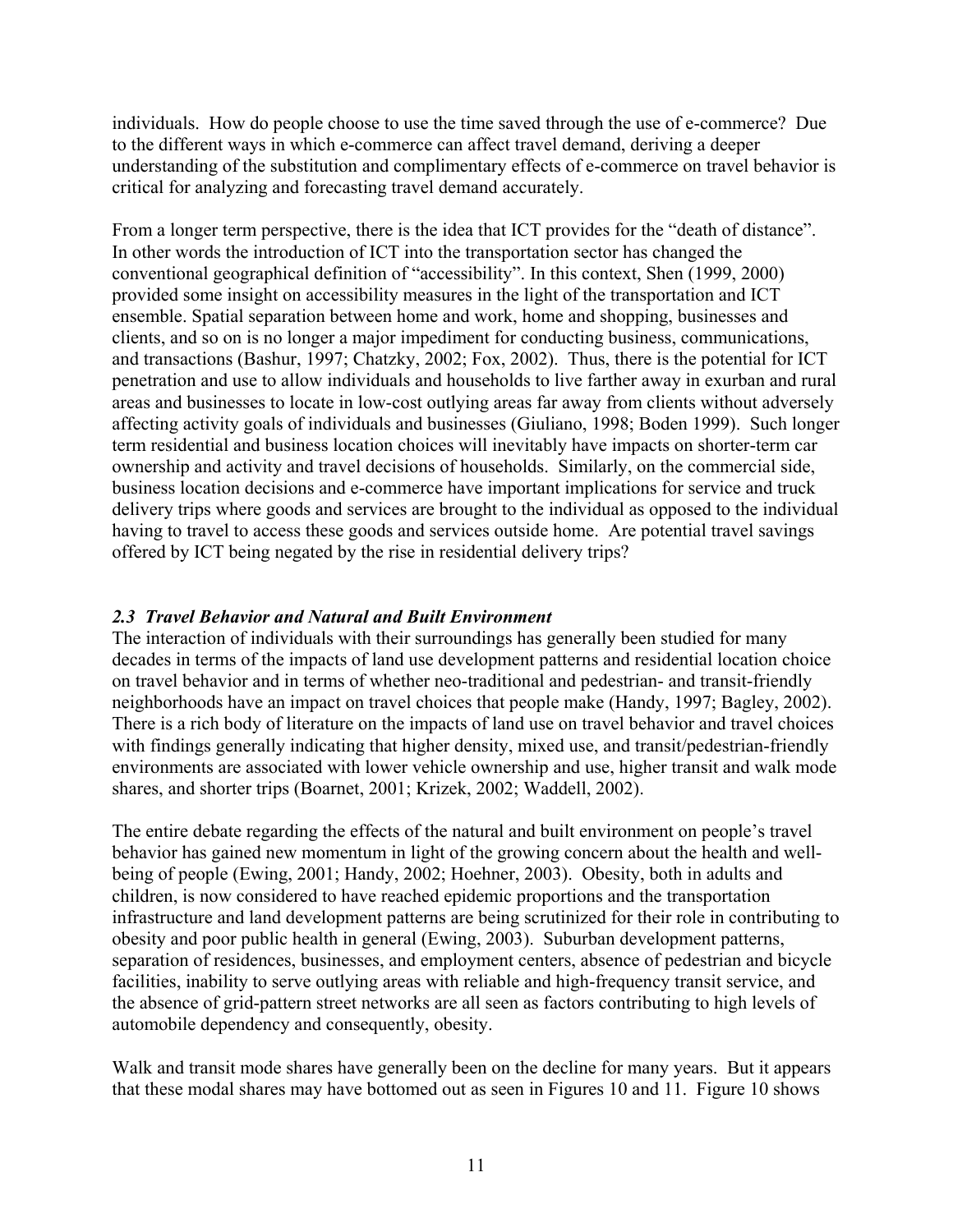the work trip walk mode share and it appears to have bottomed out at about 2.5 percent. Similarly, the transit mode share (as a share of person miles of travel) appears to have hit its low point at a little over one percent. Walking, bicycling, and using transit are seen as signs of active lifestyles and various attempts are being made to promote and further the cause of active lifestyles.



Figure 10. Work Trip Walk Mode Share (1960 to 2001) *Source: Polzin and Chu (2004)*



Figure 11. Transit Mode Share Based on Person Miles of Travel (1990 to 2002) *Source: Polzin and Chu (2004)*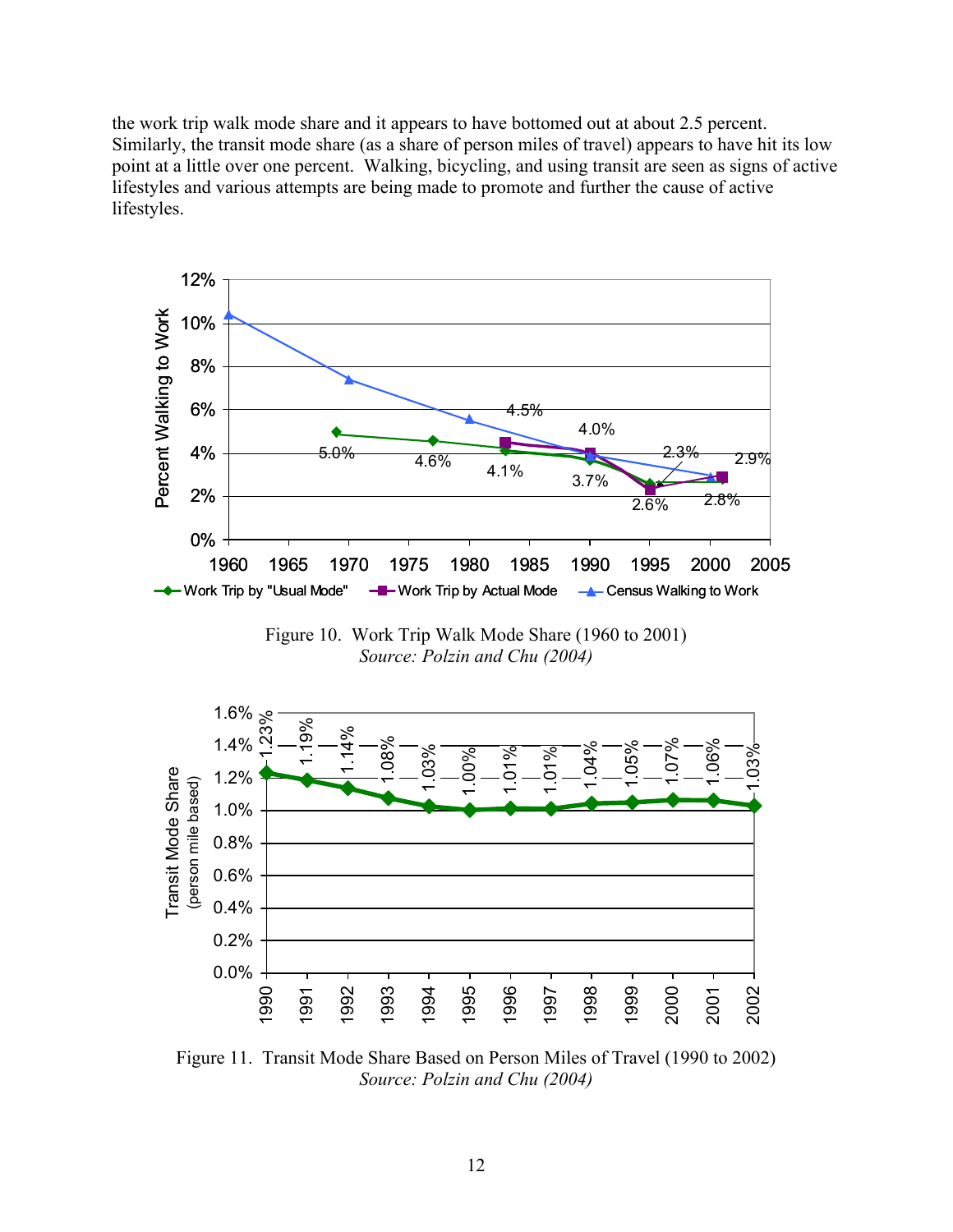In this regard, it is important to understand the cause and effect relationships underlying the influence of the natural and built environment on travel behavior and choices. Although there is evidence to suggest that high density mixed land use development patterns that are pedestrian and transit friendly are associated with fewer vehicle trips, shorter trips, and lower auto ownership even after controlling for socio-economic characteristics, it is not clear if the causation is true or spurious. This is because there is some evidence suggesting that attitudes, values, and perceptions may play a very important role in shaping where people choose to live and how people choose to travel (Kitamura, et al., 1997). In other words, if those who live an active lifestyle are pre-disposed to doing so by virtue of their attitudes and beliefs, then the natural and built environment may have little to do with their travel choices. Such individuals would probably lead active lifestyles in any type of environment.

Finally, continued attention is being paid to the issue of latent, suppressed, and induced travel demand that are usually associated with capacity increases. Critics of highway expansion policies argue that any capacity increase is quickly filled up by induced demand as individuals choose to undertake additional trips, longer trips, and/or switch to the auto mode as a result of the capacity increase. Again, this issue is inextricably linked to the time use patterns of individuals and the evidence appears to suggest that highway expansion is associated with a certain level of induced demand although the evidence is mixed and conflicting in nature (e.g., Cervero, 2003; Cervero and Hansen, 2002; Mokhtarian, et al., 2002; Noland and Lem, 2002; Levinson and Kanchi, 2002; Hartgen, 2003). The question is how will individuals use the additional time savings that becomes available as a result of capacity expansion (and reduced travel times)? Will additional activities outside the home (and consequently new trips) be undertaken? Will existing activities and trips be modified with respect to their timing and location? To what extent will mode shifts occur due to increases in highway capacity? These are questions that need to be addressed to fully understand the influence of the natural and built environment on travel behavior and choices.

#### *2.4 Travel Behavior of Special Market Segments*

Considerable emphasis is being placed on analyzing travel behavior of special market segments with a view to understand their unique travel needs and choices. Such analysis can be used to formulate transport policies to meet transport needs of special groups, assess the potential adverse impacts of policies on different groups, and conduct environmental justice and equity studies.

Lave and Crepeau (1994) analyzed travel behavior patterns of zero car households using the 1990 NPTS data sets. Figure 12 shows the declining percent of households that fall into this category. It appears that the percent of households in this category has reached a bottom at about 8% of all households. As expected, persons living in these households tend to be less mobile (make fewer trips and show a higher percent of zero-trip making) and are more dependent on alternative modes of transportation such as transit, ride sharing, taxi, and non-motorized modes of transportation. However, it is interesting to note that about 40% of all trips undertaken by people in these households are by personal vehicle. From a broader travel demand perspective, the decreasing percent of households with zero cars has contributed to an increase in travel demand over the years. However, that trend appears to have hit a bottom and this factor may not contribute to any increases in future travel demand.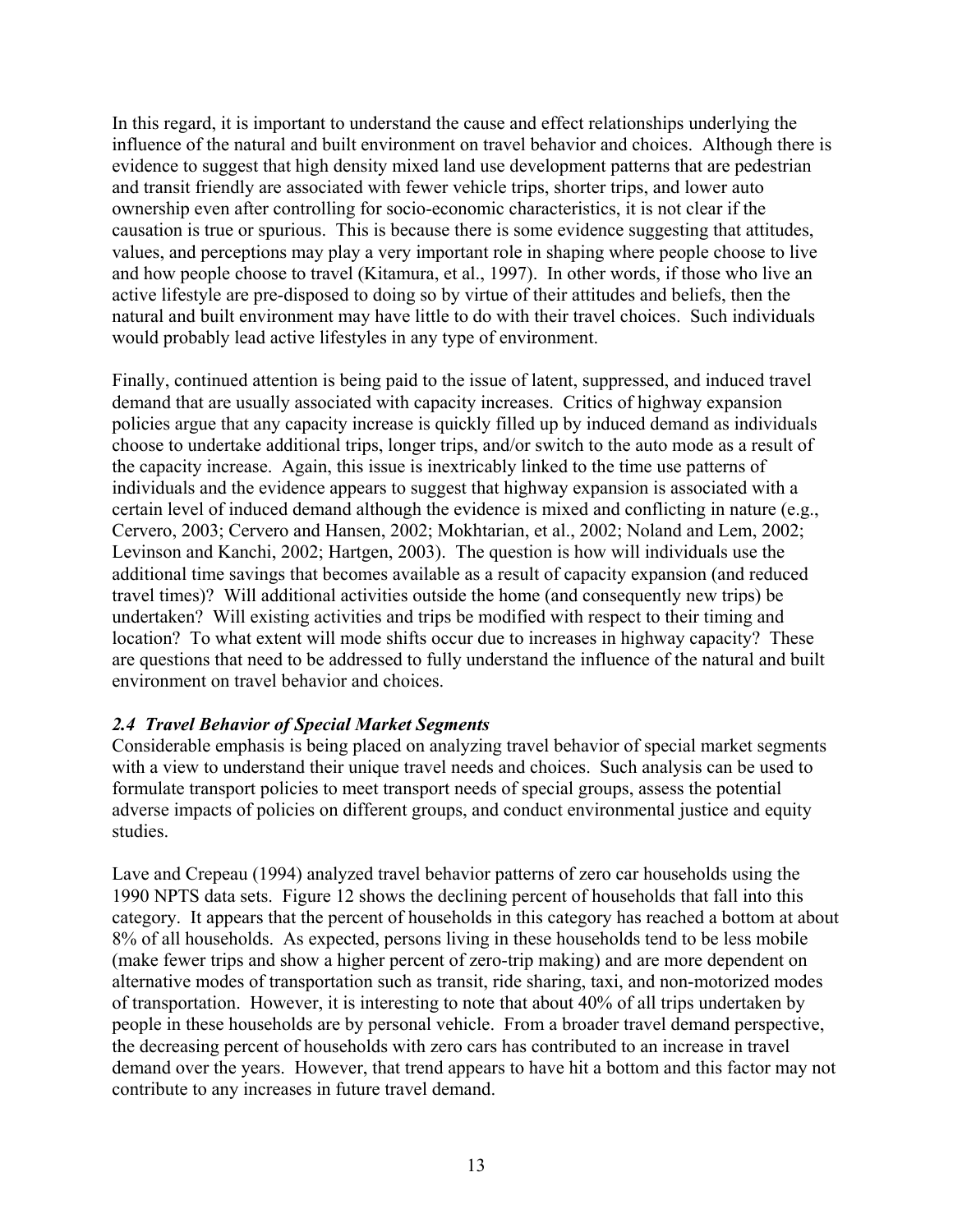

Figure 12. Percent of Households with Zero Vehicles (1960 to 2001) *Source: Polzin and Chu (2004)*

There have been numerous studies that have looked at special populations. Gender based studies include a study of the potential saturation in men's travel by Rey, et al. (1995) and a study of women's travel behavior by Rosenbloom (1995a). Rosenbloom (1995b) also studied the travel behavior of the elderly population and found them more dependent on alternative modes of transportation. As expected, the elderly show greater proportions of non-work travel involving shopping, personal business, social visits, and medical/dental. All of these studies were based on the 1990 NPTS data sets. Kim and Ulfarsson (2004) studied the travel mode choice of the elderly and examined the effects of personal, household, neighborhood, and trip characteristics on mode choice. Georggi and Pendyala (2001) used the 1995 ATS data set to examine the long distance travel behavior of elderly and low income households. Given the importance of long distance travel to the nation's economy, the NHTS should continue to collect such data and more work on studying long distance travel behavior should be done in the future.

Rosenbloom and Clifton (1996) and Clifton (2002) studied the travel behavior of low income households. Evidence suggests that people in poor households make fewer trips, travel shorter distances, and take more time to reach their destinations due to their reliance on alternative modes of transportation such as transit and non motorized modes. Clifton (2002) related the differences in travel patterns across income groups to differences in resources, constraints, and choices.

Clifton (2003) examines the pursuit of travel and activities by teenagers using data from the 1995 NPTS. In particular, the first trip made directly after school is examined to evaluate the degree of independence in travel. It was found that young teenagers switch to the auto mode from nonauto modes as soon as the automobile becomes available and is a viable alternative.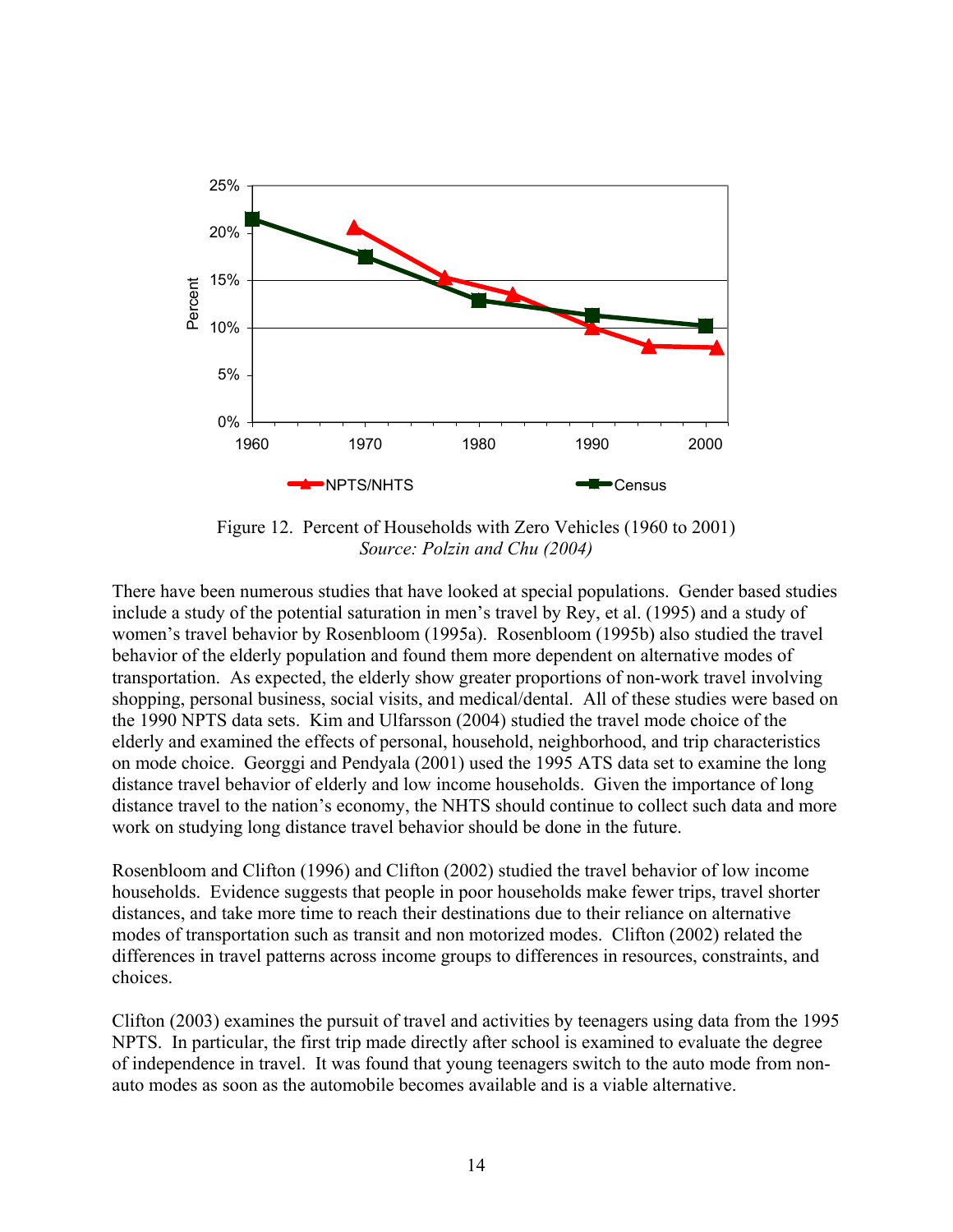Rosenbloom and Clifton (1996) examine the interplay between income and race in the context of transit use and note that transit agencies may find potential markets in high income minority groups. Very detailed analysis of minority travel characteristics and demand has been performed by Polzin, et al. (2001). Their paper compares mobility trends by group using information from the 1983, 1990, and 1995 NPTS databases. Mode choice differences across groups are analyzed by examining how patterns of difference in mode choice vary with personal, household, geographic, and trip characteristics as reported in the 1995 NPTS. The exhaustive analysis examined a variety of distributions and tabulations and uses logistic regression to further explore mode choice differences between racial/ethnic groups. The analysis indicates that the differences in non-work travel behavior for the various racial/ethnic groups has changed dramatically over time with minority travel behavior more closely matching majority behaviors. Mobility for minority travelers has increased and mode choice behavior, while still different, more closely resembles that of the aggregate.

The NHTS and its predecessor NPTS series have been key sources of data for examining the travel characteristics of special market segments. Most urban area travel surveys do not have sample sizes large enough to support analyses of small market segments defined by a multitude of cross-classifying dimensions. The NHTS is probably one of the only surveys that can support rigorous analysis of these very important market segments. Formulation of transport policies, transport safety strategies, and transportation options for the transportation disadvantaged relies on the ability to conduct such analysis.

#### *2.5 Nature of Travel Demand*

Travel behavior data sets such as the NHTS have been used extensively to probe and analyze the fundamental nature of travel demand. There are a number of recent and emerging issues that have been the topic of considerable debate and analysis in the field. The 1990 NPTS data set was used by Strathman and Dueker (1995) to analyze trip chaining behavior. There is evidence suggesting that trip chaining (trip linking) has been consistently on the rise. Trip chaining has important implications for mode choice as complex journeys make it difficult to switch to alternative modes of transportation (Ye, et al., 2004).

There has been a growing debate recently in the literature about travel time expenditures, travel time budgets, and the potential evidence that travel may be undertaken for its own sake, i.e., travel may actually offer a positive utility. As seen in Figure 13, average travel time expenditure is on the rise in the United States. The reasons for the increases are probably multi-fold. Rising incomes and affordability of out-of-home activities (such as eat-meal, movies, and other recreational activities), increasing number of serve passenger trips, greater efficiency brought about by technology, increasing vehicle availability, increasing participation in the labor force, and so on are all reasons contributing to rising travel time expenditures. As some of the trends discussed previously in the paper stabilize in the future, it is possible that increases in travel time expenditure will dampen.

Recent work examining the nature of travel time expenditures seriously questions the notion of travel time budgets postulated in the late 1970s (Zahavi and Ryan, 1980; Zahavi and Talvitie, 1980). Chen and Mokhtarian (2004) provide a comprehensive review of the empirical evidence on travel time and money budgets and suggest that travel time expenditures are not constant, but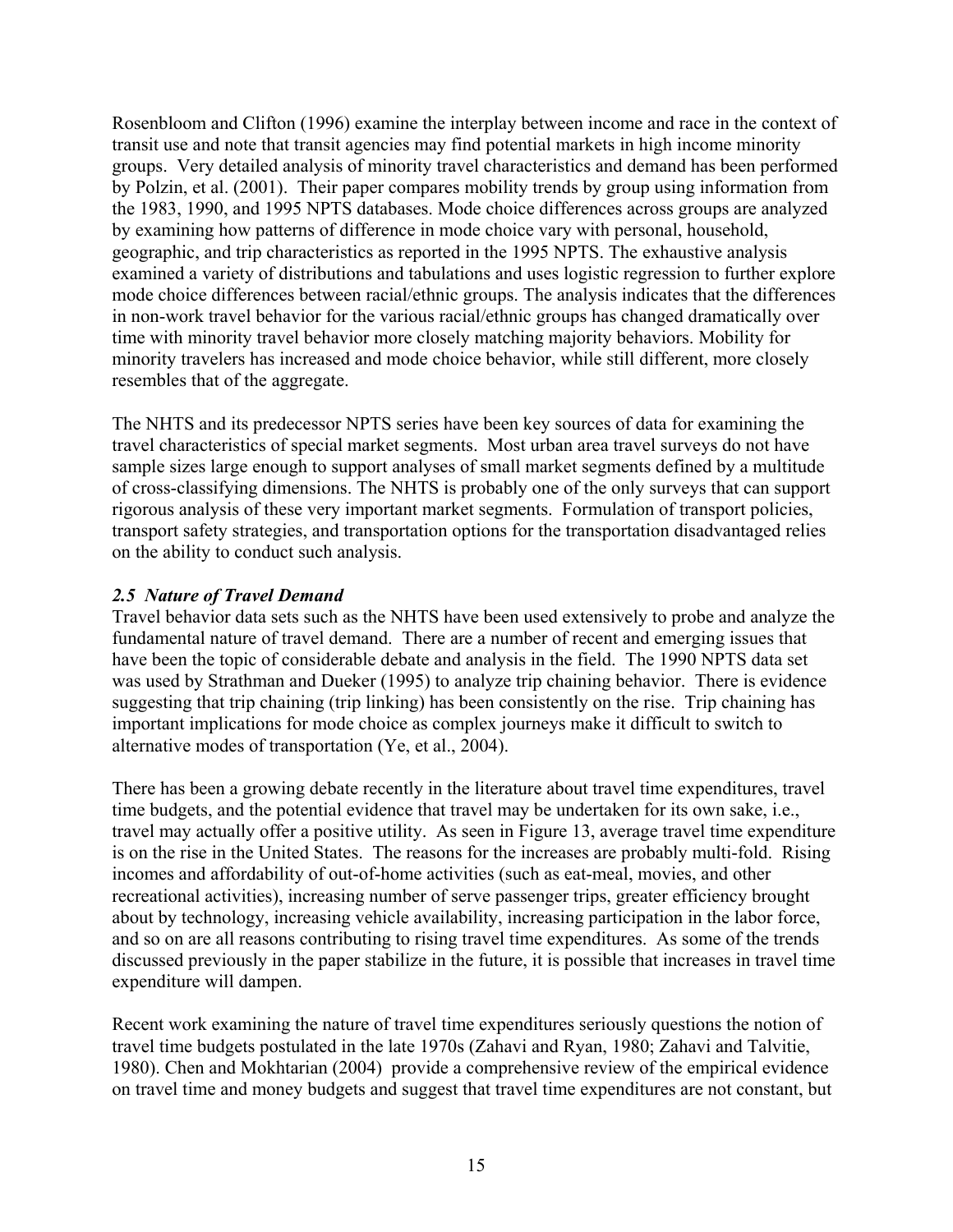are in fact strongly related to household and personal attributes, attributes of activities, and residential location characteristics. They also suggest the existence of an unobserved ideal travel time budget that individuals try to achieve. Their work and data showing increasing travel time expenditures worldwide suggest that the notion of constant travel time budgets may not be valid. The questions pertinent to this issue are: How much can travel time increase in the future? What is a travel time budget? Is it the same as the travel time expenditure? Although the literature has generally considered travel time expenditure to be representative of the travel time budget, Banerjee, et al. (2004) propose drawing a distinction between the notion of a "budget" and the actual "expenditure" of travel time.

On the flip side, there is a growing body of evidence and increasing interest in the notion of the positive utility of travel. That is, travel is undertaken (at least, in part) for its own sake because people derive satisfaction and positive utility from the act of traveling itself. Thus, conventional utility-based models which are based on the traditional notions that all travel entails a disutility and that all travel is derived, may not be universally valid in all contexts. There may actually be situations where travel offers a positive utility and people incur a disutility by not traveling at all. Mokhtarian and Salomon (2001) and Redmond and Mokhtarian (2001) provide additional discussions related to the notion of the positive utility of travel. The NHTS is a valuable source of travel time expenditure data that can be used to examine and test hypotheses related to the notions of the travel time budget and positive utility of travel.



Figure 13. Increase in Average Daily Travel Time Expenditures (1983 to 2001) *Source: Polzin and Chu (2004)*

Most travel behavior research has generally focused on weekday activity and travel characteristics. As most planning was oriented towards weekday peak period travel, this is quite understandable. However, there is a growing realization of the importance of studying weekend activity-travel patterns. The 2001 NHTS allows an in-depth analysis of both weekday and weekend travel characteristics, although differences between weekday and weekend travel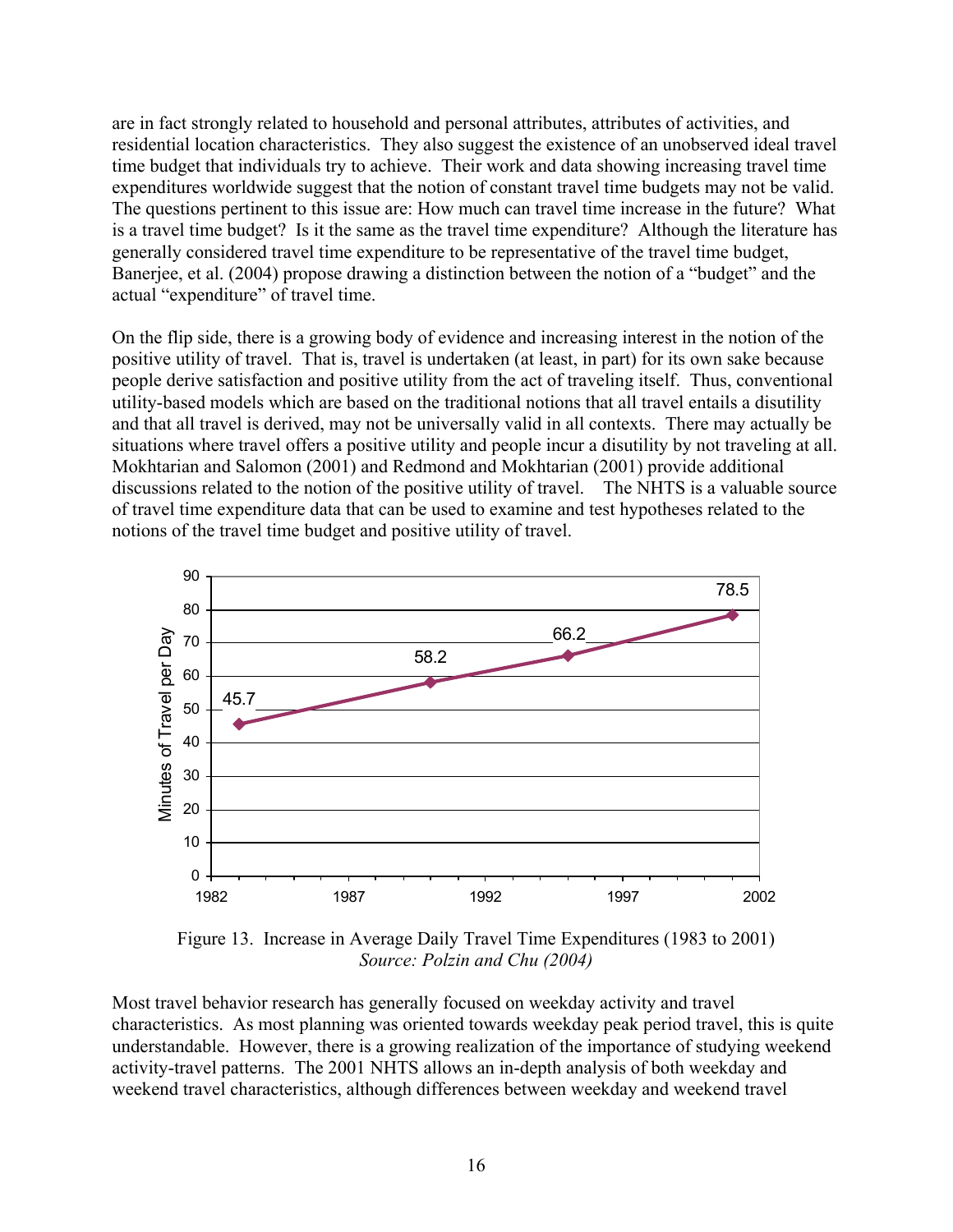behavior can not be determined while controlling for individual specific characteristics. This is because the NHTS does not offer multiple days of data for the same individuals. This is a potential area of enhancement for the NHTS, i.e., collect at least one weekend and one weekday of travel data from each individual in the sample. Agarwal and Pendyala (2004) have analyzed weekday and weekend activity and travel patterns using the 2001 NHTS. Bhat and Gossen (2004), Bhat and Srinivasan (2005), and Bhat and Lockwood (2004) are key examples of recent work into the analysis and modeling of weekend activity and travel patterns, particularly in the context of recreational activity episodes and physically active versus passive activity engagement. Yamamoto, et al. (2004) examine differences in temporal vertices of time-space prism constraints between working and non-working days and show that there are substantial differences in time-space prism constraints between these two types of days.

#### *2.6 Vehicle Ownership and Utilization*

Vehicle ownership and utilization has always been a topic of much interest to researchers in the travel behavior arena. Most travel demand management strategies and transport policies are aimed at managing and reducing the amount of car use. Vehicle ownership and utilization patterns have recently garnered additional attention for several reasons beyond the classic travel demand management perspective. First, there are considerable safety implications and concerns associated with the trend towards acquisition and use of larger vehicles (such as SUVs and vans) for routine daily travel. Second, there are considerable fuel consumption implications associated with the move towards larger and less fuel efficient vehicles. Third, with the recent rise in gasoline prices (to about \$2 per gallon), there are questions regarding how and when travelers will begin to adjust their behavior. If travelers were to adjust their behavior, will there be an adjustment in terms of the vehicle fleet mix or in terms of the trip making patterns and attributes or both? In response to rising gasoline prices, people may choose to acquire smaller, more fuelefficient, or hybrid vehicles and may also choose to alter their trip making patterns. It is absolutely critical that the NHTS continue to collect detailed vehicle ownership and utilization information in the future to support this type of analysis.

Pinjari, et al. (2004) provide a detailed analysis of vehicle ownership and utilization patterns in the United States using data from the 2001 NHTS. In particular, they examined the role of the primary driver in the use of different vehicle types and as expected, found women to constitute a higher proportion of primary drivers for minivans and found men to constitute a higher proportion of primary drivers for SUV's and pickup trucks. Kockelman and Zhao (2000) did a similar analysis earlier using the 1995 NPTS data set. Bhat, et al. (2004) applied a multiple discrete continuous extreme value model to analyze the holdings and use of multiple vehicle types by households using data from the 2000 San Francisco Bay Area survey. Their modeling methodology is a major breakthrough in the ability to model and describe phenomena where people can choose multiple options. With these types of breakthroughs in modeling techniques, it is envisaged that more analysis of vehicle type choice and usage patters will be undertaken in the future.

Polzin and Chu (2004) have used the 2001 NHTS and secondary data sources to perform a comprehensive analysis of factors influencing vehicle use and household VMT growth. They find that vehicle availability as represented by the relative number of vehicles to adults plays a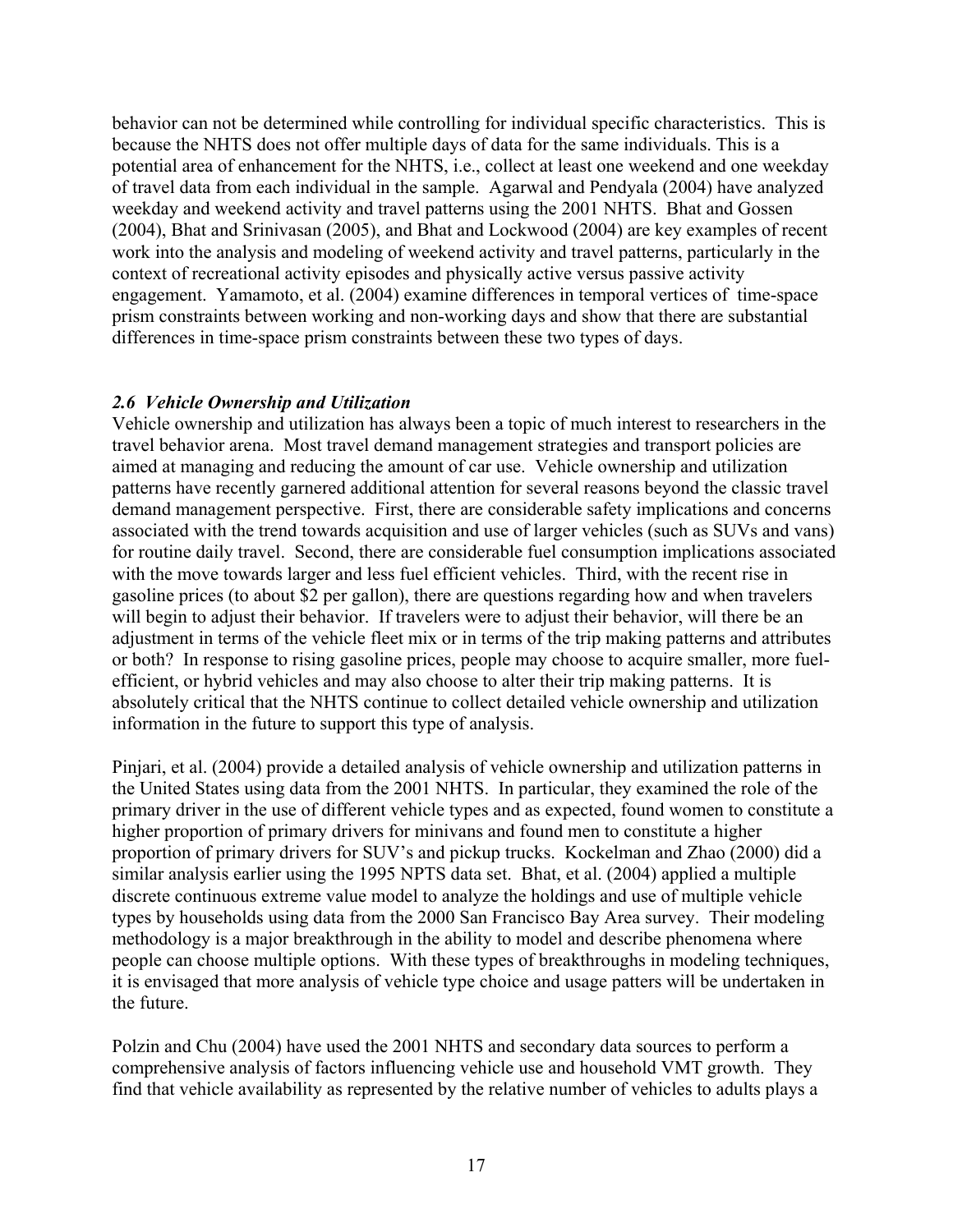

significant role in distinguishing between high and low trip making. Figure 14 illustrates this finding.

Figure 14. Trip Rates by Vehicle Availability (NHTS 2001) *Source: Polzin and Chu (2004)*

They note that many of the factors that have traditionally contributed to household VMT growth may be stabilizing suggesting that future growth in household VMT may be more moderate than in the past. Figure 15 shows the stabilizing patterns of vehicle ownership ratios since the early 1990's. Figure 16 shows that the relative share of the car/van pool mode for the work trip may be reaching a low point. Whereas about 20% of commuters reported carpooling to work in the 1970s, the percent has dropped to about 12% in 2000. Similarly, auto occupancy trends as seen in Figure 17 appear to be reaching a low point as well. All of these findings suggest that per capita vehicle use may be approaching saturation or at least a stage of slower growth into the future.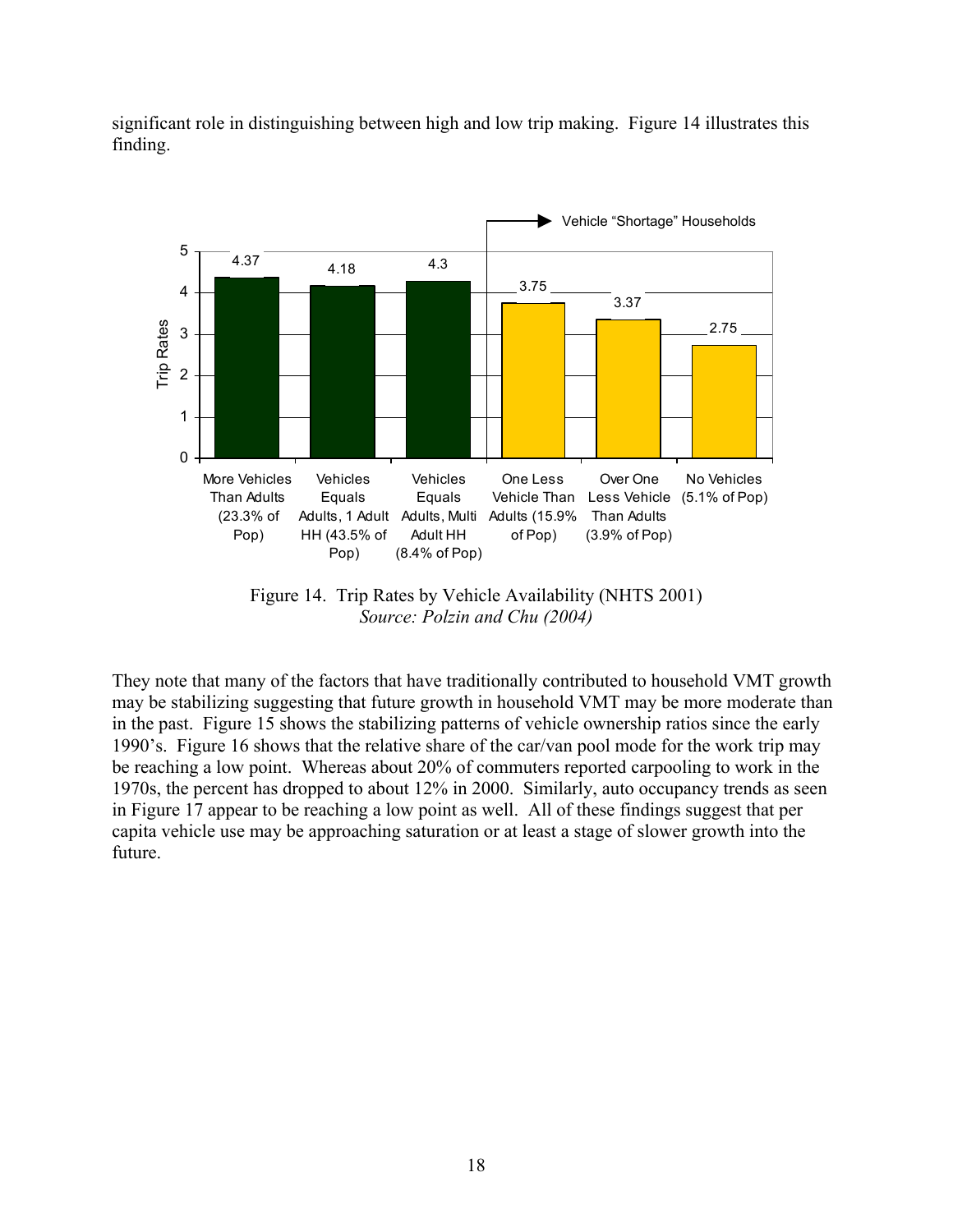



Figure 16. Car/Van Pool Mode Share for Work Trips (1970 to 2000) *Source: Polzin and Chu (2004)*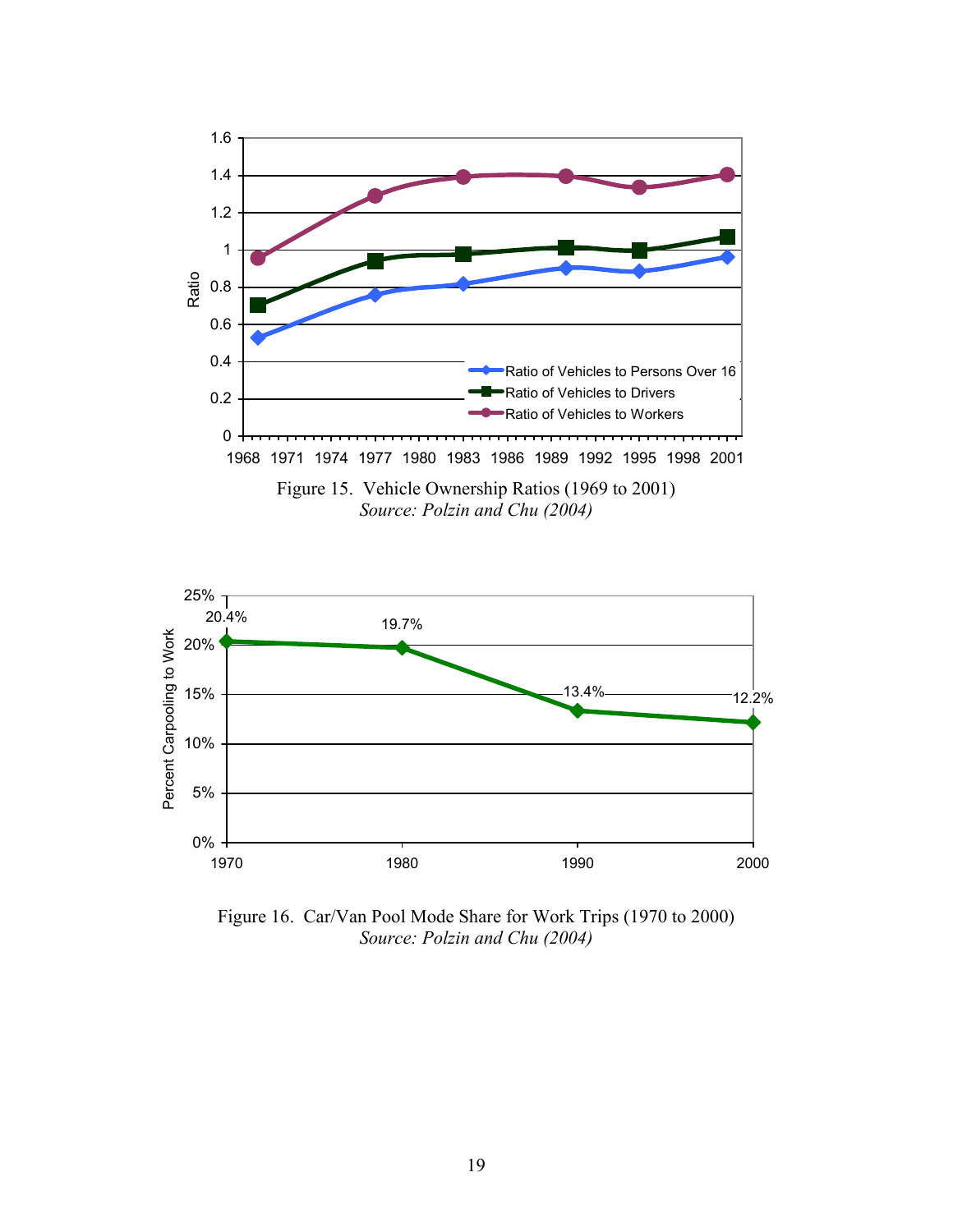

*Source: Polzin and Chu (2004)*

One of the major reasons often noted for the high level of auto use in the United States is the diverging trend lines between cost of owning and driving a car and personal income. As long as nation experienced high growth rates in VMT. However, that trend appears to have stabilized. high level of affordability of owning and driving a car. Indeed, over the past few decades the relative cost of driving a car relative to personal income has been falling. Figure 18 shows the these trend lines diverged (i.e., the relative cost of vehicle ownership and use declined), the The cost of owning and driving a car appears to have reached a bottom and in fact, appears to be inching back up. At the same time, personal incomes are rising albeit at a slightly slower pace. The more gradual divergence in these curves in the future may suggest that household VMT and personal vehicle use may not increase as rapidly in the past. Couple this with time availability constraints (Pendyala, 2003; Robinson and Godbey, 2000) and rising levels of congestion (TTI, 2004) and the potential for increased per capita vehicle use and growth dampens even further.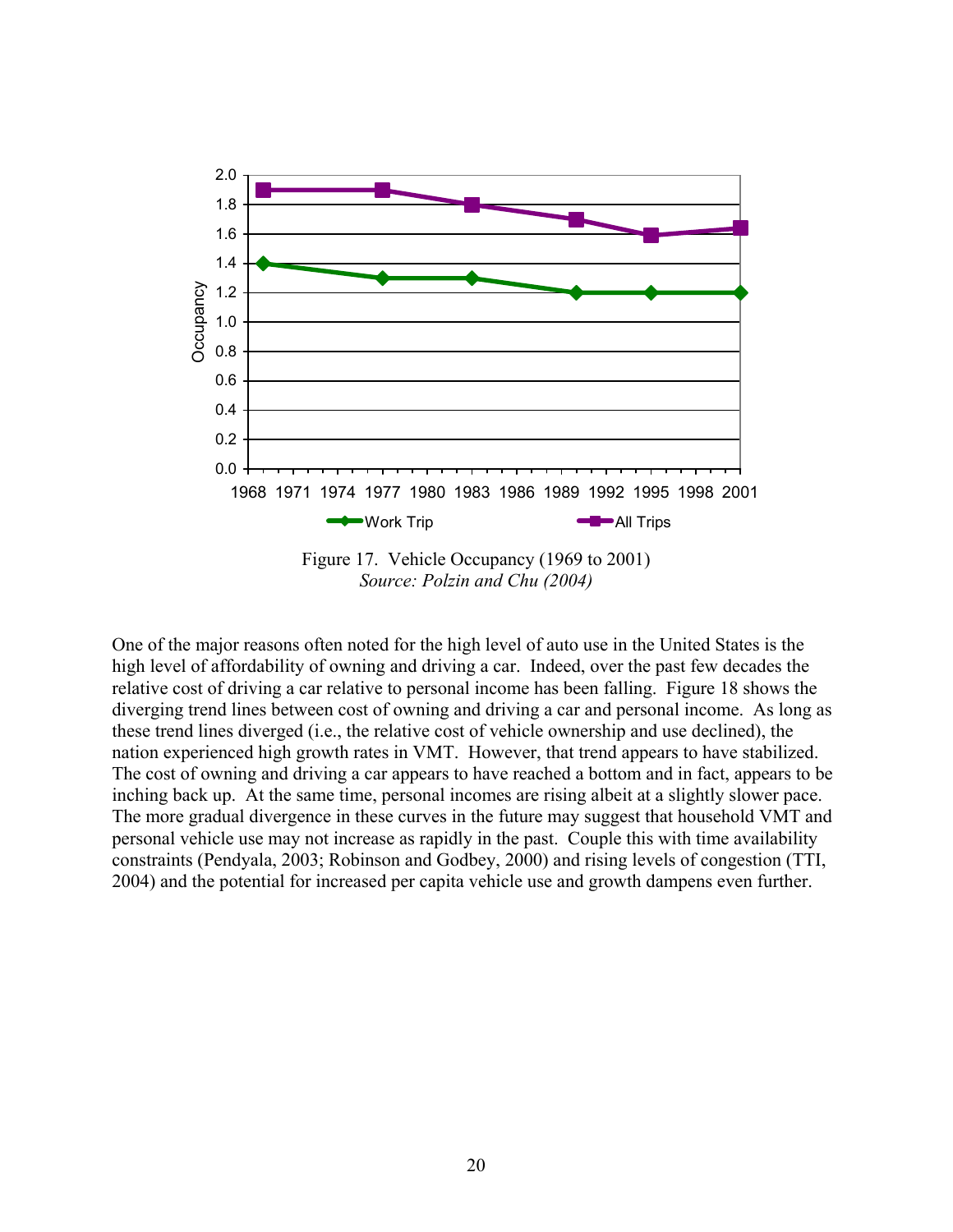

*Source: Polzin and Chu (2004)*

# **. ANALYSIS AND MODELING OF TRAVEL BEHAVIOR 3**

This section presents a brief overview of the new analysis and modeling methodologies that are methodologies that are being brought to bear in the profession could benefit from new and improved household travel survey data that not only provides richer information about outcomes, being employed in the travel behavior research arena. The analysis tools and modeling but also about processes.

#### *.1 Activity-based Analysis and Interagent Interactions 3*

Activity based approaches to travel demand analysis explicitly recognize the derived nature of Garling, 1992). Activity based approaches to travel behavior analysis have been the subject of increasingly forming the basis of new and innovative travel demand forecasting models in urban transport policies and transportation system changes on people's time use patterns and quality of travel demand and the many constraints that govern activity-travel behavior (Axhausen and much discussion in the literature for many years (e.g., Jones, et al., 1990; Kitamura, 1988). Activity based travel demand analysis is based on the premise that travel is undertaken to accomplish activities that are distributed in time and space. Activity-based concepts are areas around the United States including Portland, New York, and Columbus (Vovsha, 2004). Activity-based analysis is inextricably linked to the notion of time use (Pendyala, 2003; Bhat and Koppelman, 1999) and provides a framework for examining and modeling the impacts of life (Pendyala, 2003; Pendyala, et. al., 1998).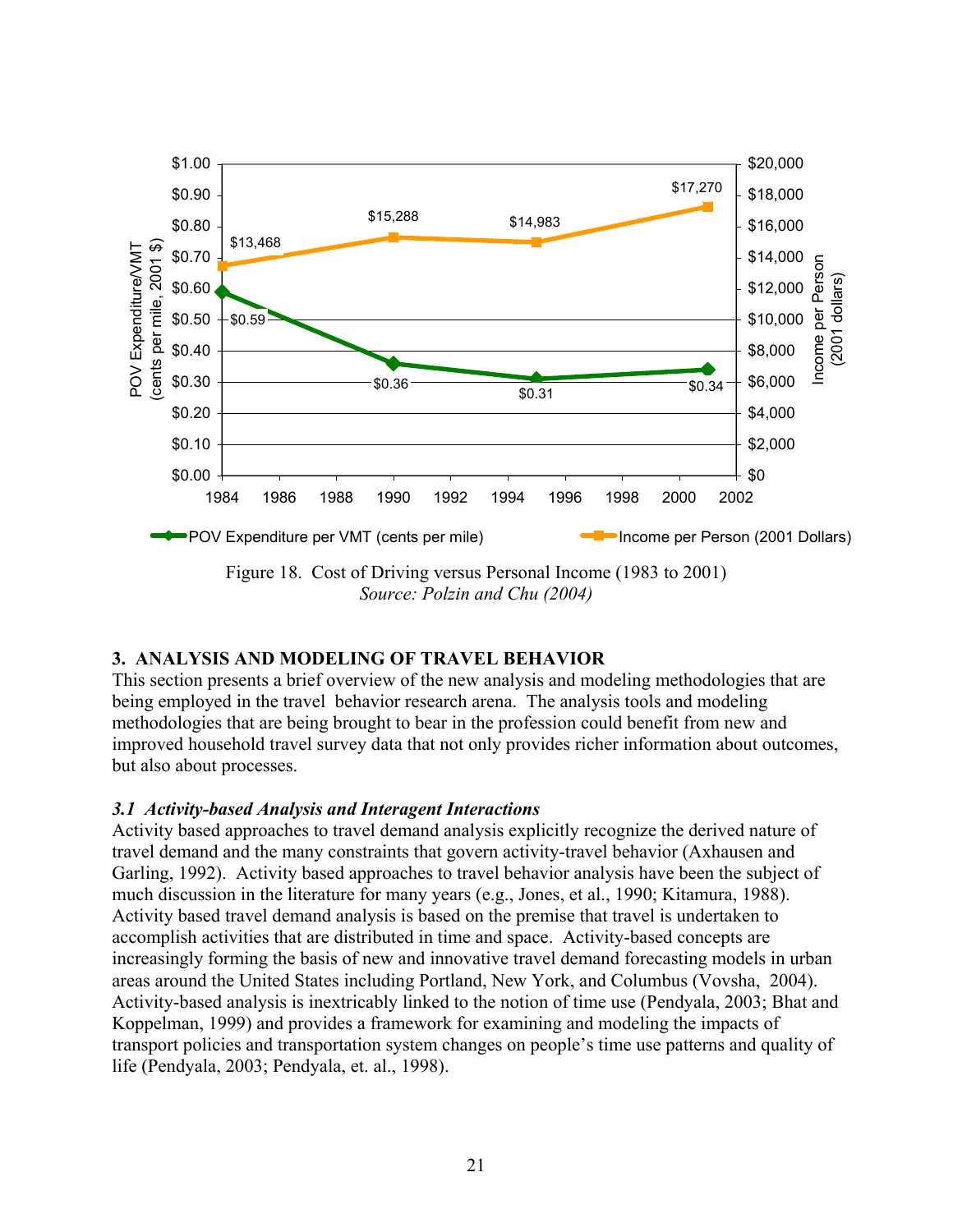An emerging area of interest in the field of activity-based analysis is that related to interactions making, including those related to within household interactions (i.e., between individuals in a among agents. There are several kinds of inter-agent interactions in activity-travel decisionhousehold) and across household interactions (i.e., across individuals in different households, such as carpooling arrangements and joint activity participations). Most research to date has focused on intra-household interactions in activity engagement and time allocation.

The inter-dependencies among the activity-travel characteristics of members in a household are a personal and household maintenance needs (Bhat and Koppelman, 1999; Srinivasan and Bhat, Kanaroglou, 2002; Chandrasekharan and Goulias, 1999), share a household vehicle, and serve passenger" activity could impose spatial and temporal constraints on the overall activity-pattern interactions may result in erroneous predictions of changes in travel patterns due to changes in consequence of several factors. Individuals within households interact to satisfy and meet 2004), enjoy companionship and undertake activities jointly (Fujii et al., 1999; Scott and household members with restricted mobility (Srinivasan and Bhat, 2004). All of these factors influence activity-travel patterns and schedules of household members. For example, "serve of individuals (Pendyala, et al., 2002). Models that fail to recognize these interpersonal land-use, transportation system, and demographic characteristics (Scott and Kanaroglou, 2002; Vovsha et al., 2003).

Much of the research to date has accommodated household interaction effects by using explicitly. Meka et al. (2001), Simma and Axhausen (2001), and Golob and McNally (1997) heads using structural equations approaches. These studies used a day as the unit of analysis. On independently and jointly in various non-work activities. Other recent studies on interpersonal ) interactions have used discrete-choice or share modeling methods. Scott and Kanaroglou (2002 developed a proportional-shares model of daily time-use in a two adult household. The model kinds of activities (home, independent, allocated, and shared) between the household heads as a household characteristics as explanatory variables in the individual-level choice models. However, there have been some efforts recently to model interpersonal interactions more have explored interpersonal interactions in activity and travel engagement between household the other hand, Van Wissen (1989) examined weekly time allocation by household heads developed trivariate ordered-probit models to jointly determine the number of non-work episodes undertaken by household heads. Wen and Koppelman (1999, 2000) examined the generation and allocation of maintenance activities within a household. Gliebe and Koppelman (2002) determines the proportion of time invested, independently and jointly, by each household head, in different types of activities. Zhang et al. (2002) seek to model the time allocation in four group decision-making problem. Most recently, Srinivasan and Bhat (2004) have examined the allocation of shopping episodes as well as shopping durations among household adults.

Another area of much work in the recent past in the activity-based travel analysis field is on the (2002), Kuppam and Pendyala (2001), Golob (1998), Lu and Pas (1999), and Mannering, et. al. relationships and tradeoffs between in-home and out-of-home activity engagement. Goulias (1994) have examined various aspects of in-home activity engagement, in-home stay duration, and in-home time use allocation patterns in relation to out-of-home activity engagement and travel. The interconnection between in-home and out-of-home activity engagement takes on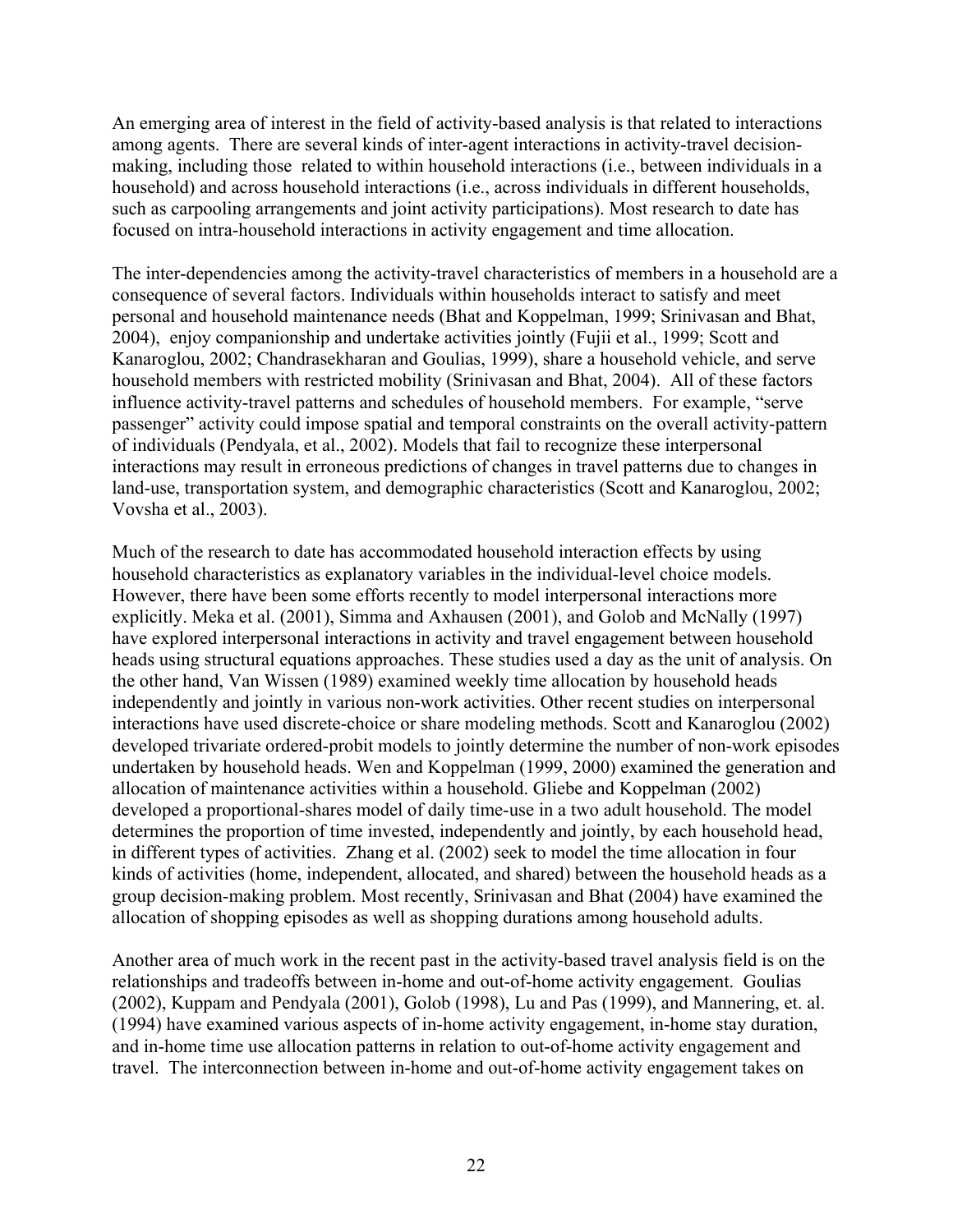added significance in light of the growing use of technology and telecommunications inside the home to accomplish numerous technology-enabled activities.

A major tenet of the activity based approach to travel demand analysis is that people's activity and travel patterns are governed by numerous constraints and opportunities. Constraints may include modal constraints (related to modal availability and accessibility), scheduling constraints (work and school schedules), household and personal constraints (household obligations, physiological needs), and institutional constraints (opening and closing hours of businesses and institutions). There is increasing recognition that the influence of such constraints must be recognized to model the impact of policies on travel behavior (Pendyala, et al., 1998). There is a growing body of research examining the role of constraints in activity-travel demand. For example, Kockelman (2001) developed a model for time- and budget-constrained activity demand analysis. This aspect will be discussed in greater detail in the next section of this paper.

#### *3.2 Understanding Time-Space Interactions*

An underlying theme of the activity based approach is that human activity and travel patterns are undertaken in a time-space continuum. A key aspect of this recognition is that interactions between the time and space dimensions must be incorporated into any analysis of dynamics of human activity and travel patterns (Pendyala, 2003). It is now widely recognized that human activity and travel patterns may be considered as being undertaken within time-space prisms, which represent spatio-temporal constraints that are influenced by social, demographic, economic, and transportation system characteristics (Hägerstrand, 1970; Kondo and Kitamura, 1987; Miller, 1991). For example, if one were to consider a simplified representation of a timespace prism as shown in Figure 19, an individual may not be able to leave home (to go to work) prior to time point A, possibly due to the need to take care of household obligations and/or the desire to sleep until a certain time prior to starting the work day. Similarly, the individual may have to arrive at work no later than time point B to comply with work schedules. The prism shown in the figure then represents a time-space continuum in which an individual can undertake activities and travel without violating the time constraints. The spatial boundaries (or constraints) that dictate the range of destinations (activity locations) that the individual can visit are governed by the speed of travel, v, in the figure. This value, in turn, is directly dependent on the transportation system characteristics (level of service). If speed of travel increases, the time space prism increases in size and the individual can undertake more activities, spend more time at the same activities, or visit destinations farther away. If speed of travel were to decrease (say, due to increased congestion), then the prism shrinks and the individual is more constrained with respect to activity engagement and locations that can be visited. Thus, the time-space prism concept provides a framework for analyzing the induced (or suppressed) travel effects of capacity increases (or decreases).

Recent work in this arena has focused on the modeling and representation of time space prism vertices or boundaries to understand how individuals perceive constraints and how their perceptions of constraints in turn influence their activity and travel patterns (Kitamura, et al., 2000; Pendyala, et al., 2002; Yamamoto, et al., 2004). Travel behavior researchers are concerned with understanding how humans perceive time-space constraints, time-space constraints influence activity-travel patterns, time-space constraints change over time, and GIS, GPS, and sensor technologies can be used to measure, visualize, and capture the dynamics of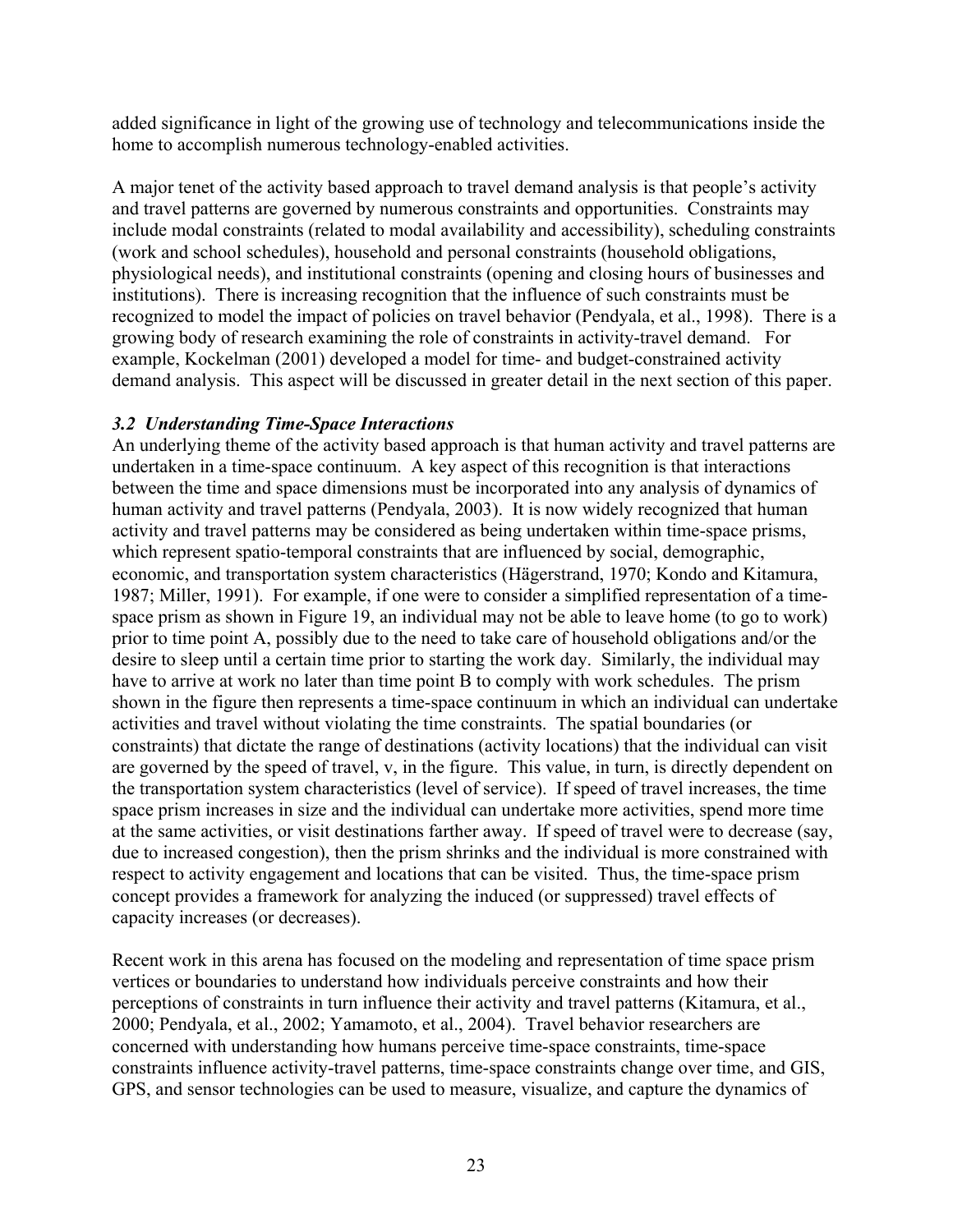time-space interactions. Understanding time-space interactions directly contributes to the development of models of dynamics of activity and travel decision making processes.



Figure 19. Simplified Representation of Time-Space Interactions Using the Prism Concept

#### *3.3 New Analysis and Modeling Methods*

Developments in analytical modeling approaches have broadly occurred in three major arenas. They are as follows:

Econometric Models of Choice: Advanced econometric choice models have witnessed a literal revolution in recent years, as the ability of the analyst to incorporate and estimate realistic behavioral structures has been enhanced considerably. Examples of recent books containing numerous chapters describing advances in econometric and statistical modeling methodologies include those edited by Hensher (2001) and Hensher and Button (2000). There are two reasons for the revolution in econometric modeling of travel choices. One is that, after a long hiatus, new model structures are being discovered and introduced within the framework of Generalized Extreme Value (GEV) models. The flexibility that such new GEV constructs offer are very valuable, especially since the resulting choice probability and likelihood functions still retain a desirable analytic closed-form structure. Second, there has been substantial progress in simulation methods to estimate likelihood functions involving analytically intractable multidimensional integrals. This has allowed analysts to estimate practically any choice model structure, without limiting the specification to mathematically convenient, and behaviorally less desirable model forms. Further, recent modeling advances in new formulations and simulation techniques also allow the estimation of rather general forms of hazard duration and discretecontinuous models (e.g., Pendyala and Bhat, 2004). Overall, there is a sense today of absolute control over the behavioral structures one wants to estimate in empirical contexts and renewed excitement in the modeling field (see Bhat, 2003 for a comprehensive review of recent advances in econometric modeling).

Heuristic and Rule-Based Methods: These methods are based on a set of learning rules, normally in the form of condition-action (IF-THEN) pairs, that specify how a task is solved (see Arentze and Timmermans, 2004 for detailed discussions and applications of such methods). The approach focuses on the process of decision-making and captures heuristics and short-cuts that are involved, as opposed to assuming overriding paradigms such as utility maximization (e.g.,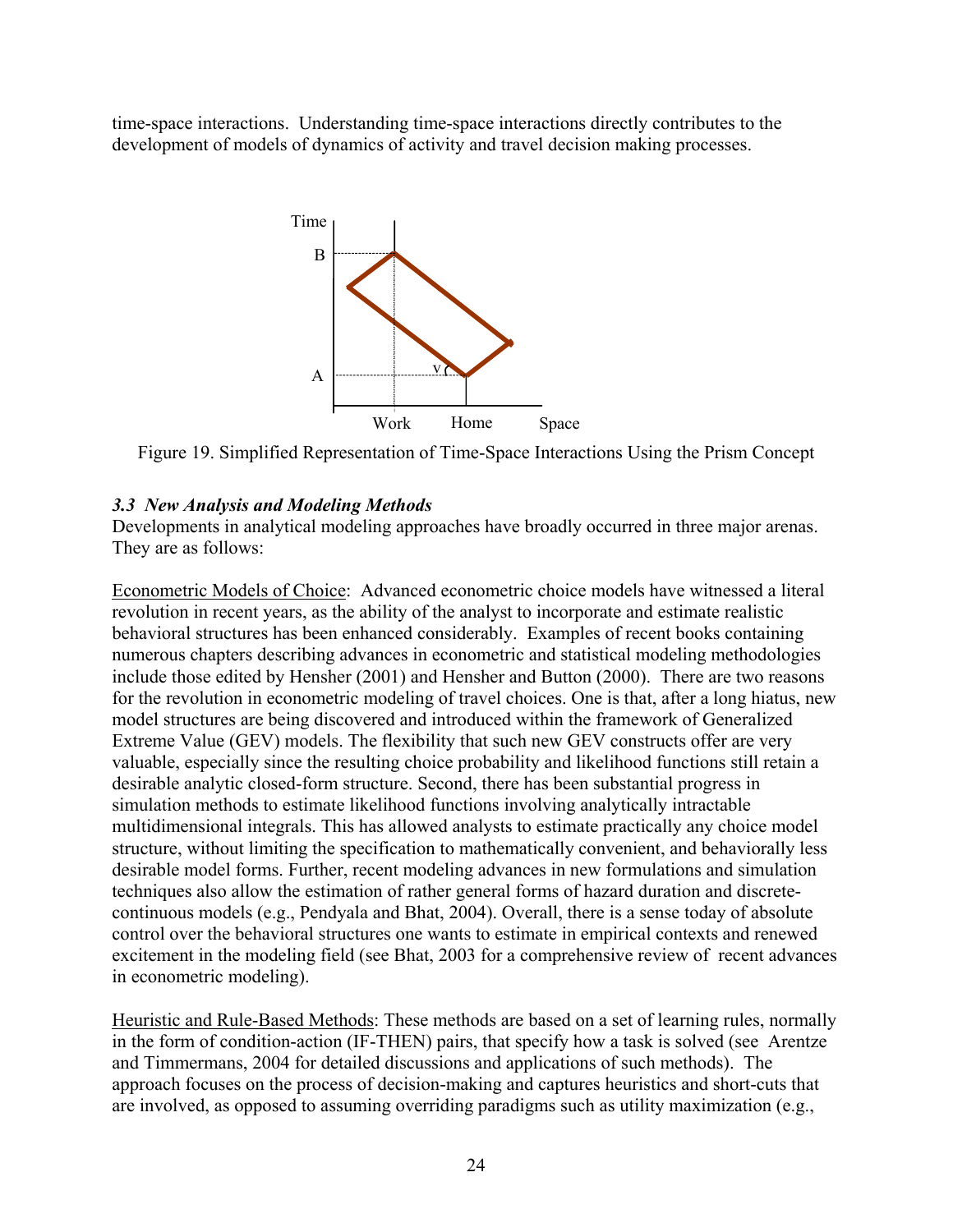Ettema, et al., 1993; Garling, et. al., 1994; Pendyala, et. al., 1998). Thus, these methods offer substantial flexibility in representing the complexity of travel decision-making. They are also well-suited to accommodate inter-agent interactions, such as the interactions in activity-travel decision-making among individuals in a household. One limitation of such methods, however, is that they lack a statistical error theory, making it sometimes difficult to generalize their outcomes and apply them to policy evaluation.

Microsimulation Methods: The desire to move land-use and activity-travel models – both econometric models and the heuristic/rule-based models - into operational practice has stoked the interest in microsimulation, a process through which the choices of an individual are simulated dynamically based on the underlying behavioral models driving household and individual decisions (Miller, 2003). Microsimulation systems provide a means of forecasting the impacts of a given policy at many different levels, including at an individual level, at a subpopulation level, and at the aggregate population level. To date, partial and fully operational activity-based microsimulation systems include the Micro-analytic Integrated Demographic Accounting System (MIDAS) (Goulias and Kitamura, 1996), the Activity-Mobility Simulator (AMOS) (Kitamura et al., 1996), Prism Constrained Activity-Travel Simulator (PCATS) (Kitamura and Fujii, 1998), SIMAP (Kulkarni and McNally, 2001), ALBATROSS (Arentze and Timmermans, 2001), TASHA (Miller and Roorda, 2003), the urban simulator (UrbanSim) (Waddell, 2002), Florida's Activity Mobility Simulator (FAMOS) (Pendyala, 2004), CEMDAP (Bhat et al., 2004), and other systems developed and applied to varying degrees in Portland, Oregon, San Francisco, and New York (see Bradley et al., 2001; Vovsha et al., 2003).

An underlying common theme to all of these developments is the move towards an activitybased approach to travel demand analysis and modeling and the desire to more accurately and realistically capture behavioral processes, decision-making behavior, and interactions among agents in models. While the NHTS may not be able to offer all of the data needed to fuel these modeling methods, it is within the realm of possibilities to enhance and augment the NHTS so that the data obtained from the NHTS can be used to derive a greater and deeper understanding of activity and travel choices in time and space.

#### *3.4 Understanding Attitudes, Values, and Perceptions*

Traveler attitudes, perceptions, and values have long been recognized as important determinants of behavior. Travel behavior data collection efforts have often included stated preference questions to measure such items as public awareness, empathy, tolerance, preferences, and priorities. Attempts have also been made at evaluating the reliability and potential usefulness of such data in travel behavior models (Kuppam, et al., 1999). Despite the considerable interest in these types of variables, there has been limited use of attitudinal and preference data in planning practice. This may be attributed to two primary reasons. First, detailed data regarding traveler values, attitudes, and preferences are often not collected in traditional household travel surveys thus precluding the ability to perform rigorous attitudinal analyses. Second, as attitudinal and preference variables can not be easily forecast in the same way as demographic variables, they are not considered useful (from a practical standpoint) for travel demand forecasting purposes.

Analyses of the role of individuals' perceptions and preferences in travel decision making has been an active area of theoretical and empirical research. This is because individual travel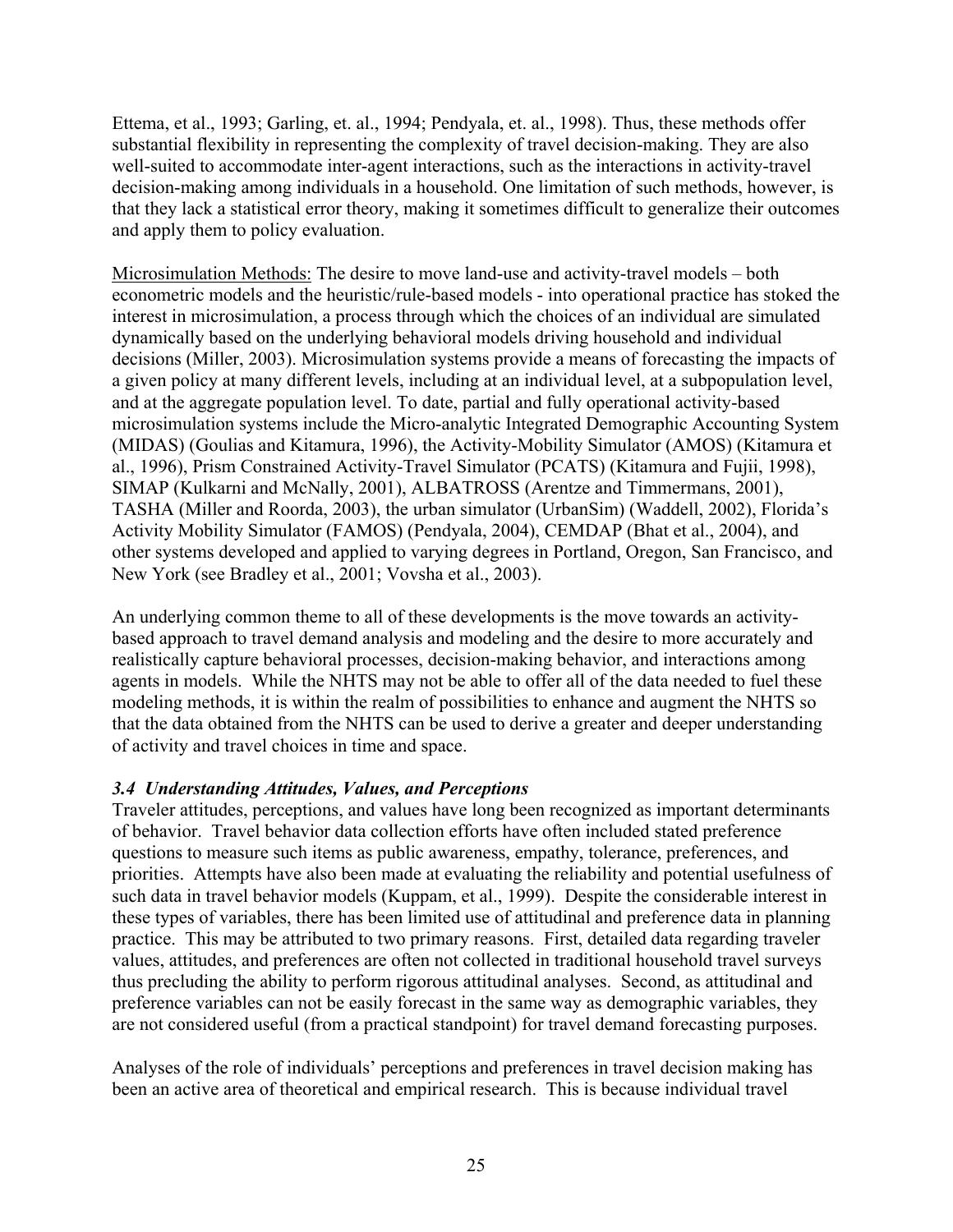behavior may often be influenced by an individual's perceptions of travel alternatives, individual preferences for the attributes of various alternatives, and the availability of various alternatives (Koppelman, et al., 1977). The potential relevance of traveler attitudes, preferences, and perceptions in travel behavior modeling has therefore been the subject of a large number of research efforts.

As far back as in the 1970s, Spear (1976) and Dobson, et al. (1977) and more recently, Kuppam, et al. (1999) have found that attitudinal variables account for as much as 60 percent of the explained variation in traveler mode choice and often surpass traditional socio-economic and demographic variables in their explanatory power. These studies found that the inclusion of abstract transportation system characteristics like comfort, convenience, reliability, and safety could significantly improve the explanatory power of conventional mode choice models. With regard to land use characteristics and attitudinal effects, Kitamura, et al. (1997) found that attitudinal variables explained the highest proportion of variation in trip making behavior. It was further concluded that attitudes are more strongly associated with travel than are land use characteristics, and thus land use policies promoting higher densities and mixtures may not alter travel demand materially unless they are accompanied by changes in residents' attitudes.

Consumer attitudes towards public transit and other alternative modes of transportation has been the subject of several studies dating back to the 1970s (e.g., Haynes, et al., 1977; Fielding, et al., 1976; Jacobson, et al., 1991; Glazer and Curry, 1987; Goulias, et al., 1999). All of these studies have consistently shown that attitudes towards and perceptions of comfort, convenience, reliability, safety and security, proximity, and accessibility play a big role in shaping people's decisions to use alternative modes of transportation. These studies also show that traveler values and priorities are critical to determining the types of investments and service improvements that are likely to meet with the greatest success. Garling, et al. (2002) offers a comprehensive framework for the analysis of the impacts of travel demand management strategies on private car use. Within this framework, attitudes and perceptions are afforded a prominent explanatory role.

Deteriorating air quality and the potential threat of global warming have prompted numerous attitudinal and value studies regarding the environment and how these attitudes shape traveler choices with particular emphasis on private automobile use (e.g., Golob and Hensher, 1998; Tertoolen, et al., 1998; Hjorthol and Berge, 1997). These research studies address the relationships between an individual's travel behavior and his or her attitudes and/or support for policies that are promoted as benefiting the environment. In general, it has been found that transit users have a greater level of interest and positive disposition towards policies that curtail private auto use and promote the reduction of greenhouse gas emissions.

Variables representing attitudes, values, and perceptions are not always easily quantifiable and may not be amenable to analysis using traditional quantitative statistical or econometric approaches. Indeed, many attitudinal and values statements may be open ended and anecdotal with little quantitative information per se. In this regard, there is a growing interest in the application of qualitative approaches to travel behavior research so that insights regarding behavior may be derived from attitudinal and qualitative data. These insights can in turn be useful for informing quantitative model specifications and shaping transport policies (e.g., Al-Jammal and Parkany, 2003; Clifton and Handy, 2003).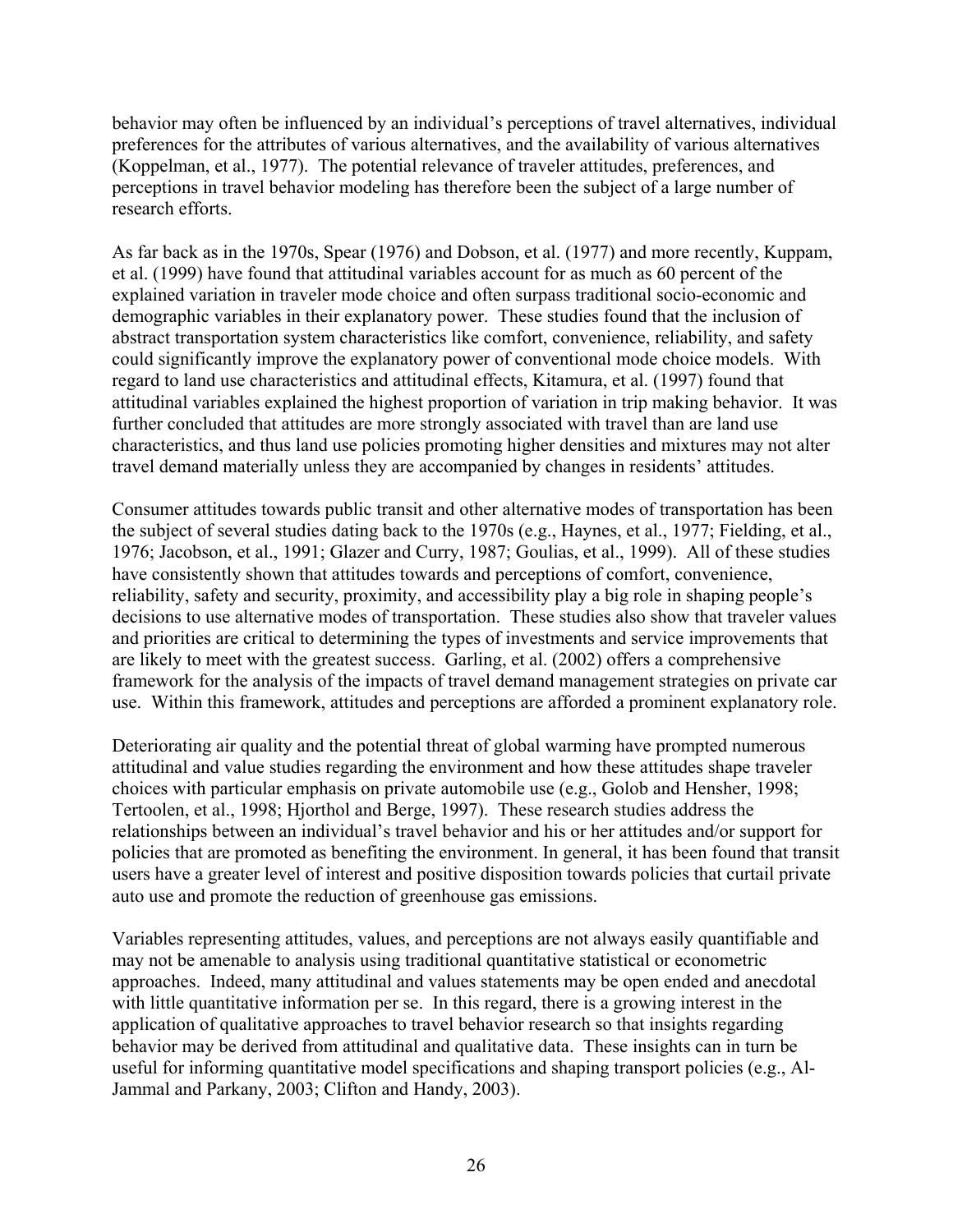#### *3.5 Probing Behavioral Processes and Dynamics*

Travel behavior researchers have been interested in understanding dynamics in residential and work location choices, activity patterns, and travel characteristics for many years. Dynamics in behavior has generally been examined from both a short and long term perspective. Short-term dynamics represented by multiday intra-person variability in travel characteristics has been the subject of considerable research (e.g., Huff and Hanson, 1986; Pas and Sundar, 1995). These studies focused on day-to-day variability in trip rates, travel duration, and vehicle and person miles of travel. Mahmassani and Liu (1999) examined day-to-day dynamics in work trip departure time choice and route choice in the context of traveler information systems and intelligent transportation systems. All of these studies have shown that there is considerable intra-person multiday variability in travel characteristics and that it is important to account for such variability in transport policy formulation. True measures of exposure to pricing policies, for example, can only be determined with knowledge of day to day dynamics in behavior. Pendyala and Pas (2000) provide a more detailed review of research in this topic.

There has also been considerable work into the study of longer term dynamics in behavior. Panel data sets offer a rich source of information for analyzing longer term dynamics, lags and leads in behavior, and in identifying cause and effect relationships (Kitamura, 1990, 2000). Beginning with major work on travel behavior dynamics done using the Dutch National Mobility Panel data set of the 1980's (e.g., Golob and Meurs, 1986, 1987, 1988), the field has made considerable progress in analyzing longitudinal data and inferring dynamics in activity and travel patterns. In the United States, the Puget Sound Transportation Panel (PSTP) is the only major large scale general purpose panel survey that has been conducted (Murakami and Ulberg, 1997; Murakami and Watterson, 1990). Goulias (1999), Ma and Goulias (1997a, 1997b), and Pendyala and Kitamura (1997) represent key examples of work done using the PSTP. These studies show how dynamics in activity and travel patterns including activity frequencies, activity durations, travel durations, and mode choice transitions can be examined and modeled while controlling for individual specific effects and accounting for panel attrition and choice-based sampling.

The NPTS and NHTS represent a repeated cross-sectional series of surveys. Such longitudinal data are very useful for examining dynamics in terms of aggregate trends (Pendyala and Pas, 2000). Work by Polzin, et al. (2001) represents a key example of the longitudinal analysis of a series of NPTS data sets to monitor and examine changes in behavior over time. Similarly, Pendyala, et al. (1995) illustrate how repeated cross-sectional data can be used to study car ownership patterns over time using disaggregate choice models estimated on repeated crosssections. However, it is now well documented that true behavioral dynamics and cause and effect relationships can only be identified through the use of panel data where observations are obtained on the same individuals and households at multiple time points (Kitamura, 1990, 2000). Then, changes in activity and travel patterns can be explicitly related to changes in socioeconomic, demographic, and other characteristics specific to the individual or household.

The above discussion suggests that there may be merit to enhancing the NHTS to a multiday activity-travel survey with a panel sample component. The panel component may be a rotating panel where members of the rotating panel are deliberately rotated off periodically and refreshed with new members. With respect to the multiday aspect, consideration should be given to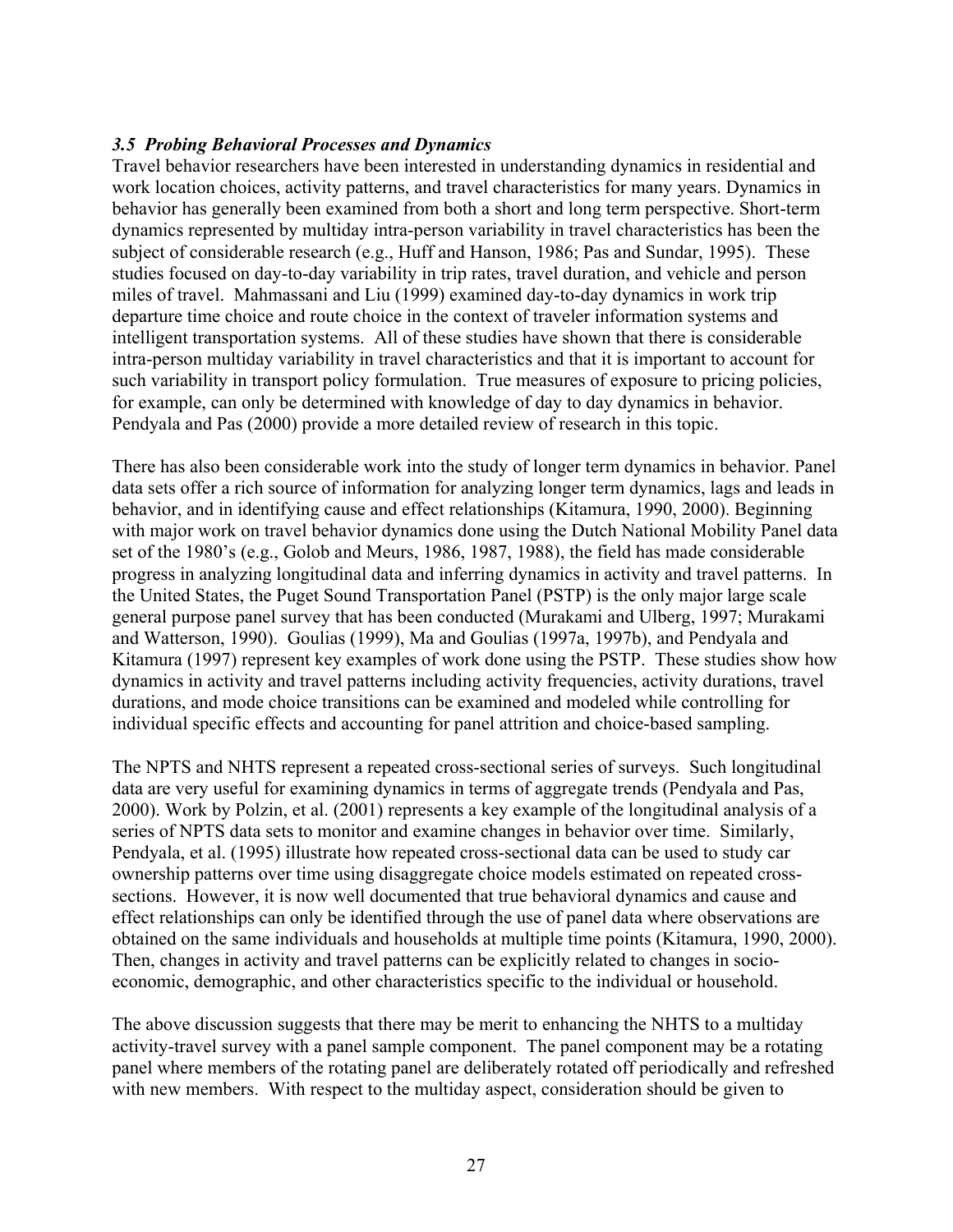increased respondent burden. A multiday diary of two or three days in length, where at least one survey day is a weekend day, would probably be sufficient to permit an examination of day to day dynamics in behavior while also providing an ability to compare weekday and weekend travel patterns.

It is more difficult to say if the introduction of a panel component is as straightforward and meritorious. One major advantage to such a component in the NHTS is the potential availability of long-term panel data that allows the study of longer-term dynamics in residential and work location choices, demographics, and activity and travel characteristics. On the other hand, the introduction of a panel component introduces considerable complexity in logistics and dynamic analysis. First, as the NHTS is done only once in 5-7 years, the tracking of panel participants would require a mechanism where constant contact is maintained through annual or semi-annual correspondence. Also, Kitamura, et al. (2003) note that "discrete-time panels may not be a dependable tool for observing stochastic behavioral processes, since the likelihood and magnitude of error (in estimating the parameters characterizing the behavior process) can both be very significant". They further note that even annual panel surveys may not be adequate in detecting changes over time in discrete travel behaviors such as travel mode choice. They suggest the inclusion of retrospective recall questions in each survey wave and the establishment of smaller inter-wave spacing to obtain accurate continuous data. Despite their findings and although a discrete time panel survey may not offer richness in terms of the behavioral process underlying dynamics, it may still be useful to introduce a panel component in the NHTS for measuring and observing longer term changes in behavior and demographics.

A key emerging topic area of research in this regard is that related to understanding, probing, and modeling behavioral processes that form the basis of activity and travel choices observed in surveys. It is not necessary to have a panel survey for understanding a behavioral process. In fact, as noted earlier, a panel survey may offer no information about the behavioral process at all while a cross-sectional survey may be able to offer information about behavioral processes by asking questions specifically targeted toward obtaining information about how and why decisions and choices were made. Recent developments in this emerging area of interest include work in understanding activity scheduling and rescheduling decisions using customized computerized survey experiments (e.g., Lee and McNally, 2004; Doherty and Miller, 2000; Doherty, et al., 2002; Doherty, 2003). These studies analyze how people obtain and process information, prioritize and plan activities, schedule and reschedule activities, interact with other household members, and execute an activity agenda. Garling, et al. (2002) discuss how knowledge of behavioral adaptation processes can be very useful for modeling impacts of travel demand management policies.

It is probably not going to be feasible to introduce a specific behavioral process survey within the context of the NHTS. However, Bradley (2004) notes that it is possible to obtain some information about behavioral processes by simply asking a set of relevant questions within the context of a standard household travel survey. By asking questions about how and why decisions were made, by including retrospective and prospective questions, and by probing attitudes and experiences, it may be possible to infer processes that form the basis for behavioral outcomes. Such knowledge can be very useful for informing the specification of advanced econometric models of choice, formulating heuristics and rules for computational process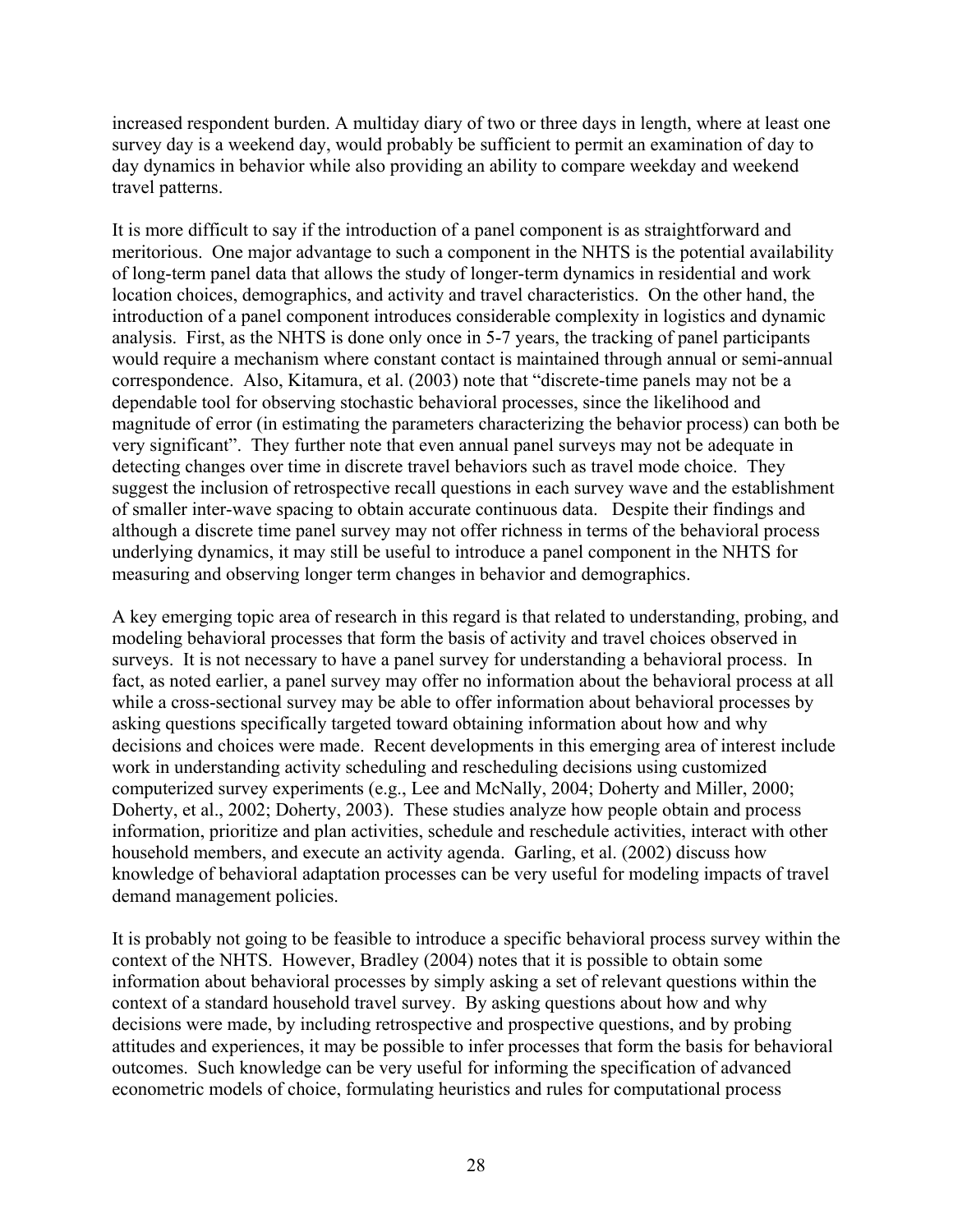models, understanding potential adaptation to alternative policies, and simulating evolutionary processes in microsimulation models of activity and travel demand. The introduction of a few stated preference type questions may also help serve the need for understanding and probing behavioral processes (Bradley, 1988; Lee-Gosselin, 1996).

### **4. DATA NEEDS FOR EMERGING ISSUES AND CHALLENGES**

The discussions presented in the previous sections of this paper have important implications for the future of travel data collection in the United States, and particularly for the NHTS. This section aims to identify the data that are needed to address the recent and emerging issues in travel behavior analysis and to feed the analytical models and tools of the future.

Before discussing the data implications, it should be noted that this section focuses on what may be done differently in the future in relation to what is done now in most U.S. travel data collection efforts, particularly in the NHTS. *There are, however, many aspects of the NHTS that are very useful and appropriate for the future*. Regardless of recent and emerging issues in travel behavior analysis, it is imperative that the NHTS continues to be a rich source of information for basic demographic, socio-economic, and travel information. The NHTS should continue to collect data on household and person characteristics and basic travel characteristics to facilitate longitudinal analysis of travel behavior and demand characteristics. Emphasis should continue to be placed on collecting data about all aspects of travel across all sections of the society including special groups of interest and hard to reach populations such as the elderly, children, minorities, illiterate, low-income, zero-car households, immigrants and non-english speaking populations, transportation disadvantaged populations, and so on. Survey methods that can better capture information on short and infrequent trips, particularly non-motorized trips, should continue to be implemented so that the complete picture of travel is obtained for each respondent. The full continuum of travel, including both short and long-distance trip making, should continue to be captured in the NHTS in the future. The focus of this section is to answer the question: what can be done differently and how can the NHTS be enhanced, without sacrificing the comparability of surveys over time, while serving the needs of the community in the future?

#### *4.1 Activity and Time Use Data*

Clearly, the profession is moving in the direction of activity and time use based analysis and modeling of travel demand. Activity and time use data offer great benefits in terms of the level of activity detail, reporting of short and infrequent trips that might be missed in traditional trip diary surveys, and explicit focus on the time and space dimensions (Harvey, 2003). Activity and time use surveys can be used to obtain both in-home and out-of-home activity and travel information that is crucial to understanding the relationships among in-home and out-of-home activities and among household members. The questions related to substitution and complimentarity of in-home and out-of-home activities can only be addressed and modeled when such data is available. The most powerful example of this is the whole question of how technology use at home might be affecting out-of-home activity engagement and travel. Activity and time use data could offer information about internet use, computer use, and cell phone use in the context of a daily activity-travel pattern.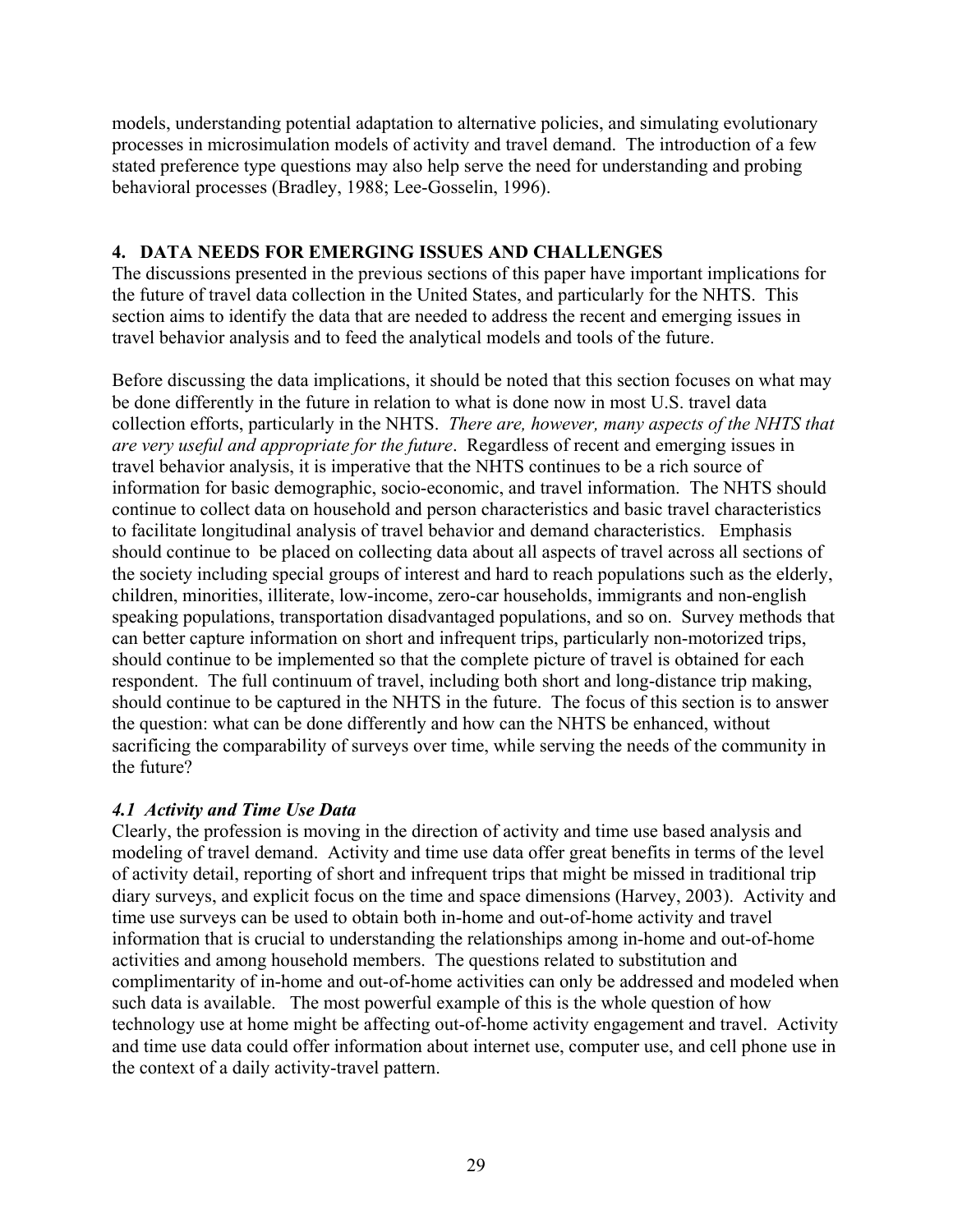New models for travel demand forecasting are going to increasingly rely on travel survey data that includes detailed information on activity episodes, time use patterns, and in-home and outof-home activity engagement. Microsimulation models of travel demand that have been implemented or are in various stages of development, although perfectly capable of utilizing traditional trip diary survey data, would benefit immensely from the availability of detailed activity and time use data on in-home and out-of-home episodes. While some may question whether national level data would ever be used to estimate and calibrate components of activitybased microsimulation models, there are two arguments that may address this question. First, just as national level data have been made available for estimating and calibrating/validating four-step models, so can national level data be used to do the same for activity based microsimulation models. Second, the NHTS is seeing plenty of interest from states and MPO's interested in participating as add-ons. If the NHTS is going to offer rich activity and time use information useful for estimating and calibrating activity-based microsimulation models, there may be even more interest from individual MPO's and states in participating as add-ons.

The real question is whether a national household travel survey such as NHTS needs to collect such detailed activity and time use information. There is a survey called the American Time Use Survey (ATUS) that is being undertaken by the Bureau of Labor Statistics (BLS). Detailed activity and time use information is available from ATUS. However, ATUS does not separate the travel episode from the activity episode making it very difficult to use the data for activitybased travel demand analysis. Thus, although switching the NHTS to an activity-based time use survey may involve some duplication with the ATUS, it appears that an activity and time use based survey design for the NHTS would offer unique and measurable benefits to the profession. If nothing else, the activity and time use based format would simply offer richer and more complete trip information, without seriously affecting the ability to compare statistics and characteristics across surveys over time.

The added survey response burden associated with activity and time use surveys can not be ignored. In this context, consideration should be given to introducing substantial GPS-based and other technology-based data collection devices and methods into the NHTS. The technologies are now quite advanced, tools for analyzing and synthesizing the large amounts of data are available and reliable, and the data collected would be very accurate. The survey respondent would have to only provide some of the ancillary data, but would not be burdened with having to report each and every variable associated with a trip or activity. Spatial and temporal information, in particular, would be automatically recorded by the technology. Another major benefit of using this technology is that detailed route choice data would become available. In general, travel surveys have not collected route choice data and introducing a sizeable GPS component into the NHTS can provide route choice data. Such data would be very useful in moving forward the state-of-the-art in route choice analysis and network modeling.

#### *4.2 Attitudes, Values, Experiences, and Perceptions*

Travel behavior surveys have traditionally not included much in the way of questions aimed at getting at people's attitudes, perceptions, values, and experiences. This is because most travel surveys are seen as sources of data for modeling travel demand, developing and calibrating travel forecasting models, and obtaining quantifiable statistics and rates about travel and demographics. As attitudes, values, experiences, and perceptions are not easily quantifiable and are generally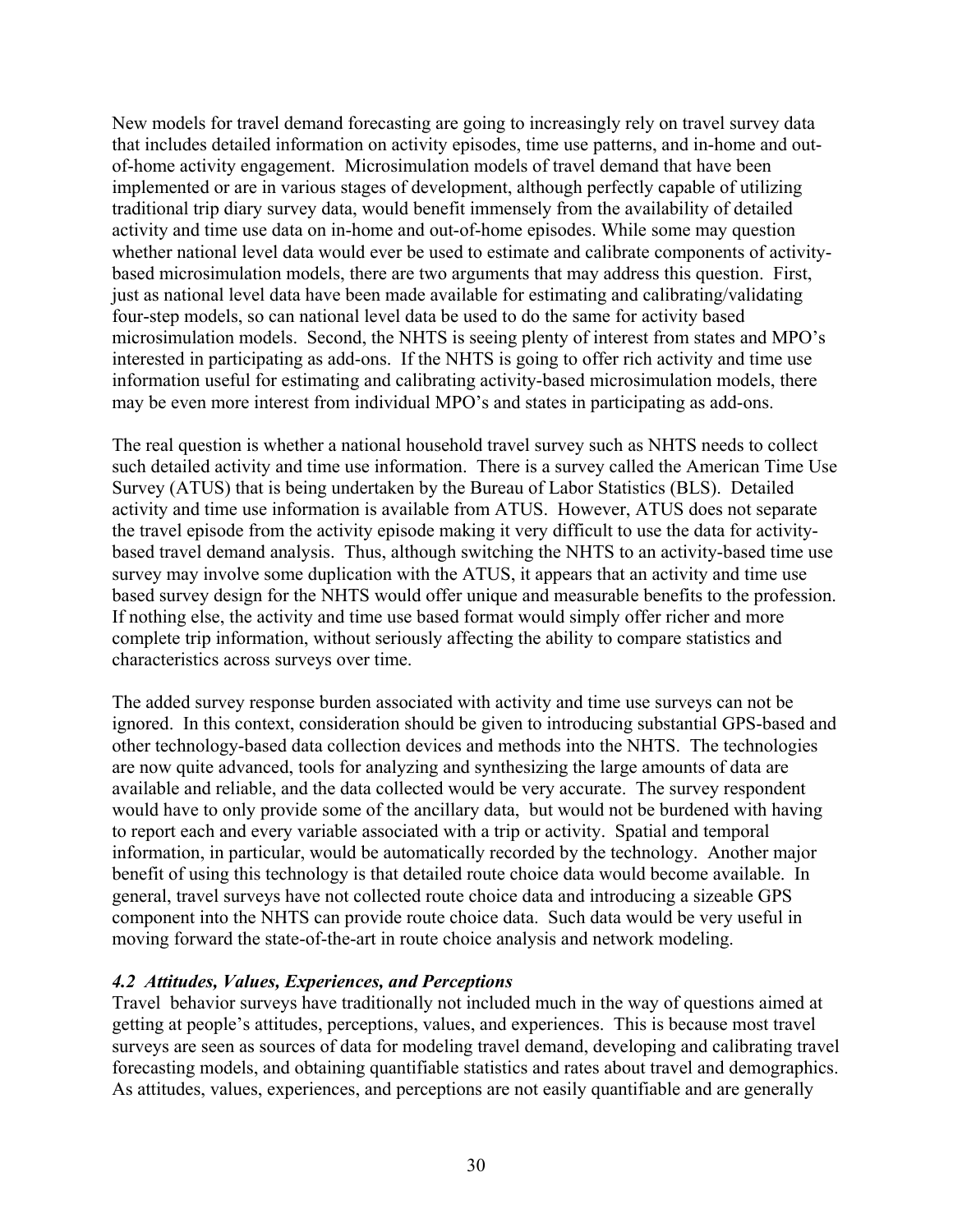never included as explanatory variables in any model system (because they can not be forecast), travel surveys have not included these questions and components. In addition, including these types of questions increases the length of the questionnaire and raises the response burden.

This is precisely where the NHTS should step in and make a difference. While many urban area and regional travel surveys may not include such questions, the NHTS should make an explicit attempt to include a major attitudinal survey component in the future. The NHTS should serve as a basis for understanding behavior, explaining behavior, formulating policy, and intelligently assessing the kinds of impacts that alternative policies might have on demand and behavior. The NHTS is probably not going to be used as the basis for travel demand forecasting models in many areas of the country. But, the NHTS can give a periodic glimpse into the national pulse on priorities, attitudes, perceptions, and values regarding transportation. The availability of such data makes it possible to potentially identify and isolate spurious causation from true causation. In addition, although the survey length and respondent burden issues would apply to the NHTS as well, careful survey design and administration methods may be able to alleviate such potential problems. Also, it is possible that people are more amenable to answering questions where they get a chance to express their own opinions and beliefs in the hope that providing such information will make a difference in decision making.

Some of the topic areas in which data about attitudes, values, and perceptions can be collected include:

- Perceptions of the personal and household action space with respect to both time and space dimensions
- Attitudes, values, experiences, and perceptions related to the performance, comfort, convenience, and importance of different modes and their attributes
- Attitudes, values, and perceptions towards alternative land use configurations including their own residential and work location situations
- Priorities and attitudes towards the environment including noise, air quality, water quality, and fuel consumption and cost
- Attitudes, values, and perceptions related to the use, availability, and reliability of technology and information including intelligent transportation systems, in-vehicle navigation and safety systems, internet communications, and traveler information
- Attitudes and perceptions towards different vehicle types, styles, sizes, and fuel mixes
- Attitudes, values, and perceptions of pricing schemes, cost structures, and tolls/fares

Having data such as the above can be very useful both at a national and local level for formulating policies and understanding/explaining how travelers might react to alternative policies.

# *4.3 Dynamic and Process Data*

Much of what is studied and modeled in travel behavior research is dynamic in nature. The repeated cross-sections that the NPTS/NHTS data sets represent have been very useful for studying macro-trends in demographics and travel characteristics over time. However, they have not been as useful for studying micro-trends at the disaggregate level and determining lags and leads in behavior, potential causes and effects underlying behavior, and processes that contribute to dynamics in behavior.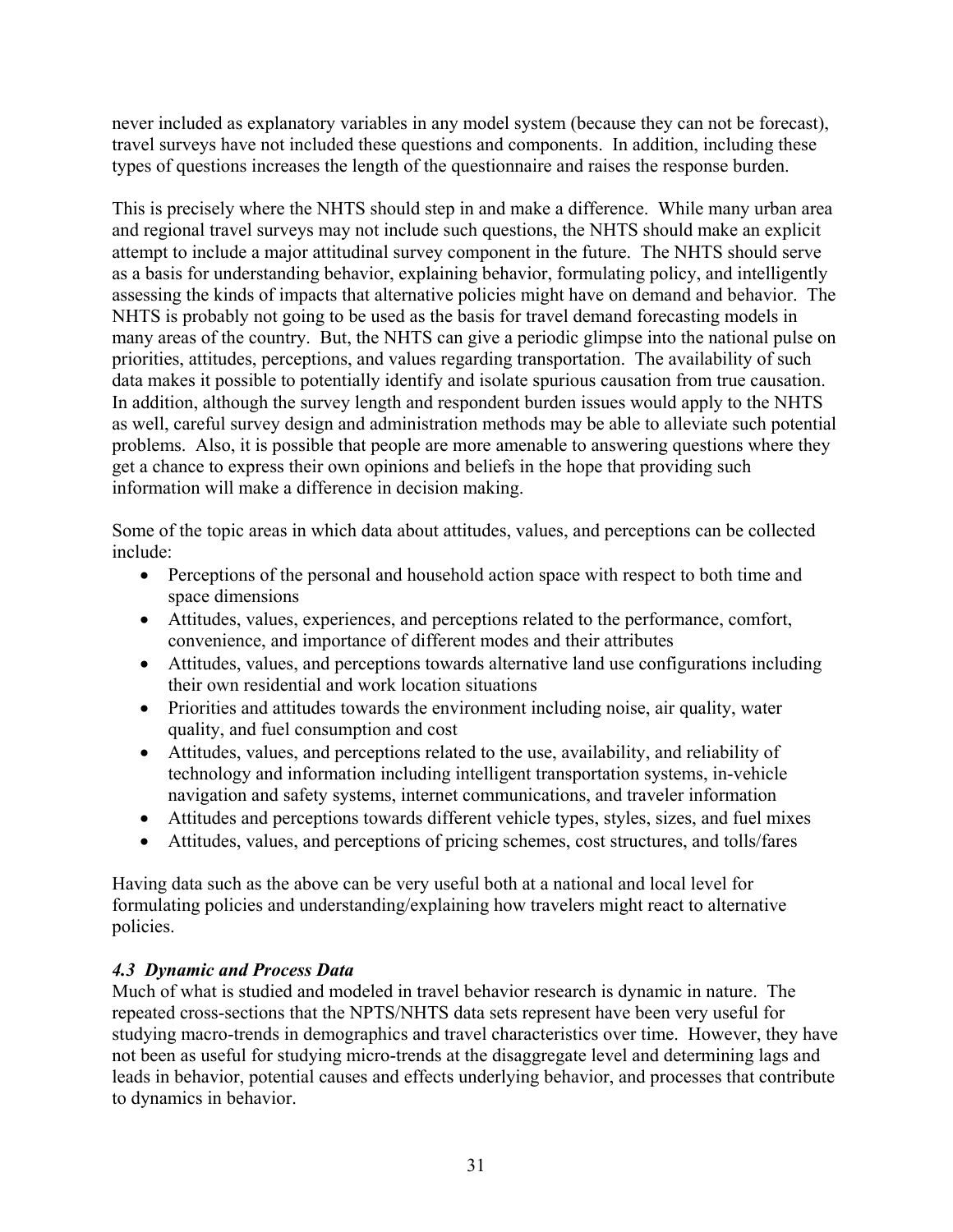There are short-term dynamics such as day to day dynamics in trip making, departure time choice, mode choice, vehicle occupancy, activity engagement, destination choice, and so on. In the medium- and long-term, there are dynamics related to auto ownership, work location choice, residential location choice, and school location choice. Capturing these dynamics is fundamental to understanding how travelers adapt and change in response to their environment, interact with numerous agents, and make decisions.

The time is ripe for the NHTS to introduce a component that explicitly examines dynamics in travel behavior. At the most fundamental level, there may be merit to converting the NHTS to a two- or three-day activity/travel diary survey to get rich information about day-to-day dynamics in travel demand. At least one of the multiple days could be a weekend day so that comparisons between weekday and weekend day activity and travel patterns can be made while controlling for individual characteristics. Day-to-day dynamics are useful to quantify and understand exposure measures from a variety of standpoints – congestion, safety, pricing, environmental justice, and equity.

At a higher level, it is also time to examine the potential to convert a part of the NHTS into a panel sample. Perhaps 10 or 20 percent of the sample could be a panel sample that is tracked continuously with refreshments added as needed. A part of the NHTS could be made a rotating panel where households are deliberately removed and entered into the panel component during each NHTS. This component of the survey sample would have to be contacted frequently to minimize attrition. However, the data itself may still be collected at the usual NHTS survey years. Having a panel component associated with the NHTS would allow the tracking of longer term dynamics that are difficult to track in typical shorter-term panel surveys. As many local agencies have not been able to undertake panel surveys of their own, the NHTS would fill a much needed gap in understanding dynamics of behavior over longer time spans. At each survey point, the panel component could be asked additional retrospective questions regarding their auto ownership, residential and work locations, and so on to get a fairly complete picture of the dynamics that occurred between two successive NHTS survey contacts.

In this context, one may also wish to consider the notion of "process" data. Earlier in the paper, it was mentioned that greater focus is being placed on understanding behavioral processes that lead to outcomes and decisions that are observed and measured in travel diary surveys. It is certainly possible that "processes" that drive dynamics in behavior can be inferred from a panel survey component. However, even with such disaggregate dynamic data, one must infer processes. The processes are not necessarily directly observed or articulated by the respondent. The analyst observes the behavioral unit at two points in time and then draws inferences about the possible process that might have contributed to the transition from one state to another.

Thus, behavioral process data must be considered distinct and separate from longitudinal, dynamic, or panel data. In fact, one might be able to obtain behavioral process information directly from a cross-sectional survey by asking a series or set of questions that aim to obtain information on how and why certain events occurred and activities or trips were undertaken. There is no way that the NHTS can be converted into a full fledged process survey or can even be augmented with a detailed process survey. That would simply be too complex, expensive,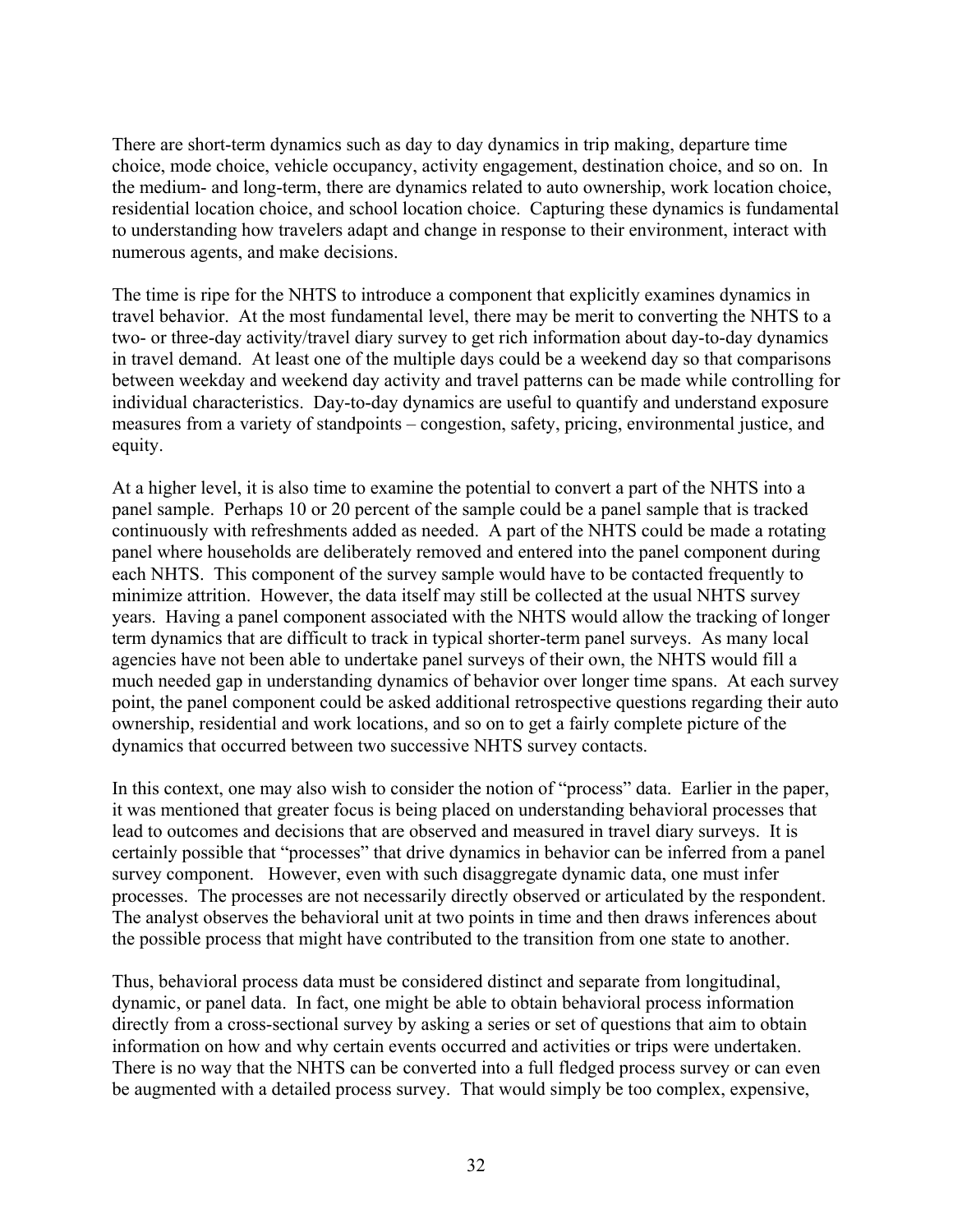and burdensome. However, it is very possible to include a small set of questions within the standard survey that are targeted towards understanding behavioral processes. These may take the form of open-ended qualitative research type questions that ask individuals to articulate how and why certain decisions were made or choices were exercised. For example, here are some possible questions that could be asked of a respondent:

- 1) How did you decide when to depart to work today?
- 2) How did you and your spouse decide who would drop off/pick up the child at school today?
- 3) Which of the activities that you undertook today did you plan at least 24 hours in advance? Which activities did you undertake at the spur of the moment?

Such questions can offer valuable insights into how people make decisions, interact with other agents, and plan and execute activities. Similar questions regarding information acquisition and use (for example, in acquisition of new automobile, in choosing a residential location, etc.) can also prove valuable in determining the kinds of information that should be made available to individuals to help in their decision making processes. Qualitative research methods that are aimed at analyzing responses to such open-ended questions should be employed to maximize the benefit of including such questions in the NHTS.

# *4.4 Opportunities, Flexibility, and Constraints*

Although many models of travel demand deal with travel choices and time-space constraints, there is very little data that is collected about these aspects. In the past, travel behavior researchers have successfully related many aspects of travel demand to various socio-economic and demographic characteristics. Yet, there was much variation in travel behavior that went unexplained. How much of this variation is truly random? While some of the unexplained variation may be explained by attitudes, perceptions, and values, one can not deny the role played by constraints, flexibility, and opportunities in shaping travel choices and behavior.

There are a variety of constraints that shape individual travel behavior. These include:

- Modal constraints pertaining to the availability of different modes of transportation in time and space including automobile, transit, bike, or walk facilities.
- Institutional constraints that deal with the constraints associated with opening and closing hours of institutions such as businesses, schools, banks, medical facilities and post offices in addition to work schedule related constraints.
- Household and personal constraints that include physiological constraints where a person must spend a minimum amount of time for sleeping, personal hygiene, etc. and household obligations that involve household maintenance, child care, meal preparation, etc.
- Information constraints are those related to the availability of information, dissemination of information, and the amount of information that a person can realistically gather and process at any point in time.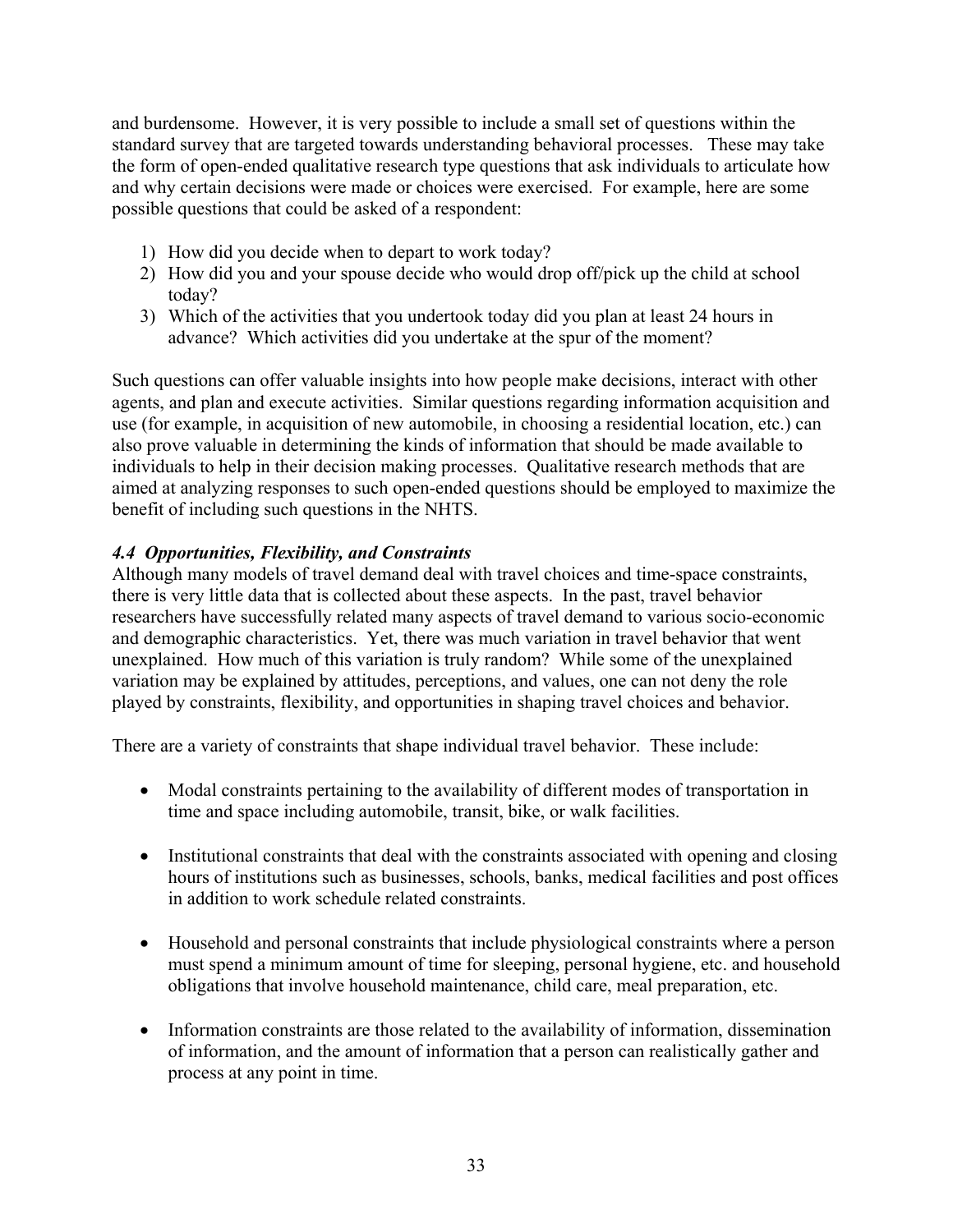While the above constitute constraints, there are also opportunities and varying degrees of flexibility with respect to various activity and travel attributes that shape individual travel behavior. For example, one may consider the following:

- Locations of activities: There may be alternate locations (opportunities offer flexibility) where certain activities such as shopping, banking, and personal errands may be conducted. The set of destination opportunities and the flexibility they offer would affect destination choice.
- Timing of activities: Certain activities may be flexible in their timing, either within a day, within a week, or even within a month. Knowledge of flexibility regarding timing, scheduling, and sequencing of activities may be critical to understanding how activity agendas are developed and executed.
- Modal options: What are the modal options available for the trip? What modal options could have realistically been used to accomplish the activity, trip, or journey? In other words, a clear definition of the modal choice set is needed to understand the mode choice decision process.
- Parking options: There are possibly different locations with a variety of cost structures for parking an automobile. What are the different parking options in terms of locations and cost structures? This question addresses both the opportunities and the flexibility available in parking location choice.

Collecting data on such constraints, opportunities, and flexibility may offer a basis for further explaining the variation in travel behavior observed in travel data sets.

# *4.5 Supporting/Secondary Data*

Recent developments in travel survey methodology and the integration of activity and time use concepts with travel behavior research have been accompanied by rapid enhancements in the quality, richness, and level of detail and accuracy of activity and travel records. In other words, the profession has done a good job of collecting data related to travel "demand". However, as discussed throughout this paper, understanding and explaining the variation in travel demand and the relationships among land use, technology, travel behavior, health and well-being, and constraints and interactions calls for collecting and appending a variety of supporting and secondary data to the travel demand data. The NHTS is a prime candidate for accomplishing such data integration and for building comprehensive travel databases that serve a wide variety of policy contexts and planning applications. In fact, the 2001 NHTS did make a significant stride in this direction with the integration of the Claritas variables representing land use measures (ORNL, 2004).

Some of the supporting and secondary data that may be collected either within the NHTS or appended from secondary sources include:

• Technology availability and use patterns: If the NHTS were converted to an activity- and time use based survey, then explicit information about technology availability and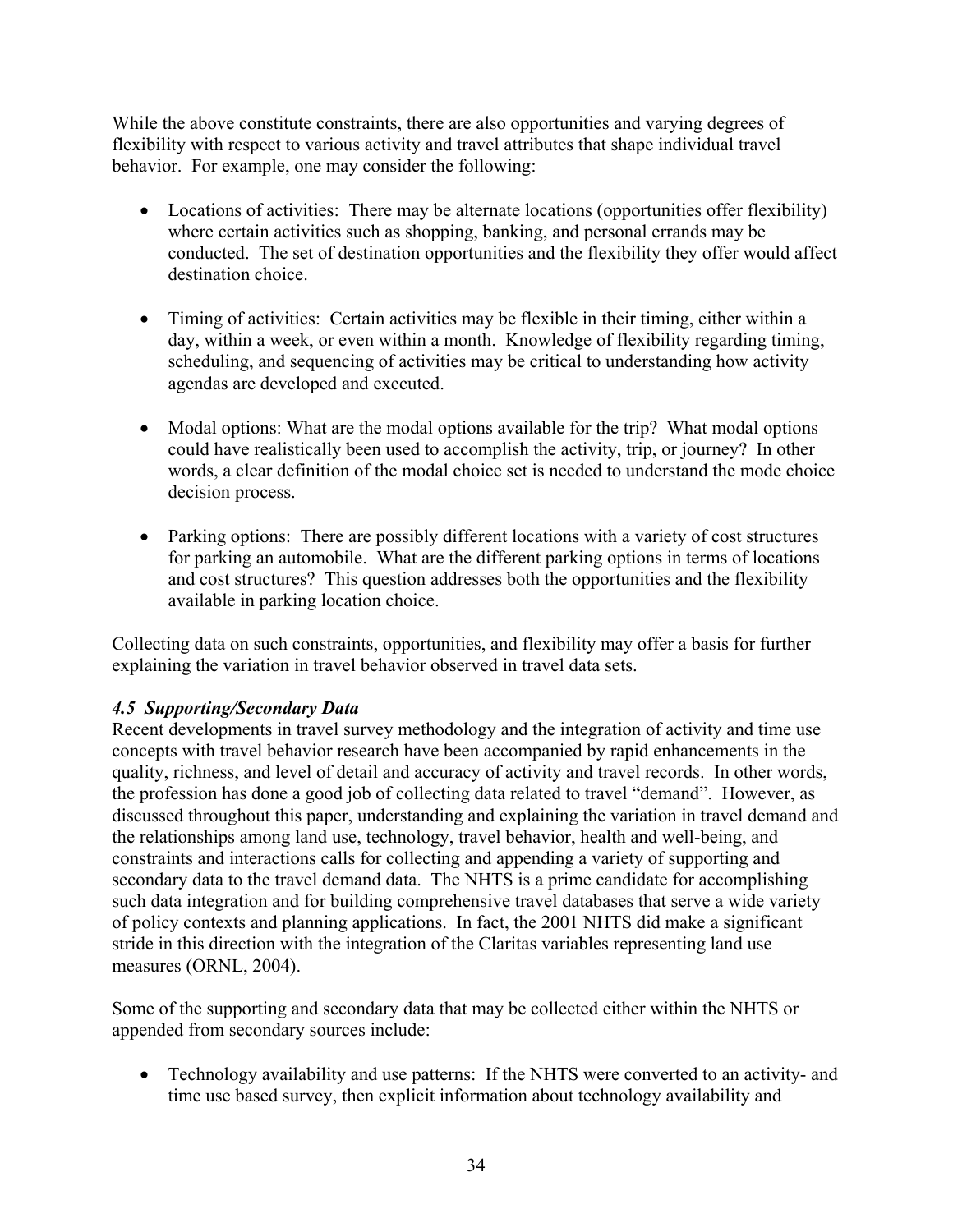technology use episodes (both at home and outside home) may be collected explicitly. This would be a welcome development for those interested in understanding the relationship between technology and travel. However, even if the NHTS were to remain a pure trip-based survey, information regarding technology availability and use can be collected and made available in the data sets. Household and person-level technology availability and average daily or weekly usage statistics can be asked of the respondent to have a reasonable measure of the level of technology adoption in the household. Travel behavior can then be studied in the context of the technology availability and use.

- Personal/public health data: The debate regarding the contribution of the natural and built environment on travel choices, activity lifestyles, and health and well-being is not going to go away anytime soon. In fact, it is likely to only get more intense as health care concerns and costs rise in the future. But would people feel comfortable providing personal health information in a survey of this nature? People do agree to participate in clinical studies on a regular basis; however, they generally do so under the condition and assumption that their health information remains private and anonymous. It is highly unlikely that people would provide accurate information about height, weight, blood pressure, waistlines, heart rates, asthma attacks, blood sugar levels, and so on. Either respondents would not be interested in disclosing such information or they would not know the information themselves. Within the NHTS, it would be possible to include questions that attempt to measure the nature of the lifestyle in general. Questions that pertain to frequency of walking, bicycling, hiking, exercising, and other physical activities may offer some insights into the person's general lifestyle. Beyond that, it would be necessary to see if there are any secondary public health data sources such as those available from the National Institute of Health (NIH) and Center for Disease Control (CDC) that can be used to augment and enhance the NHTS with aggregate health statistics and measures.
- Transportation supply data: Quite often, it is desired to use major travel survey data sets such as the NHTS to understand travel demand in the context of the transportation supply and network level of service. Network level of service variables for each mode appended to individual travel records would be of tremendous benefit to travel behavior researchers developing models of mode choice. Understanding how travel demand and transportation choices are related to transportation supply is directly related to issues of induced and suppressed demand, mode and departure time choices, and route choice. The NHTS could be used for a wider variety of behavioral and planning analysis if these types of variables were added to the databases.
- Land use data: The NHTS has already made significant strides in augmenting the travel records with land use data through the use of the Claritas variables. The inclusion of such variables is very useful for analyzing the relationships between land use (the natural and built environment) and travel behavior. It is envisioned that these variables and this capability in the data set will see increasing use in the years to come as people become more and more familiar with these variables and how to interpret them. In the 2001 NHTS, nine additional derived variables were added to each record to describe the characteristics of the areas where the NHTS survey respondents live. These variables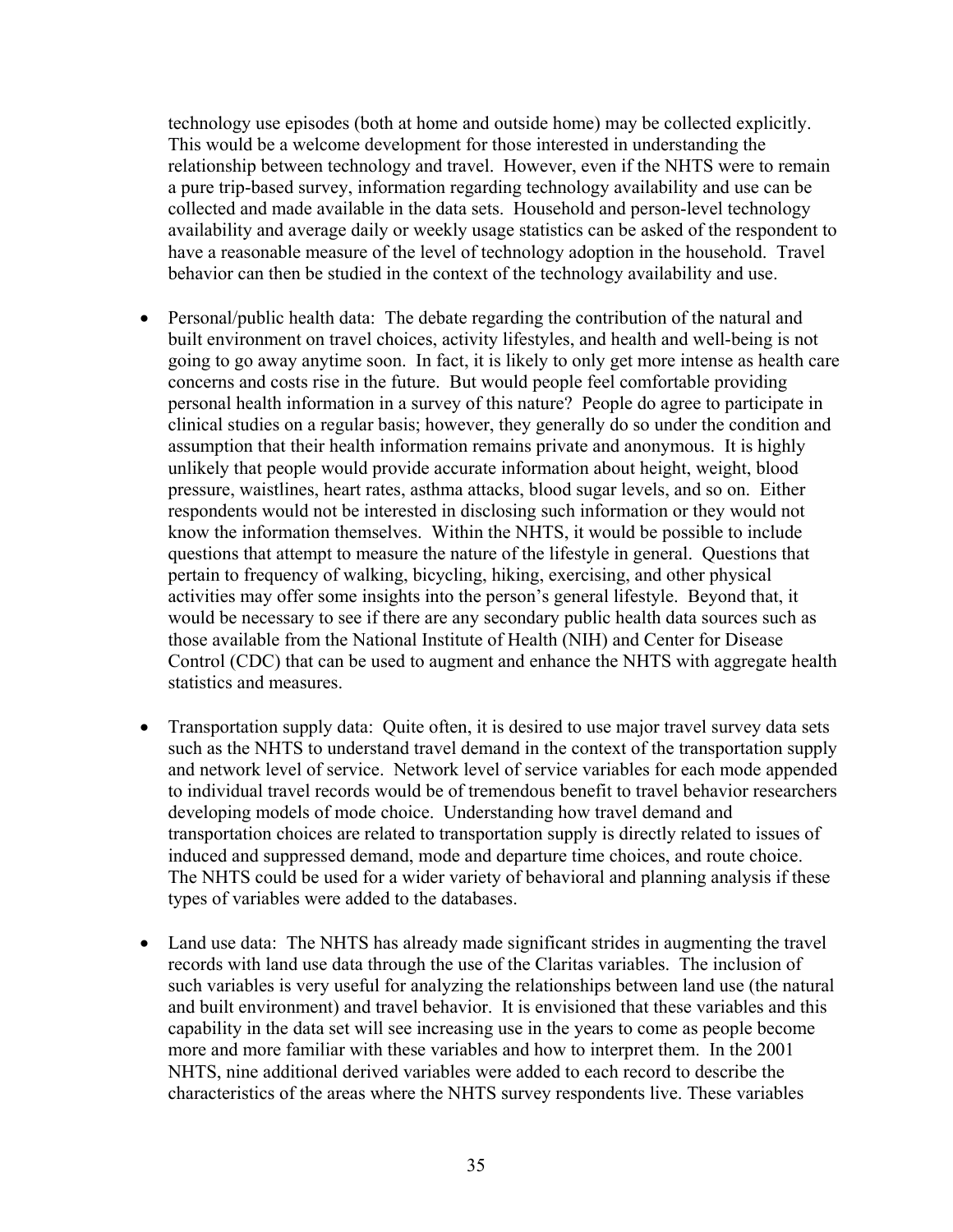were derived from 2000 Census data and estimated forward to 2002-2002 by Claritas, Inc.

# **5. CONCLUSIONS**

This paper is aimed to serve as a resource paper for the Workshop on Emerging Issues in Travel Behavior Analysis. The paper provides an overview of the many emerging issues, challenges, and questions that travel behavior researchers are concerned with and that transportation planners are being asked to address, model, and understand. In this context, the paper also provides an overview of the new methodological and modeling paradigms that are defining the field and identifies the directions that travel demand modeling and travel behavior research are likely to take in the years to come.

This section provides a summary of what is being said in this paper. The fundamental question of interest for this workshop is: what are the major trends and issues that are characterizing and defining travel behavior research and what data do we need for addressing these trends and issues? The emphasis in this concluding section of the paper is not on issues, questions, and topics for which the NHTS already provides adequate and sufficient data, but on focus areas where the NHTS falls short. For example, demographic and socio-economic trends in the United States will continue to shape travel behavior for many years to come. However, that aspect is not identified here simply because the NHTS already does a superb job in collecting such information. Due to the limited time available and the myriad issues of interest to the community, the discussions at the workshop should probably revolve around topics where the NHTS has traditionally not been a rich source of data.

For each focus area identified here, the data implications are summarized and presented. The state-of-the-art in travel behavior analysis is characterized by:

• *Focus on emerging questions and trends (e.g., technology, public health, quality of life)* Travel behavior research is focusing on emerging questions and trends related to the implications of telecommunications and technology use on travel behavior, the interaction of individuals with their natural and built environment, the impact of transportation infrastructure and land use patterns on travel choices, active lifestyles, and obesity, and the role of transportation in people's quality of life.

The NHTS can be augmented in several ways to help address these emerging questions:

- o Convert to an activity- and time use based approach to obtain explicit information on in-home activities including technology, internet, and telecommunications use and availability.
- o If NHTS remains a trip-based survey, then collect general information about daily or weekly patterns of technology and telecommunications availability and use.
- o Ask specific questions related to daily or weekly patterns of walking, bicycling, hiking, running, exercising, and so on to obtain information about active lifestyles.
- o The NHTS should continue to collect all information about demographics, socioeconomics, vehicle fleet information, and household location.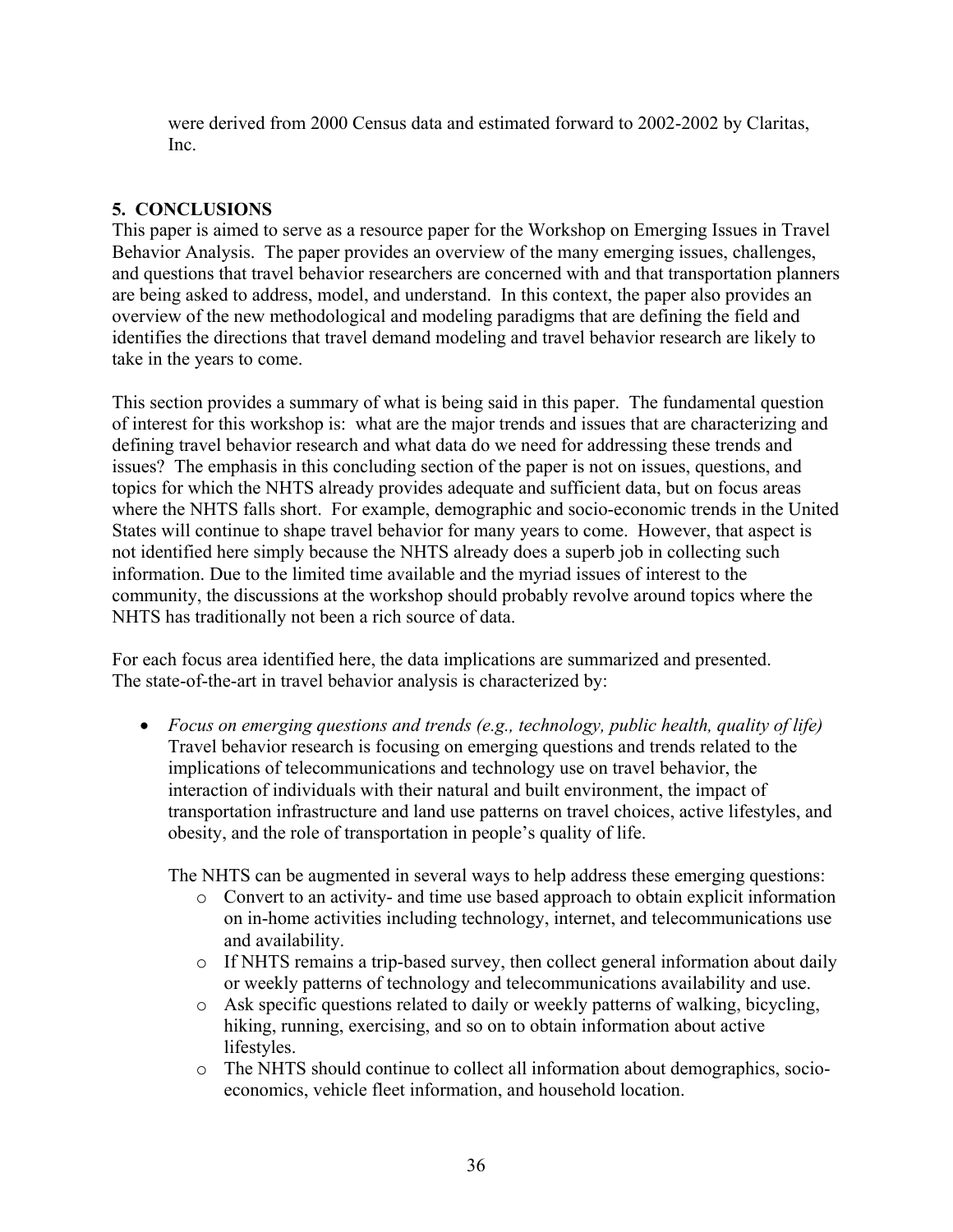• *Focus on activity engagement and time use* 

The travel behavior research arena is clearly focusing on the activity- and time use based approach to travel demand analysis. Most new microsimulation modeling systems being developed around the world are activity-based models that explicitly consider the time dimension.

- o Convert to an activity- and time use based approach to obtain explicit information about activity episodes both in-home and out-of-home. Detailed time-space data associated with each activity episode should be collected. Provide the ability to collect information about secondary and tertiary activities, thus measuring multitasking that happens in daily life.
- o If the NHTS remains as a trip-based survey, collect general information about the daily or weekly rhythms of in-home activity engagement patterns so that some basic relationships between in-home and out-of-home activity engagement can be studied.

• *Focus on constraints, interactions, and inter-dependency* 

There is an increasing recognition that travel behavior of individuals can not be modeled accurately unless there is explicit consideration of the time-space, modal, household, personal, institutional, and information constraints under which people make travel choices. Similarly, it is very important to consider interactions and inter-dependency among households, among household members within households, and among a broad array of agents that make up the urban activity system.

- o Collect information about constraints including work schedule constraints, school schedule constraints, modal availability, and household or personal constraints (e.g., when do you have to be home to take care of children?).
- o Collect information about flexibility associated with schedules and constraints. How late can you report to work? How early can you leave work? How late can you arrive home? Similarly, collect information about flexibility and alternative opportunities for destinations, modes, and timing of activities.
- o Collect information about "with whom" and "for whom" various activities are conducted. This provides valuable information about interactions, joint trip making, trade-offs in activity engagement, and inter-dependency in activity engagement.
- *Focus on behavioral processes/dynamics/learning/adaptation for microsimulation*  A major emphasis area in the activity and travel behavior research arena has been in understanding the behavioral decision making processes that lead to the revealed outcomes measured in surveys. Decision making processes underlying activity and travel engagement, mode choice, trip chaining, time of day choice, destination choice, residential location choice, work location choice, vehicle fleet composition, and a host of other choices have been the subject of much research in the recent past. It is envisioned that the availability of this type of data will allow the identification and unraveling of true cause and effect relationships underlying activity and travel behavior.
	- o Convert the NHTS to a two- or three-day activity/travel diary survey where at least one day involves collecting data on weekend travel behavior.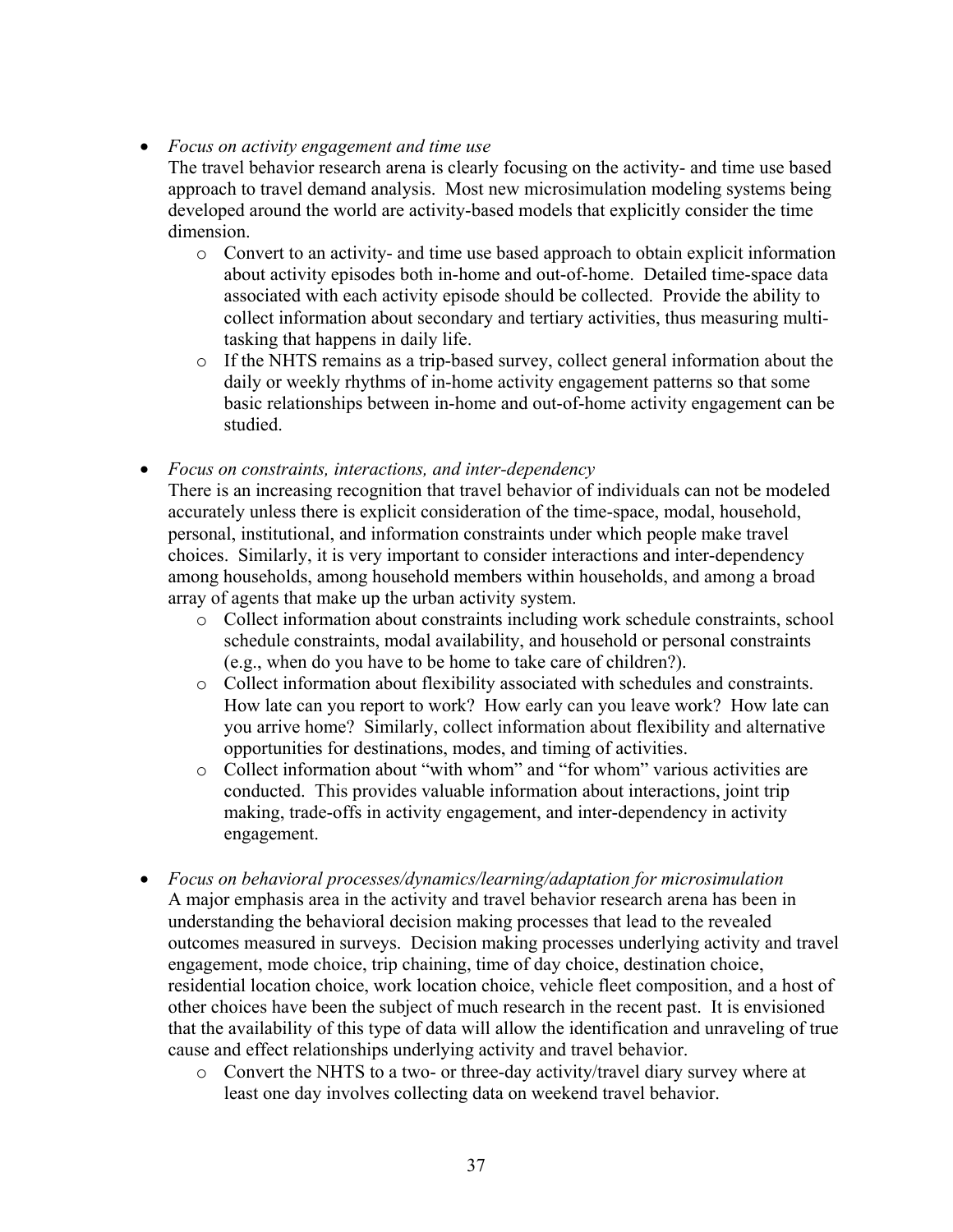- o Introduce a rotating panel component into the NHTS where a portion of the survey sample is observed repeatedly and subjected to a rotating panel scheme.
- o Within the scope of the NHTS, it would be difficult to include a full-fledged set of survey components that purport to collect behavioral process data. As such, it is not recommended that the collection of behavioral process data become a major part of the NHTS.
- o However, within the scope of the NHTS, it is very possible to include several questions that are open-ended and aim to gather information about people's decision making processes. These questions would ask people to report how and why they made a certain choice, with whom they may have discussed and negotiated prior to making a choice, what information they may have gathered and used prior to making a choice, and so on. It is recommended that a set of carefully crafted questions be included in the NHTS (and in all U.S. household travel surveys) for getting a glimpse into decision making processes.
- o Some of the questions may take the form of stated preference, stated tolerance, stated intention, stated adaptation, stated choice, or stated prospect type questions (Bradley, 1988; Lee-Gosselin, 1996). Such questions can offer valuable insights into behavioral processes and make the NHTS a more powerful resource for transport policy analysis. However, it is not likely to be feasible to incorporate a major stated preference type survey into the scope of the NHTS. The survey would simply become too complex and burdensome for the respondent.

#### • *Focus on attitudes, values, experiences, and perceptions*

Attitudes, values, perceptions, and experiences play an important role in shaping travel behavior. Unfortunately, most travel surveys do not bother to collect such information. The NHTS could potentially play a key role in filling this gap by gathering information about people's opinions and beliefs.

- o Include a section in the NHTS that asks people questions related to attitudes, values, experiences, and perceptions. These may be simple rating-type questions (importance ratings, agreement ratings, satisfaction ratings, etc.) and/or more open-ended questions where people report on specific experiences or opinions. These questions could cover attitudes and perceptions of time and space, lifestyle, modes of transportation, congestion, pricing and cost structures, vehicle use, residential neighborhood, and land use patterns.
- *Focus on a holistic approach to travel behavior analysis* 
	- The entire travel behavior research field is moving towards a more holistic approach to the understanding and modeling of travel behavior. Travel is no longer being observed and modeled in isolation. Travel is now modeled in the context of activities, time-space interactions, agent-based interactions, transportation network supply characteristics, land use characteristics, lifestyle variables, and land use characteristics. As such, it may be useful to augment the NHTS data sets with secondary and support data that allows a more holistic approach to travel behavior analysis. Secondary and support data may include:
		- o Modal network level of service variables
		- o Land use variables and characteristics associated with residential and work locations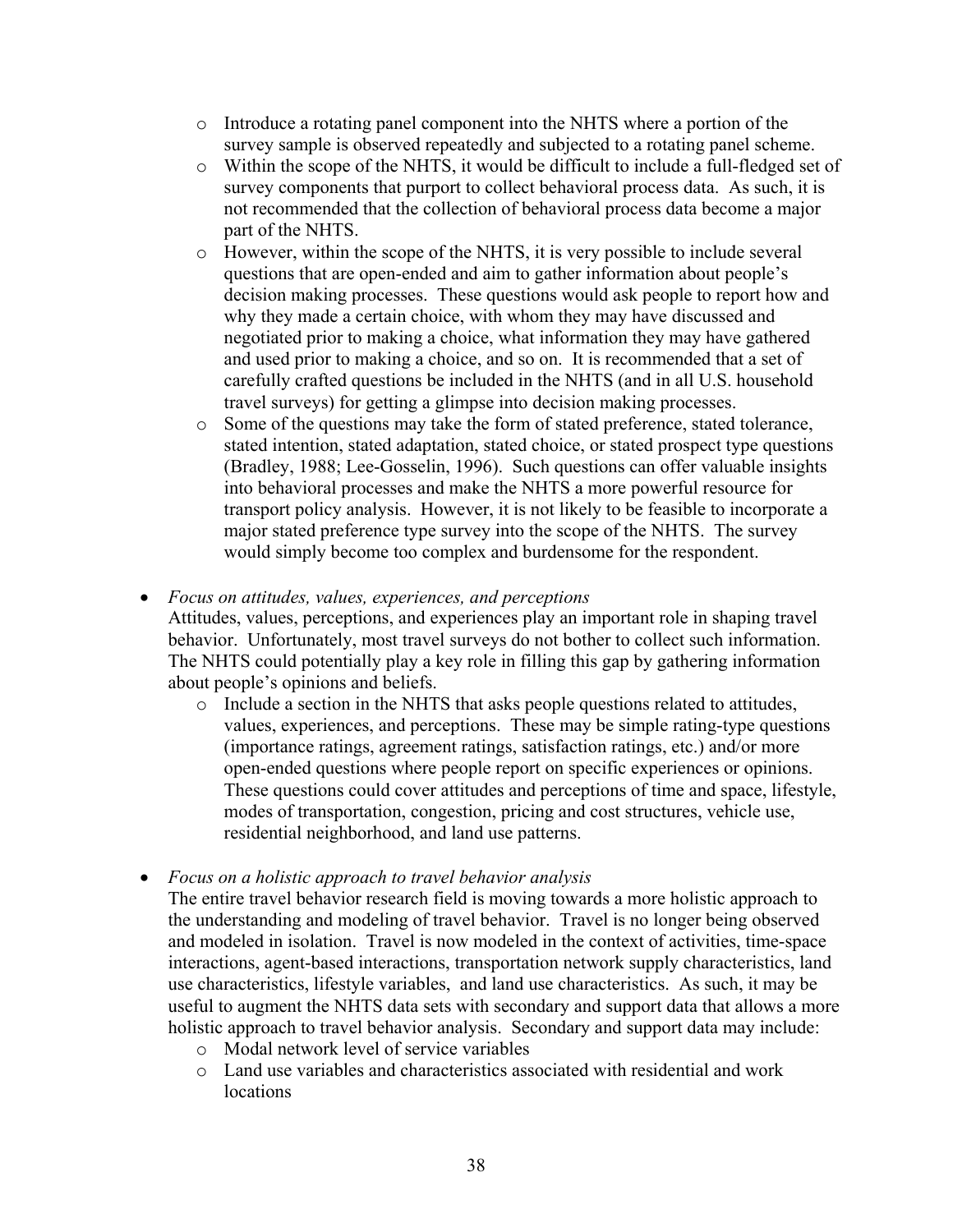o Public health statistics and exposure measures associated with neighborhoods, census geography, or other spatial units for which such data is available

Finally, it should be noted that the suggestions being made here will not come without a cost, both in terms of actual dollar costs for conducting the survey and collecting the data and in terms of questionnaire length and respondent burden. These are very important considerations that must be taken into account when determining the future format and scope of the NHTS. Participants, both in this workshop and in the Survey Methods workshop, will have to carefully weigh the trade-offs among data desired, data needed, respondent burden, and survey cost before developing specific recommendations for the future NHTS.

#### **ACKNOWLEDGEMENTS**

The authors thank Amlan Banerjee and Xin Ye, graduate research assistants at the University of South Florida, for their assistance in the preparation of this paper.

## **REFERENCES**

Agarwal, A. and R. M. Pendyala (2004) An Analysis of Weekday and Weekend Activity and Travel Patterns Using the 2001 NHTS. Working Paper, Department of Civil and Environmental Engineering, University of South Florida, Tampa, FL.

Al-Jammal, R. and E. Parkany (2003) Integration of Qualitative and Quantitative Methodologies: Framework and Quick Examples. *Transportation Research Record* **1854**, *Journal of the Transportation Research Board*, National Research Council, Washington, D.C., pp. 171-179.

Arentze, T. A. and H. J. P. Timmermans (2004a). A Learning-based Transportation Oriented Simulation System. *Transportation Research* **38B**, pp. 613-634.

Arentze, T. A. and H. J. P. Timmermans (2004b) A Micro-simulator of Urban Land Use Dynamics Integrating a Multi-agent Model of Land Development and an Activity-based Model of Transport Demand, *CD-ROM of the 83rd Annual Meeting of the Transportation Research Board*, National Research Council, Washington, D.C.

Axhausen, K.W. and T. Garling (1992) Activity Based Approaches to Travel Analysis: Conceptual Frameworks, Models and Research Problems. *Transport Reviews* **12(4)**, pp. 323- 341.

Bagley, M. N. and P. L. Mokhtarian (2002) The Impact of Residential Neighborhood Type on Travel Behavior: A Structural Equations Modeling Approach. *Annals of Regional Science* **36(2)**, pp. 279-297.

Bancroft, G. (1958) *The American Labor Force.* New York, Wiley.

Banerjee, A., X. Ye, R. M. Pendyala, and A. R. Pinjari (2005) Understanding Travel Time Expenditures Around the World Part II: Exploring the Notion of Travel Time Budgets, To be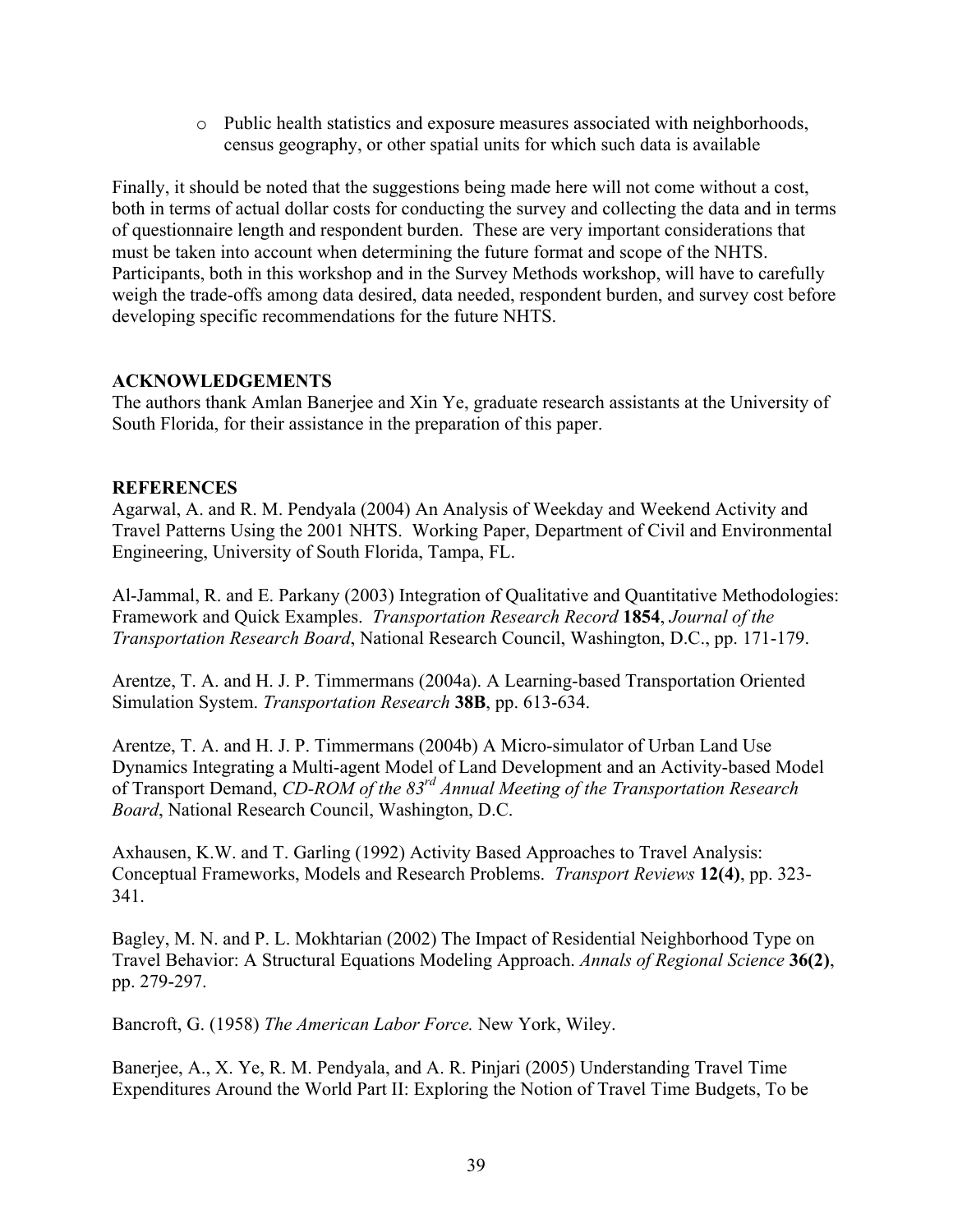presented at the *84th Annual Meeting of the Transportation Research Board*, January, Washington, D.C.

Bashshur, R. L., J. H. Sanders and G. W. Shannon, eds. (1997) *Telemedicine: Theory and Practice.* C. C. Thomas, Springfield, IL.

Bureau of Labor Statistics, US Department of Labor.<http://www.bls.gov/>

Bhat, C. R. and F. S. Koppelman (1999) A Retrospective and Prospective Survey of Time-Use Research. *Transportation* **26**, pp. 119-139.

Bhat, C. R. (2003) Econometric Choice Formulations: Alternative Model Structures, Estimation Techniques, and Emerging Directions, Resource paper for workshop on Econometric Models of Choice: Formulation and Estimation, IATBR Conference, Lucerne, Switzerland, August, [http://www.ce.utexas.edu/prof/abstracts/econometric\\_choice\\_IATBR2003\\_Final.doc](http://www.ce.utexas.edu/prof/abstracts/econometric_choice_IATBR2003_Final.doc)

Bhat, C. R. and S. Sen (2004) Household Vehicle Type Holdings and Usage: An Application of the Multiple Discrete-Continuous Extreme Value (MCDEV) Model. Department of Civil Engineering, University of Texas at Austin, Austin, TX.

Bhat, C. R. and A. Lockwood (2004) On Distinguishing Between Physically Active and Physically Passive Episodes and Between Travel and Activity Episodes: An Analysis of Weekend Recreational Participation in the San Francisco Bay Area. *Transportation Research*  **38A(8)**, pp. 573-592.

Bhat, C. R. and S. Srinivasan (2005) A Multidimensional Mixed Ordered-response Model for Analyzing Weekend Activity Participation. *Transportation Research* **39B(3)**, pp. 255-278.

Bhat, C. R. and R. Gossen (2004) A Mixed Multinomial Logit Model Analysis of Weekend Recreational Episode Type Choice. *Transportation Research* **38B(9)**, pp. 767-787.

Bhat, C. R., J. Y. Guo, S. Srinivasan, and A. Sivakumar (2004) A Comprehensive Econometric Microsimulator for Daily Activity-Travel Patterns, *Transportation Research Record* (forthcoming), Transportation Research Board, National Research Council, Washington, D.C.

Boarnet, M. and R. Crane (2001) The Influence of Land Use on Travel Behavior: Specification and Estimation Strategies. *Transportation Research* **35A(9)**, pp. 823-845.

Boden, R. J. (1999) Flexible Working Hours, Family Responsibilities and Female Selfemployment: Gender Differences in Self-Employment Selection. *American Journal of Economics and Sociology* **58**, pp. 71-83.

Bradley, M. (2004) Process Data for Understanding and Modeling Travel Behavior. Resource Paper presented at the 7<sup>th</sup> International Conference on Travel Survey Methods, Los Suenos, Costa Rica, August.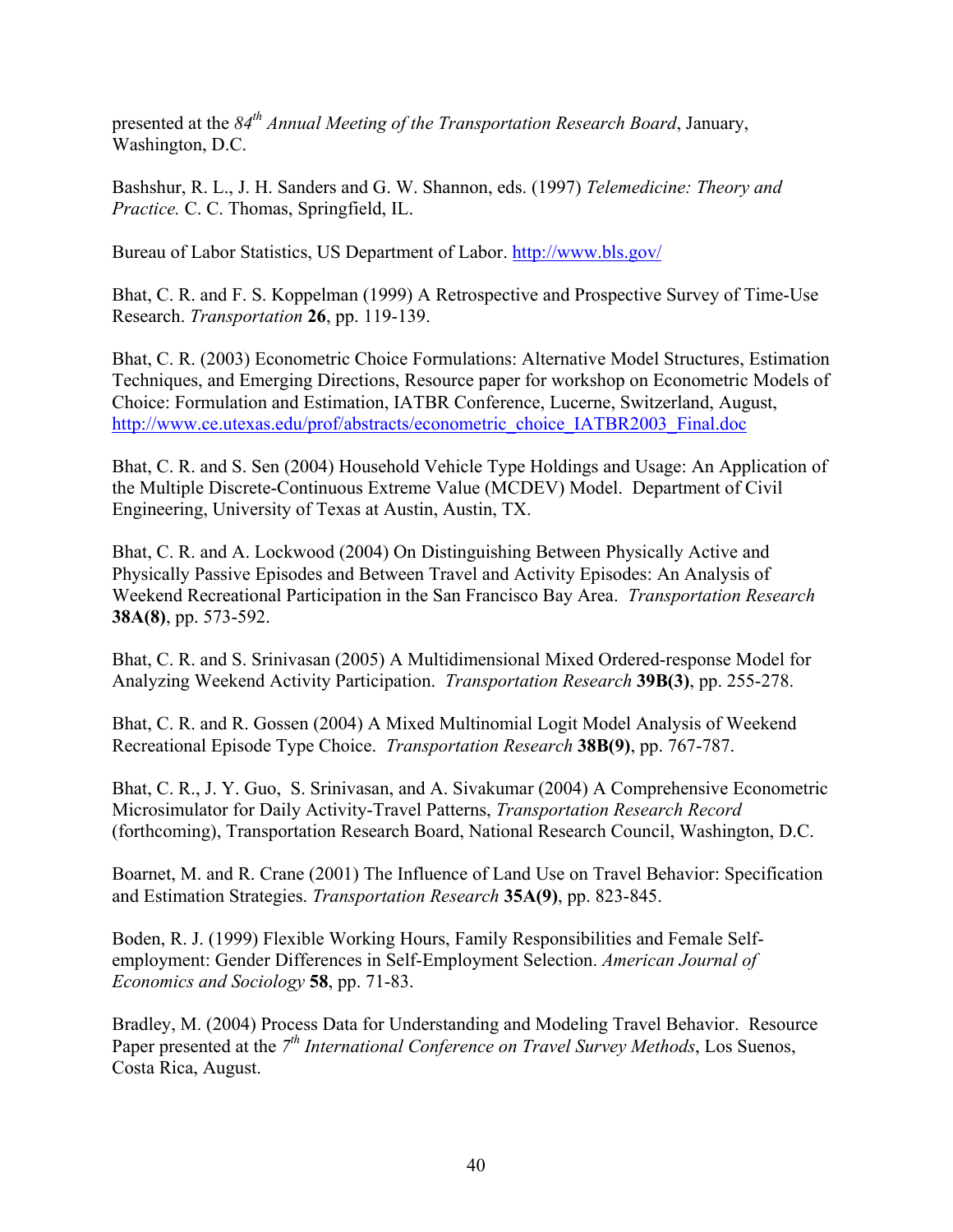Bradley, M.A. (1988) Realism and Adaptation in Designing Hypothetical Travel Choice Contexts. *Journal of Transport Economics and Policy* **22(1)**.

Bradley, M., Outwater, M.L., Jonnalagadda, N. and E.R. Ruiter (2001) Estimation of Activity-Based Microsimulation Model for San Francisco, presented at the *80th Annual Meeting of the Transportation Research Board*, Washington, D.C., January.

Cervero, R. (2003) Road Expansion, Urban Growth, and Induced Travel: A Path Analysis. *Journal of the American Planning Association* **69(2)**, pp. 145-163.

Cervero, R. and M. Hansen (2002) Induced Travel Demand and Induced Road Investment: A Simultaneous Equation Analysis. *Journal of Transport Economics and Policy* **36(3)**, pp. 469- 490.

Chandrasekharan, B. and K. G. Goulias (1999) Exploratory Longitudinal Analysis of Solo and Joint Trip Making Using the Puget Sound Transportation Panel. *Transportation Research Record* **1676**, Transportation Research Board, National Research Council, Washington, D.C., pp. 77-85.

Chatzky, J. (2002) The Check is in the Mail. Not! In *Time*.

Chen, C. and P. L. Mokhtarian (2002) TTB or not TTB, That is the Question: A Review and Analysis of the Empirical Literature on Travel Time (and Money) Budgets, Institute of Transportation Studies, Department of Civil Engineering, University of California, Davis.

Clifton, K. J. (2002) Non-Work Travel Patterns of Low-Income Households in Austin, Texas, *CD-ROM of the 81st Annual Meeting of the Transportation Research Board*, National Research Council, Washington, D.C.

Clifton, K. J. (2003) Independent Mobiltiy among Teenagers: Exploration of Travel to After-School Activities, *Transportation Research Record* **1854**, Transportation Research Board, National Research Council, Washington, D.C., pp. 74-80.

Clifton, K. J. and S. L. Handy (2003) Qualitative Methods in Travel Behavior Research. In P.R. Stopher and P. Jones (eds.) *Transport Survey Quality and Innovation*. Elsevier Science Ltd, Oxford, UK, pp. 283-302.

Dobson, R. and M. L. Tischer. Comparative Analysis of Determinants of Modal Choices by Central Business District Workers, *Transportation Research Record* **649**, Transportation Research Board, National Research Council, Washington, D. C., pp. 7-13, 1977.

Doherty, S.T. (2003) Interactive Methods for Activity Scheduling Processes. In K. G. Goulias (ed) *Transportation Systems Planning: Methods and Applications*, CRC Press, Boca Raton, FL, pp. 7-1 to 7-25.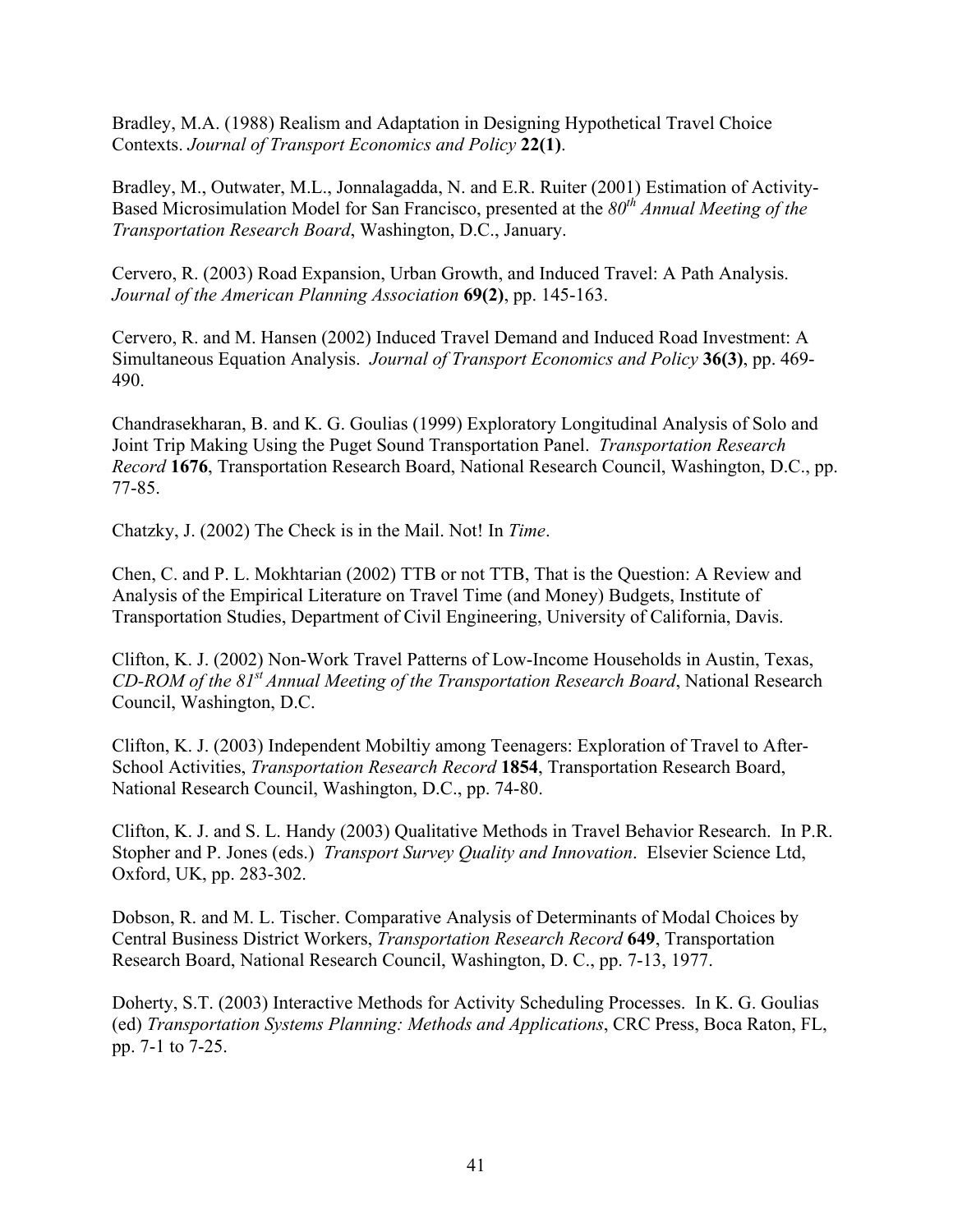Doherty, S. T., E. J. Miller, K. W. Axhausen, and T. Garling (2002) A Conceptual Model of the Weekly Household Activity/Travel Scheduling Process. In E. Stern, I. Salomon, and P.H.L. Bovy (eds.) *Travel Behaviour: Spatial Patterns, Congestion, and Modelling*. Edward Elgar Publishing, Inc., Northampton, MA, pp. 233-264.

Doherty, S. T. and E. J. Miller (2000) A Computerized Household Activity Scheduling Survey. *Transportation* **27(1)**, pp. 75-97.

Ewing, R. and R. Cervero (2001) Travel and the Built Environment. *Transportation Research Record* **1780**, Transportation Research Board, National Research Council, Washington, D.C., pp. 87–114.

Ewing, R., T. Schmidt, R. Killingsworth, A. Zlot and S. Raudenbush (2003) Relationship between Urban Sprawl and Physical Activity, Obesity and Morbidity. *American Journal of Health Promotions Inc* **18(1)**, pp. 47-57.

Fielding, G. J., D. P., Blankenship, and T. Tardiff (1976) Consumer Attitudes Toward Public Transit, *Transportation Research Record* **563**, Transportation Research Board, National Research Council, Washington, D.C.

Fox, S. (2002) *A PEW Internet Project Data Memo*. The Pew Internet & American Life Project.

Fujii, S., Kitamura, R., and K. Kishizawa (1999) Analysis of Individuals' Joint Activity Engagement Using a Model System of Activity-Travel Behavior and Time Use. In *Transportation Research Record* **1676**, Transportation Research Board, National Research Council, Washington, D.C., pp. 11-19.

Garling, T, D. Eek, P. Loukopoulos, S. Fujii, O. Johansson-Stenman, R. Kitamura, R.M. Pendyala, and B. Vilhelmson (2002) A Conceptual Analysis of the Impact of Travel Demand Management on Private Car Use. *Transport Policy* **9**, pp. 59-70.

Garling, T., M. Kwan, and R. Golledge (1994) Computational Process Modeling of Household Activity Scheduling. *Transportation Research* **28B**, pp. 355-364.

Georggi, N. L. and R. M. Pendyala (2001) An Analysis of Long Distance Travel Behavior of the Elderly and Low Income. *Personal Travel: The Long and Short of It*, Conference Proceedings, Transportation Research E-Circular Number E-C026, Transportation Research Board, National Research Council, Washington, D.C., pp. 121-150.

Giuliano, G. (1998) Information Technology, Work Patterns and Intra-metropolitan Location: A Case Study. *Urban Studies* **7**, pp. 1077-1095.

Glazer, L. J. and D. A. Curry (1987) A Ridesharing Market Analysis Survey of Commuter Attitudes and Behavior at a Major Suburban Employment center, *Transportation Research*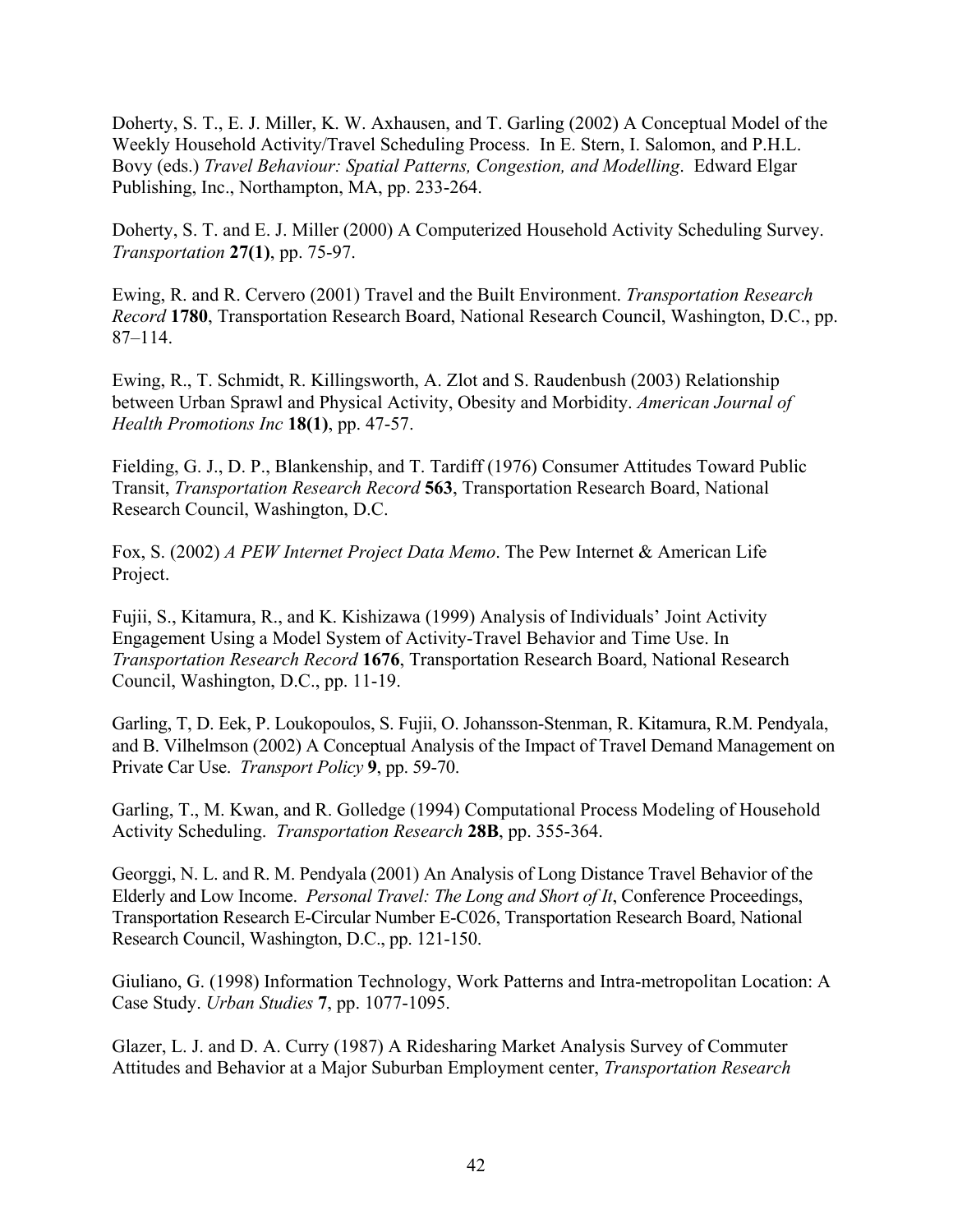*Record* **1130**, Transportation Research Board, National Research Council, Washington, D. C., pp. 9-13.

Gliebe, J. P. and F. S. Koppelman (2002) A Model of Joint Activity Participation Between Household Members. *Transportation* **29**, pp. 49-72.

Golob, T. F. (1998) A Model of Household Choice of Activity Participation and Mobility. In T. Garling, T. Laitila, and K. Westin (eds) *Theoretical Foundations of Travel Choice Modeling*, Elsevier Science Ltd., The Netherlands, pp. 365-398.

Golob, T. F. (2001) *Travelbehaviour.com: Activity Approaches to Modeling the Effects of Information Technology on Personal Travel Behaviour*. In D. Hensher (ed) *Travel Behavior Research, The Leading Edge*. Elsevier Science/ Pergamon: Kidlington, Oxford. pp. 145-184.

Golob, T. F. and A. C. Regan (2001) Impacts of Information Technology on Personal Travel and Commercial Vehicle Operations: Research Challenges and Opportunities. *Transportation Research* **9C**, pp. 87-121.

Golob, T. F. and D. A. Hensher (1998) Greenhouse Gas Emissions and Australian Commuters' Attitudes and Behavior Concerning Abatement Policies and Personal Involvement, *Transportation Research* **3D(1)**, pp. 1-18.

Golob, T. F. and M. G. McNally (1997) A Model of Activity Participation and Travel Interactions Between the Household Heads. *Transportation Research* **31B**, pp. 177-194.

Golob, T. F. and H. Meurs (1986) Biases in Response Over Time in a Seven-Day Travel Diary. *Transportation* **13**, pp. 163-181.

Golob, T. F. and H. Meurs (1987) A Structural Model of Temporal Change in Multimodal Travel Demand. *Transportation Research* **21A(6)**, pp. 391-400.

Golob, T. F. and H. Meurs (1988) Development of Structural Equations Models of the Dynamics of Passenger Travel Demand. *Environment and Planning* **20A**, pp. 1197-1218.

Gould, J. (1998) Driven to Shop? The Role of Transportation in Future Home Shopping. *Transportation Research Record* **1617**, Transportation Research Board, National Research Council, Washington, D.C., pp. 149-156.

Gould, J. and T. F. Golob (1999) E-commerce, Virtual Accessibility and the Potential Growth of Neighborhood Stores. Presented at the National Science Foundation and the European Science Foundation Conference on Social Change and Sustainable Transport. March 10-13, University of California, Berkeley.

Goulias, K.G. (1999) Longitudinal Analysis of Activity and Travel Pattern Dynamics Using Generalized Mixed Markov Latent Class Models. *Transportation Research* **33B(8)**, pp. 535- 557.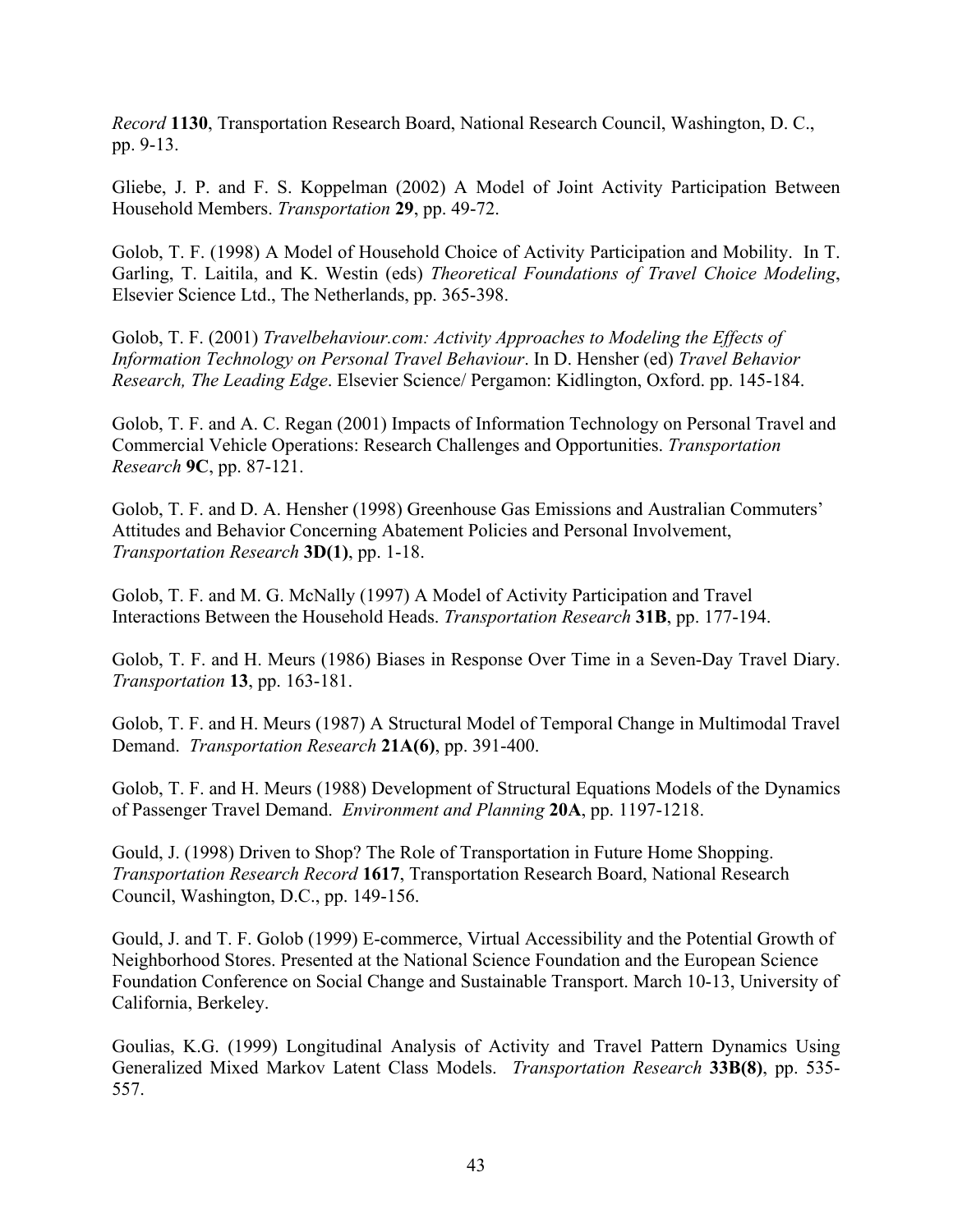Goulias, K.G. (2003) On the Role of Qualitative Methods in Travel Surveys. In P.R. Stopher and P.M. Jones (eds) *Transport Survey Quality and Innovation*. Elsevier Science Ltd., Oxford, UK, pp. 319-329.

Goulias, K.G. (2002) Multilevel Analysis of Daily Time Use and Time Allocation to Activity Types Accounting for Complex Covariance Structures Using Correlated Random Effects. *Transportation* **29(1)**, pp. 31-48.

Goulias, K.G., and R. Kitamura (1996) A Dynamic Model System for Regional Travel Demand Forecasting. In T. F. Golob, R. Kitamura, and L. Long (eds) *Panels for Transportation Planning: Methods and Applications*, Kluwer Academic Publishers, Boston, pp. 321-348.

Goulias, K. G., W. Brog, and E. Erl (1998) Perceptions in Mode Choice using the Situational Approach: A Trip-by-trip Multivariate Analysis for Public Transportation. *Transportation Research Record* **1645**, Transportation Research Board, National Research Council, Washington, D. C., pp. 82-93.

Graaff, T. de and P. Rietveld (2003) ICT and Substitution between Out-of-Home and at Home Work; the Importance of Timing. Tinbergen Institute Discussion Paper, TI 2003-061/3. Vrije Universiteit, Amsterdam. ([http://www.tinbergen.nl/discussionpapers/03061.pdf\)](http://www.tinbergen.nl/discussionpapers/03061.pdf)

Hagerstrand, T. (1970) What About People in Regional Science? *Papers of the Regional Science Association* **24**, pp. 7-21.

Handy, S. (1997) Travel Behavior Issues Related to Neo-traditional Developments - A Review of the Research. Summary, Recommendations and Compendium of Papers from the Urban Design, Telecommunications and Travel Forecasting Conference of the Travel Model Improvement Program.

Handy, S. L. and P. L. Mokhtarian (1996) The Future of Telecommuting. *Futures* **28(3)**, pp. 227- 240.

Handy, S. L., M. G. Boarnet, R. Ewing and R. E. Killingsworth (2002) How the Built Environment Affects Physical Activity: Views from Urban Planning. *American Journal of Preventive Medicine* **23(2)**, Supplement 1, pp. 64-73.

Hartgen, D. T. (2003) Highways and Sprawl in North Carolina. A Policy Report prepared for the John Locke Foundation, Raleigh, NC. Available at: [http://www.johnlocke.org/policy\\_reports/2003092541.html](http://www.johnlocke.org/policy_reports/2003092541.html)

Harvey, A.S. (2003) Time-Space Diaries: Merging Traditions. In P.R. Stopher and P. Jones (eds) *Transport Survey Quality and Innovation*. Elsevier Science Ltd, Oxford, UK, pp. 151-180.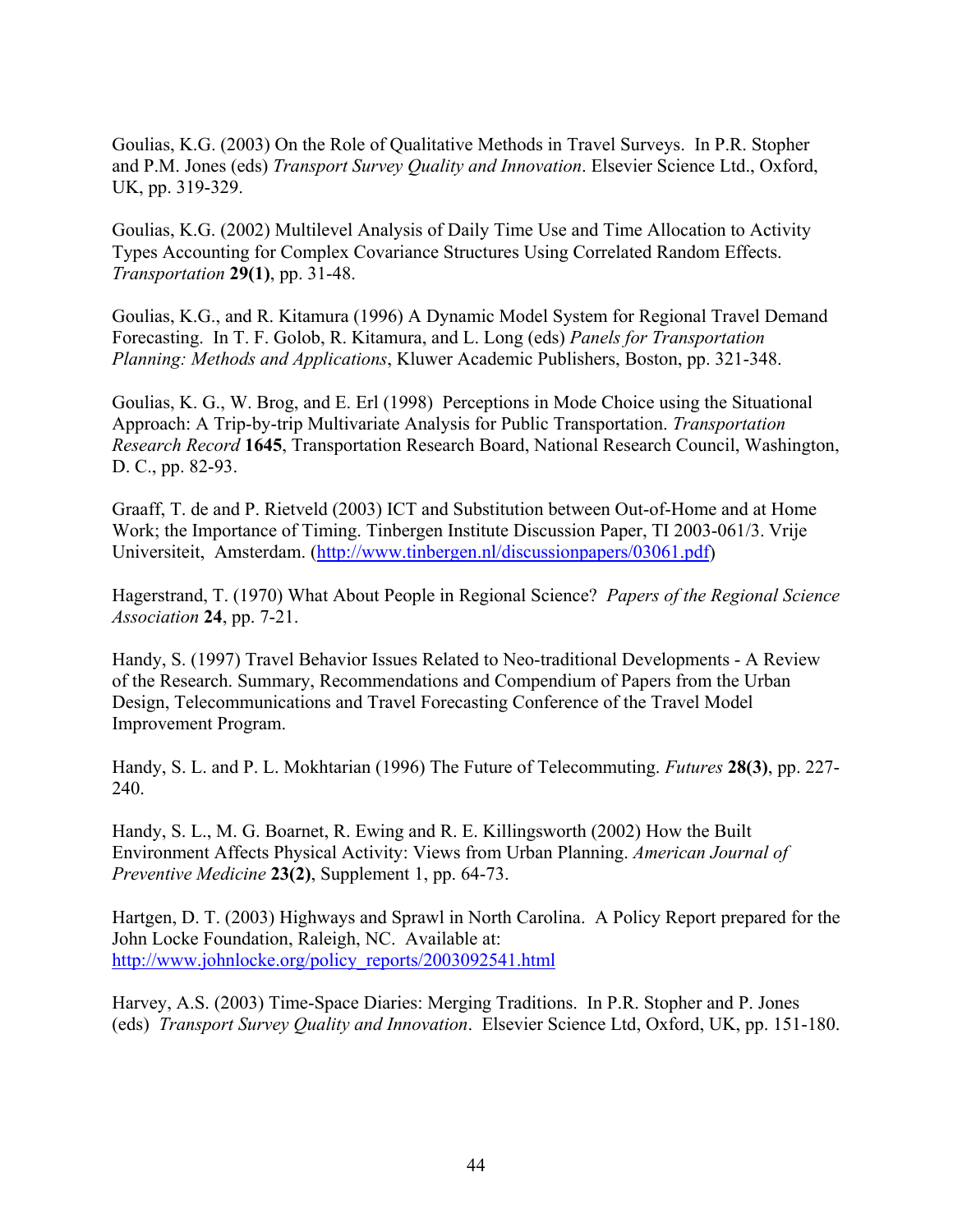Haynes, J. J., J. N. Fox, and B. T. Williams (1977) Public Attitudes Toward Transit Features and Systems, *Transportation Research Record* **649**, Transportation Research Board, National Research Council, Washington, D. C., pp. 42-48.

Hensher, D.A., (ed) (2001) *Travel Behavior Research: The Leading Edge*. Elsevier Science Ltd., Oxford, UK.

Hensher, D.A. and K.A. Button (eds) (2000) *Handbook of Transport Modelling*. Elsevier Science Ltd., Oxford, UK.

Hjorthol, R. and G. Berge (1977) *Environmental Consciousness and Choice of Transport Mode: A Pilot Project on Environmental Attitudes and Everyday Travel Behavior in Two Urban Areas*, Transportoekonomisk Institutt (TOEI), Oslo, Norway.

Hoehner, C., L. K. Brennan, R. Brownson, S. Handy and R. Killingsworth (2003) Opportunities for Integrating Public Health and Urban Planning Approaches to Promote Active Community Environments. *American Journal of Health Promotion* **18(1)**, pp. 14-20.

Huff., J.O. and S. Hanson (1986) Repetition and Variability in Urban Travel. *Geographical Analysis* **18(2)**, pp. 97-113.

Jacobson, L. N., G. S. Rutherford, and R. K. Kinchen (1991) Public Attitude Toward the Seattle Area HOV System and Effectiveness of the Hero Hotline Program, *Transportation Research Record* **1299**, Transportation Research Board, National Research Council, Washington, D. C., pp. 55-62, 1991.

Jones, P. M., F. S. Koppelman, and J. P. Orfueil (1990) Activity Analysis: State of the Art and Future Directions. In P.M. Jones (ed) *New Developments in Dynamic and Activity Based Approaches to Travel Analysis*, Gower, Aldershot, UK, pp. 34-55.

Kim S. and G. F. Ulfarsson (2004) The Travel Mode Choice of the Elderly: Effects of Personal, Household, Neighborhood, and Trip Characteristics, *CD-ROM of the 83rd Annual Meeting of the Transportation Research Board*, National Research Council, Washington, D.C.

Kitamura, R. (1988) An Evaluation of Activity Based Travel Analysis. *Transportation* **15**, pp. 9- 34.

Kitamura, R. (1990) Panel Analysis in Transportation Planning: An Overview. *Transportation Research* **24A**, pp. 401-415.

Kitamura, R. (2000) Longitudinal Methods. In D. Hensher (ed) *Handbook of Transport Modelling*. Elsevier Science Ltd., Amsterdam, The Netherlands, pp. 113-129.

Kitamura, R., and S. Fujii (1998) Two Computational Process Models of Activity-Travel Behavior. In T. Garling, T. Laitila, and K. Westin (eds) *Theoretical Foundations of Travel Choice Modeling*, Elsevier Science, Oxford, pp. 251-279.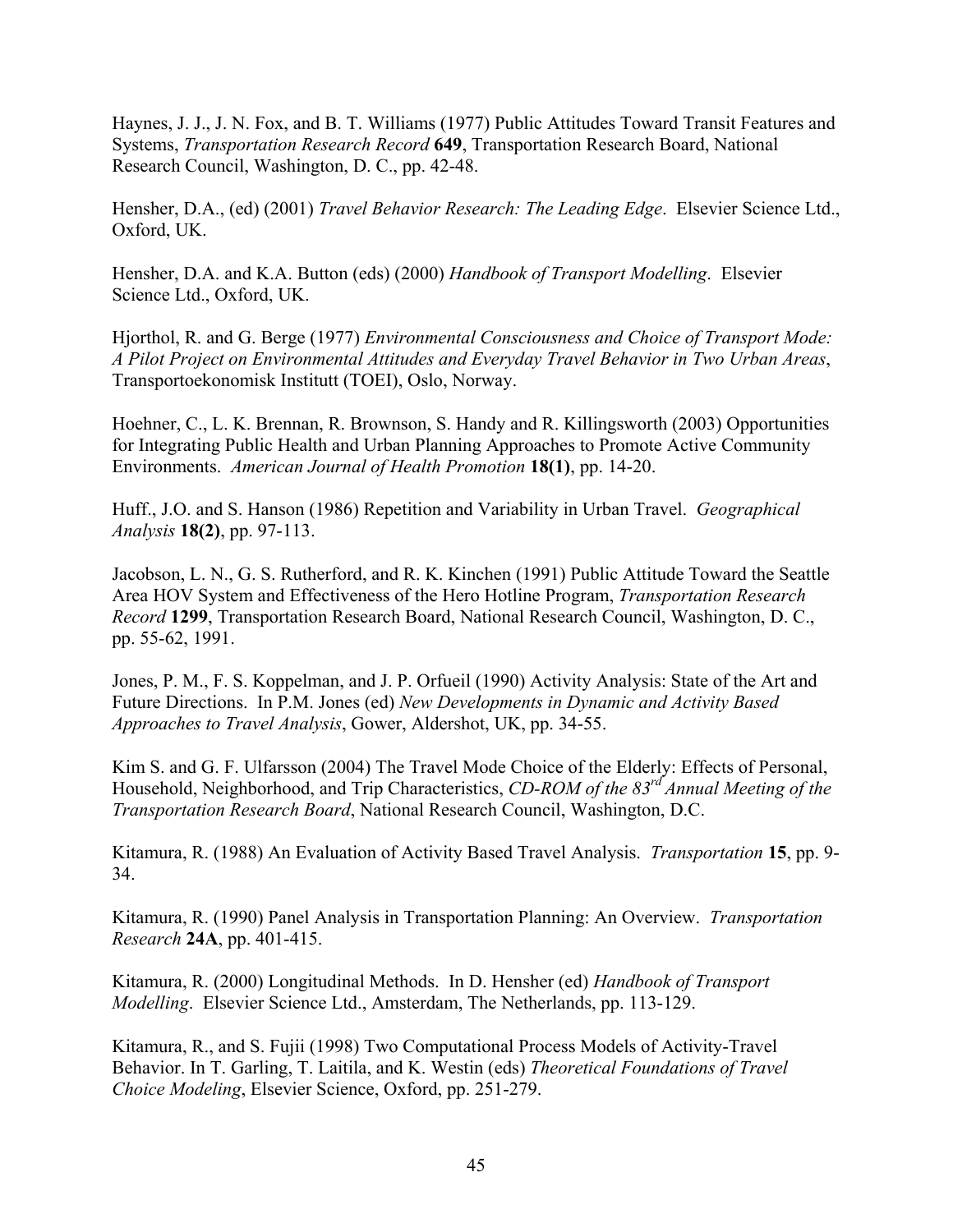Kitamura, R., T. Yamamoto, and S. Fujii (2003) The Effectiveness of Panels in Detecting Changes in Discrete Travel Behavior. *Transportation Research* **37B(2)**, pp. 191-206.

Kitamura, R., E. I. Pas, C. V. Lula, T. K. Lawton, and P. E. Benson (1996) The Sequenced Activity Mobility Simulator (SAMS): An Integrated Approach to Modeling Transportation, Land Use and Air Quality. *Transportation* **23**, pp. 267-291.

Kitamura, R., P. L. Mokhtarian, and L. Laidet (1997) A Micro-analysis of Land Use and Travel in Five Neighborhoods in the San Francisco Bay Area. *Transportation* **24**(**2**), pp. 125-158.

Kitamura, R., T. Yamamoto, K. Kishizawa, and R. M. Pendyala (2000) Stochastic Frontier Models of Prism Vertices. *Transportation Research Record* **1718***, Journal of the Transportation Research Board*, TRB, National Research Council, Washington, D.C., pp. 18-26.

Kockelman, K. M. (2001) A Model for Time- and Budget-Constrained Activity Demand Analysis. *Transportation Research* **35B(3)**, pp. 255-269.

Kockelman, K. M. and Y. Zhao (2000) Behavioral Distinctions: The Use of Light Duty Trucks and Passenger Cars. *Journal of Transportation and Statistics* **3(3)**, pp. 47-60.

Kondo, K. and R. Kitamura (1987) Time-space Constraints and the Formation of Trip Chains. *Regional Science and Urban Economics* **17**, pp. 49-65.

Koppelman, F., J. Prashker, and B. Bagamery (1977) Perceptual Maps of Destination Characteristics based on Similarities Data, *Transportation Research Record* **649**, Transportation Research Board, National Research Council, Washington, D. C., pp. 32-37.

Krizek, K. J and P. Waddell (2002) Analysis of Lifestyle Choices: Neighborhood Type, Travel Patterns, and Activity Participation, *Transportation Research Record* **1807**, Transportation Research Board, National Research Council, Washington, D.C., pp. 119-128.

Krizek, K. J., Y. Li, and S. L. Handy (2005a) Spatial Attributes and Patterns of Use in Household-Related ICT Activity. Paper to be presented at the *84th Annual Meeting of the Transportation Research Board*, Washington, D.C., January.

Krizek, K. J., Y. Li, and S. L. Handy (2005b) ICT as a Substitute for Non-Work Travel: A Direct Examination. Paper to be presented at the *84th Annual Meeting of the Transportation Research Board*, Washington, D.C., January.

Kulkarni, A. A., and M. G. McNally (2001) A Micro-Simulation of Daily Activity Patterns. *CD-ROM Proceedings of the 80th Annual Meeting of the Transportation Research Board*, National Research Council, Washington, D.C.

Kuppam, A. R. and R. M. Pendyala (2001) A Structural Equations Analysis of Commuter Activity and Travel Patterns. *Transportation* **28(1)**, pp. 33-54.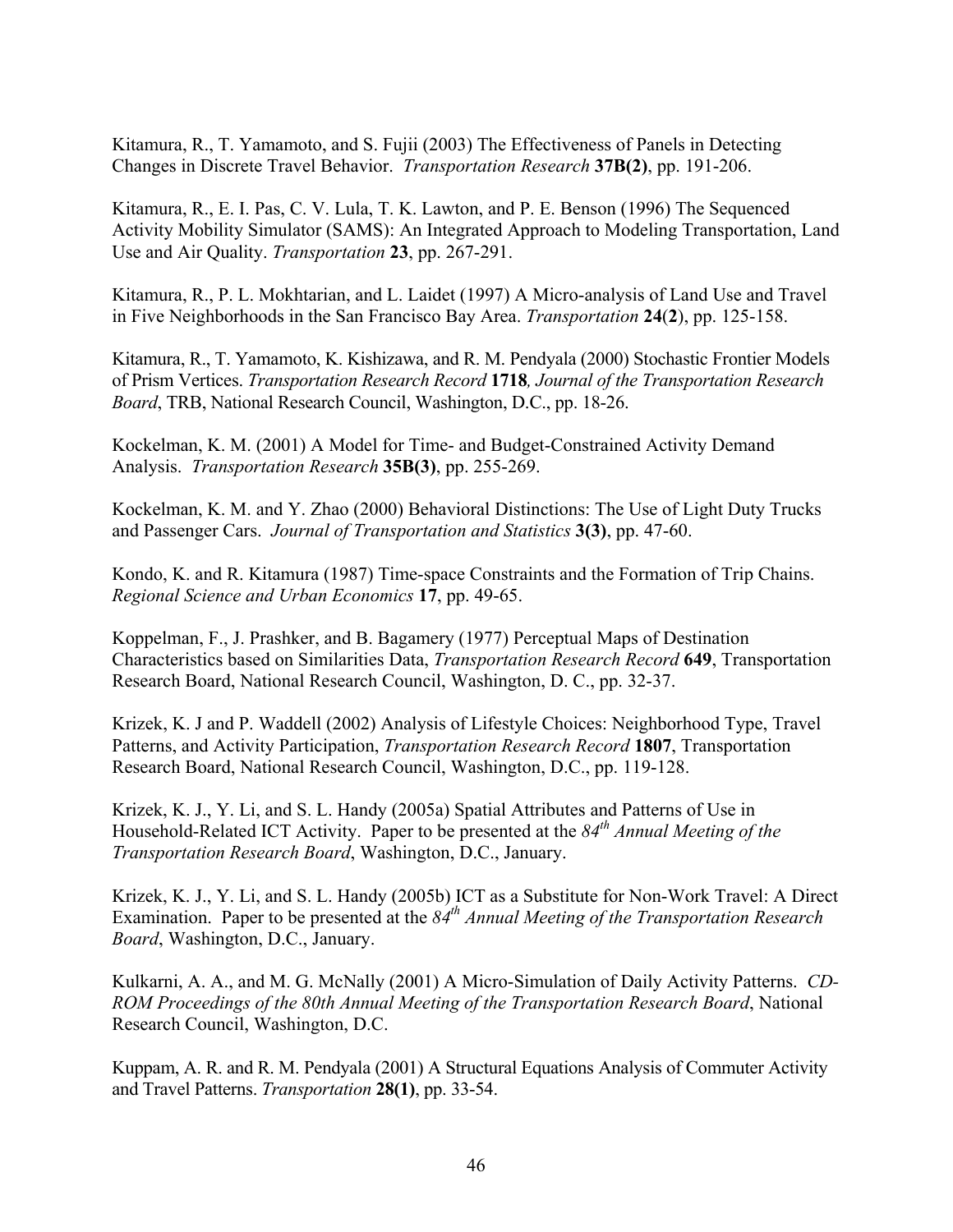Kuppam, A. R., R. M. Pendyala, and S. Rahman (1999) Analysis of the Role of Traveler Attitudes and Perceptions in Explaining Mode Choice Behavior. *Transportation Research Record* **1676**, *Journal of the Transportation Research Board*, TRB, National Research Council, Washington, D.C., pp. 68-76.

Lave, C. and R. Crepeau (1994) Travel by Households Without Vehicles. In *Travel Mode Special Reports*, 1990 NPTS Report Series, U.S. Department of Transportation, Federal Highway Administration, Publication No. FHWA-PL-94-019, pp. 1-1 – 1-47.

Lee, M. and M. G. McNally (2004) An Empirical Investigation on the Dynamic Processes of Activity Scheduling and Trip Chaining. *CD-ROM of the 83rd Annual Meeting of the Transportation Research Board*, National Research Council, Washington, D.C.

Lee-Gosselin, M. (1996) Scope and Potential of Interactive Stated Response Data Collection Methods. *Conference on Household Travel Surveys: New Concepts and Research Needs*. Conference Proceedings 10, Transportation Research Board, National Research Council, National Academy Press, Washington, D.C., pp. 115-133.

Levinson, D. M. and S. Kanchi (2002) Roadway Capacity and the Allocation of Time. *Journal of Transportation and Statistics* **5(1)**, pp. 25-45.

Lu, X. and E. I. Pas (1999) Socio-demographics, Activity Participation, and Travel Behavior. *Transportation Research* **33A**(1), pp. 1-18.

Ma, J. and K. G. Goulias (1997a) A Dynamic Analysis of Person and Household Activity and Travel Patterns Using Data From the First Two Waves in the Puget Sound Transportation Panel. *Transportation* **24(3)**, pp. 309-331.

Ma, J. and K. G. Goulias (1997b) Systematic Self-Selection and Sample Weight Creation in Panel Surveys: The Puget Sound Transportation Panel Case. *Transportation Research* **31A(5)**, pp. 365-377.

Mahmassani, H. S. and Y-H. Liu (1999) Dynamics of Commuting Decision Behavior Under Advanced Traveler Information Systems. *Transportation Research* **7C(2)**, pp. 91-107.

Mannering, F. L., E. Murakami, and S. Kim (1994) Temporal Stability of Travelers Activity Choice and Home-Stay Duration: Some Empirical Evidence. *Transportation* **21**, pp. 371-392.

Mannering, J. S. and P. L. Mokhtarian (1995) Modeling the Choice of Telecommuting Frequency in California: An Exploratory Analysis. *Technological Forecasting and Social Change* **49(1)**, pp. 49-73.

Marker, J. T. and K. Goulias (2000) A Framework for the Analysis of Grocery Teleshopping. Presented at the *79th Annual Meeting at the Transportation Research Board*, January 9-13, Washington D.C.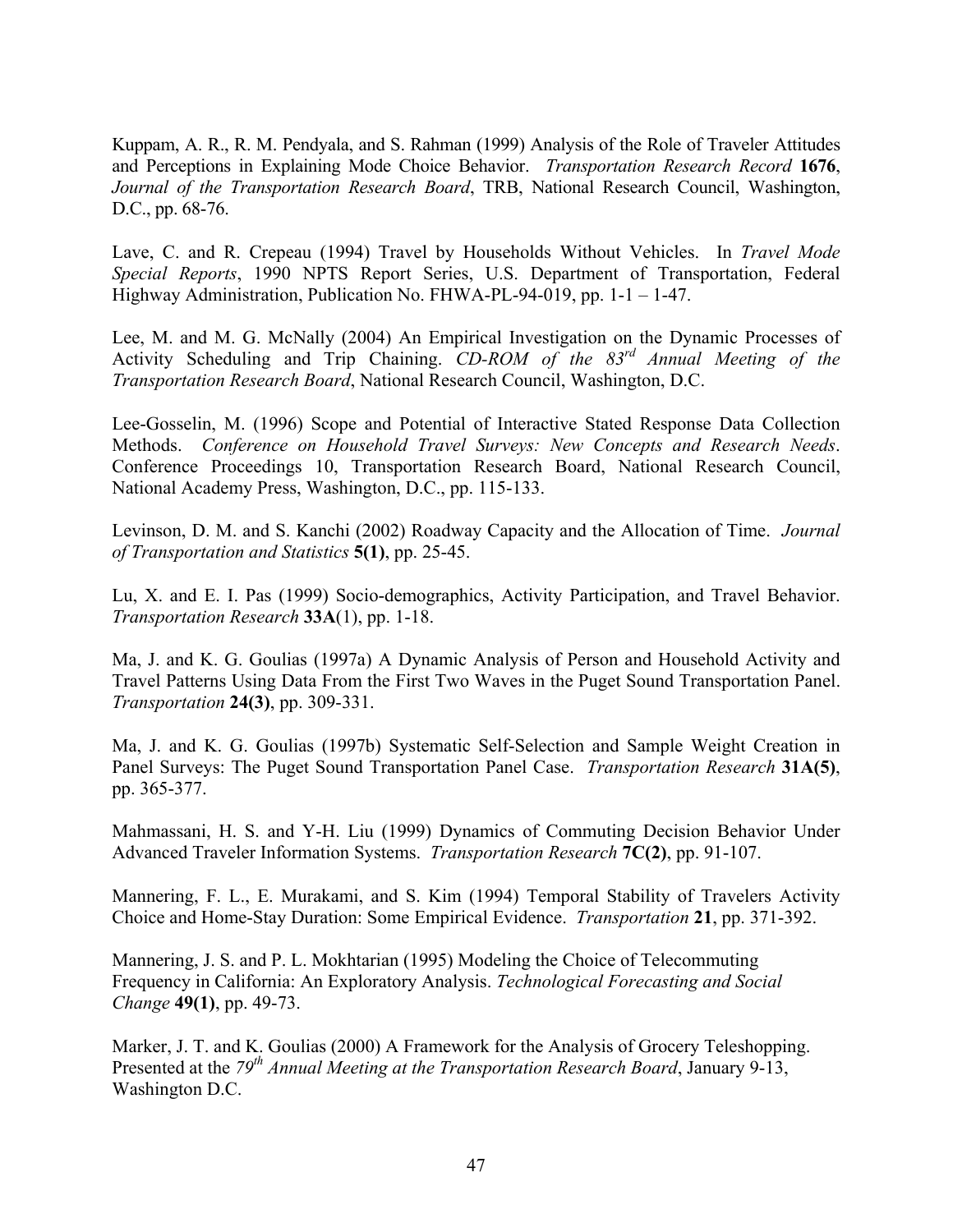Meka, S., R. M. Pendyala, and M. A. W. Kumara (2002) Structural Equations Analysis of Within-Household Activity and Time Allocation Between Two Adults. *CD-ROM Proceedings of the 81st Annual Meeting of the Transportation Research Board*, TRB, National Research Council, Washington, D.C.

Miller, H. J. (1991). Modelling Accessibility Using Space-Time Prism Concepts Within Geographical Information Systems. *International Journal of Geographical Information Systems*, 5, 287-301.

Miller, E. J. (2003) Microsimulation. In K. G. Goulias (ed.) *Transportation Systems Planning: Methods and Applications*. CRC Press, Boca Raton, FL, pp. 12-1 – 12-22.

Miller, E. J. and M. J. Roorda (2003). A Prototype Model of Household Activity/Travel Scheduling. *CD-ROM of the 82nd Annual Meeting of the Transportation Research Board*, National Research Council, Washington, D.C.

Mokhtarian, P. L. (1990) A Typology of Relationships between Telecommunications and Transportation. *Transportation Research* **24A(3)**, pp. 231-242.

Mokhtarian, P.L. (1998) A Synthetic Approach to Estimating the Impacts of Telecommuting on Travel. *Urban Studies* **35(2)**, pp. 215-241.

Mokhtarian, P.L., F.J. Samaniego, R.H. Shumway, and N.H. Willits (2002) Revisiting the Notion of Induced Traffic Through a Matched-Pairs Study. *Transportation* **29(2)**, pp. 193-220.

Mokhtarian, P. L., and I. Salomon (2001) How Derived is the Demand for Travel? Some Conceptual and Measurement Considerations. *Transportation Research* **35A(8)**, pp. 695-719.

Mokhtarian, P. L., and C. Chen (1999) A Review and Discussion of the Literature on Travel Time and Money Expenditure. Research report prepared for the Daimler-Chrysler Corporation. Institute of Transportation Studies, University of California, Davis.

Mokhtarian, P. L. and I. Salomon (1997) Modeling the Desire to Telecommute: The Importance of Attitudinal Factors in Behavioral Models. *Transportation Research* **31A(1)**, pp. 35-50.

Mokhtarian, P. L. and M. N. Bagley (2000) Modeling Employees' Perceptions and Proportional Preferences of Work Locations: The Regular Workplace and Telecommuting Alternatives. *Transportation Research* **34A(4)**, pp. 223-242.

Murakami, E. and C. Ulberg (1997) The Puget Sound Transportation Panel. In T.F. Golob, R. Kitamura, and L. Long (eds) *Panels for Transportation Planning: Methods and Applications*, Kluwer Academic Publishers, Dordrecht, The Netherlands, pp. 159-192.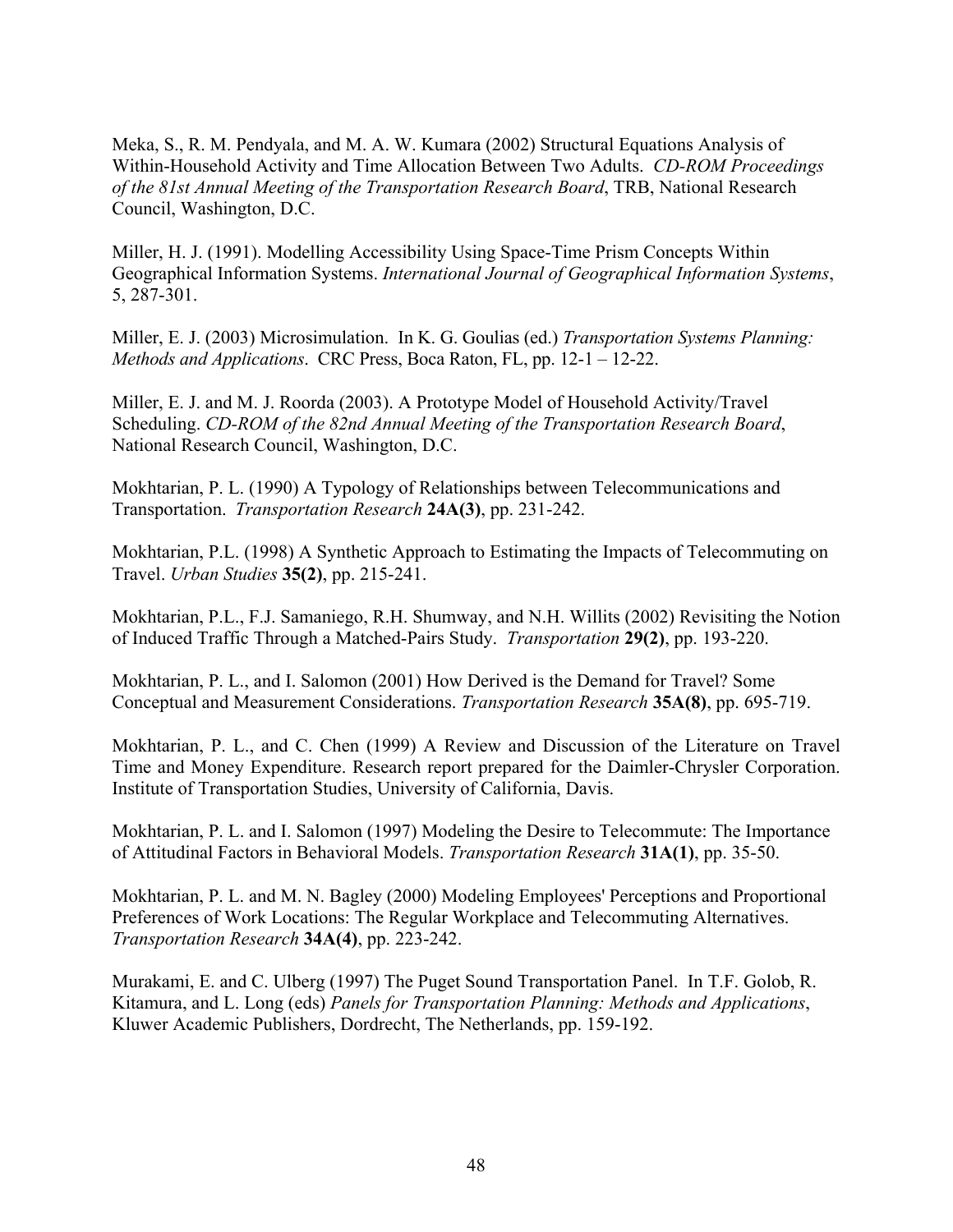Murakami, E. and W. T. Watterson (1990) Developing a Household Travel Panel Survey for the Puget Sound Region, *Transportation Research Record* **1285**, Transportation Research Board, National Research Council, Washington, D. C., pp. 40-46.

Niemeier, D. and G. S. Rutherford (1994) Non-Motorized Transportation. In *Travel Mode Special Reports*, 1990 NPTS Report Series, U.S. Department of Transportation, Federal Highway Administration, Publication No. FHWA-PL-94-019, pp. 3-1 – 3-25.

Noland, R.B. and L. L. Lem (2002) A Review of the Evidence for Induced Travel and Changes in Transportation and Environmental Policy in the US and the UK. *Transportation Research*  **7D(1)**, pp. 1-26.

Oak Ridge National Laboratory (2004) 2001 National Household Travel Survey User's Guide January 2004 (Version 3) (National Sample with Add-ons). Available at [http://nhts.ornl.gov/2001/usersguide/index.shtml,](http://nhts.ornl.gov/2001/usersguide/index.shtml) June.

Pas, E.I. and S. Sundar (1995) Intrapersonal Variability in Daily Urban Travel Behavior: Some Additional Evidence. *Transportation* **22**, pp. 135-150.

Pendyala, R. M. (2003) Time Use and Travel Behavior in Space and Time. In K. G. Goulias (ed) *Transportation Systems Planning: Methods and Applications*. CRC Press, Boca Raton, FL, pp. 2-1  $-2-37.$ 

Pendyala, R. M. and R. Kitamura (1997) Weighting Methods in Choice Based Panels with Attrition. In T. F. Golob, R. Kitamura, and L. Long (eds) *Panels for Transportation Planning: Methods and Applications.* Kluwer Academic Publishers, Boston, MA, pp. 233-258.

Pendyala, R. M. and E. I. Pas (2000) Multiday and Multiperiod Data for Travel Demand Modeling. Invited Resource Paper in *Transport Surveys: Raising the Standard*, Proceedings of an International Conference on Transport Survey Quality and Innovation. Transportation Research Board E-Circular Number E-C008, Transportation Research Board, National Research Council, Washington, D.C., pp. II-B/1 – II-B/22.

Pendyala, R. M., K. G. Goulias, and R. Kitamura (1991) Impact of Telecommuting on Spatial and Temporal Patterns of Household Travel*. Transportation* **18**, pp. 383-409.

Pendyala, R. M., L. Kostyniuk, and K. G. Goulias (1995) A Repeated Cross-Sectional Evaluation of Car Ownership and Trip Making. *Transportation* **22**, 165-184.

Pendyala, R. M., R. Kitamura, and D.V.G.P. Reddy (1998) Application of an Activity-Based Travel Demand Model Incorporating a Rule-Based Algorithm. *Environment and Planning B: Planning and Design* **25**, pp. 753-772.

Pendyala, R. M. and C. R. Bhat (2004) An Exploration of the Relationship Between Timing and Duration of Maintenance Activities. *Transportation* **31(4)**, pp. 429-456.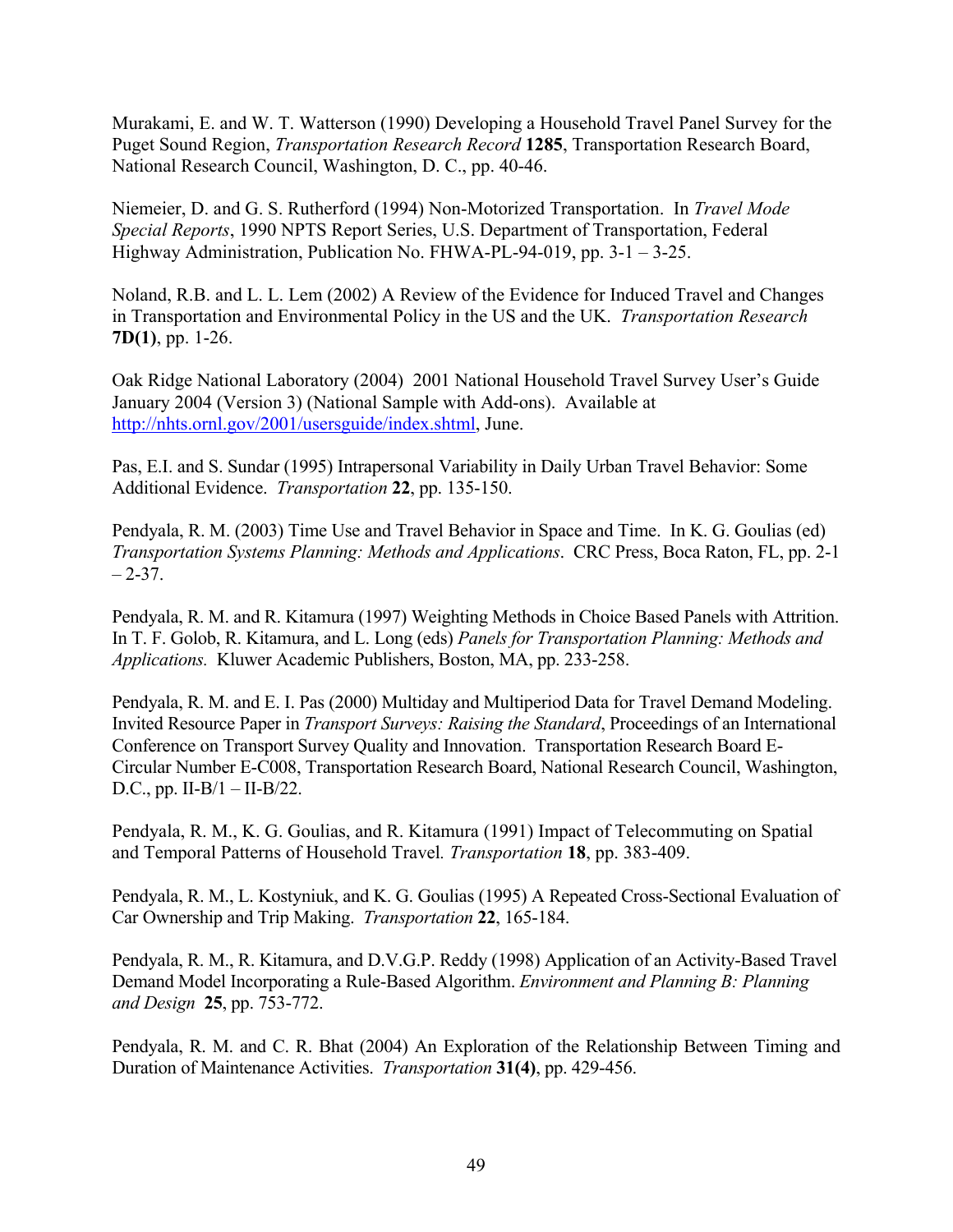Pendyala, R. M., T. Yamamoto, and R. Kitamura (2002) On the Formulation of Time Space Prisms to Model Constraints on Personal Activity-Travel Engagement. *Transportation* **29(1)**, pp. 73-94.

Pendyala, R. M. (2004) Phased Implementation of a Multimodal Activity Based Modeling System for Florida. FAMOS: The Florida Activity Mobility Simulator. Final Report Submitted to the Florida Department of Transportation, Research Center. Volume I: Technical Documentation Available at: [http://www.dot.state.fl.us/research](http://www.dot.state.fl.us/research-center/Completed_Proj/Summary_PTO/FDOT_BA496rpt.pdf)[center/Completed\\_Proj/Summary\\_PTO/FDOT\\_BA496rpt.pdf](http://www.dot.state.fl.us/research-center/Completed_Proj/Summary_PTO/FDOT_BA496rpt.pdf) and Volume II: Users Guide Available at: [http://www.dot.state.fl.us/research](http://www.dot.state.fl.us/research-center/Completed_Proj/Summary_PTO/FDOT_BA496_Manual.pdf)[center/Completed\\_Proj/Summary\\_PTO/FDOT\\_BA496\\_Manual.pdf](http://www.dot.state.fl.us/research-center/Completed_Proj/Summary_PTO/FDOT_BA496_Manual.pdf) 

Pinjari, A. R., A. Agarwal, and R.M. Pendyala (2004) Household Vehicle Utilization Patterns in the United States: Evidence from the 2001 National Household Travel Survey (NHTS). Working Paper, Department of Civil and Environmental Engineering, University of South Florida, Tampa, FL.

Polzin, S. E. and X. Chu (2004) Travel Behavior Trends: The Case for Moderate Growth in Household VMT – Evidence from the 2001 NHTS. Working Paper, Center for Urban Transportation Research, University of South Florida, Tampa, FL.

Polzin, S. E., X. Chu, and J. R. Rey (2001) Mobility and Mode Choice of People of Color for Non-Work Travel. *Personal Travel: The Long and Short of It*, Conference Proceedings, Transportation Research E-Circular Number E-C026, Transportation Research Board, National Research Council, Washington, D.C., pp. 391-412.

Redmond, L. S. and P. L. Mokhtarian (2001) The Positive Utility of the Commute: Modeling Ideal Commute Time and Relative Desired Commute Amount. *Transportation* **28**, pp. 179-205.

Rey, J., S.E. Polzin, and S. G. Bricka (1995) An Assessment of the Potential Saturation in Men's Travel. In *Demographic Special Reports*, 1990 NPTS Report Series, U.S. Department of Transportation, Federal Highway Administration, Publication No. FHWA-PL-95-032, pp. 1-1 – 1-63.

Robinson, J. P. and G. Godbey (1997) *Time for Life: The Surprising Ways Americans Use Their Time*, Pennsylvania State University Press, University Park, PA.

Rosenbloom, S. (1995a) Travel by Women. In *Demographic Special Reports*, 1990 NPTS Report Series, U.S. Department of Transportation, Federal Highway Administration, Publication No. FHWA-PL-95-032, pp. 2-1 – 2-57.

Rosenbloom, S. (1995b) Travel by the Elderly. In *Demographic Special Reports*, 1990 NPTS Report Series, U.S. Department of Transportation, Federal Highway Administration, Publication No. FHWA-PL-95-032, pp. 3-1 – 3-49.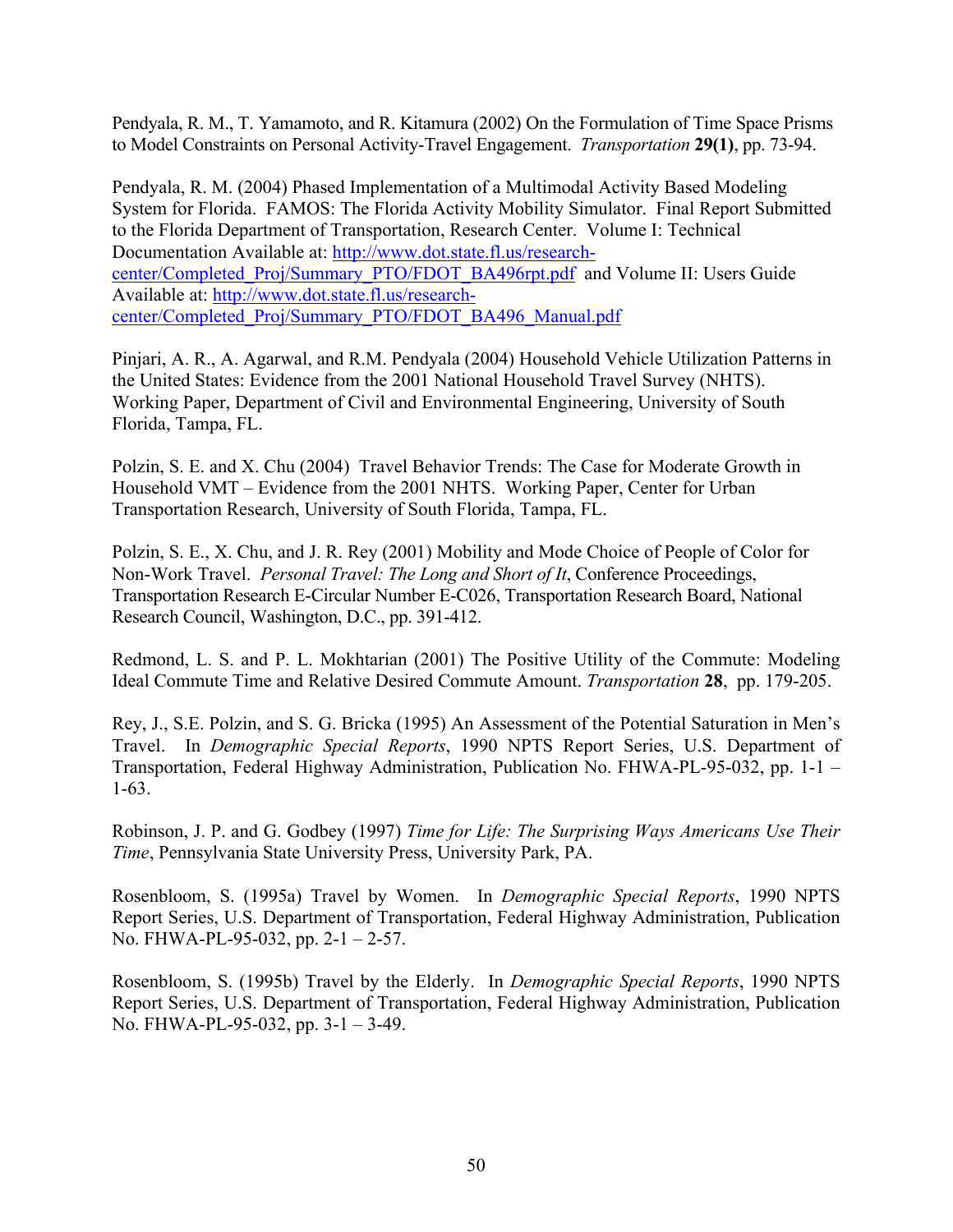Rosenbloom, S. and K. J. Clifton (1996) The Puzzle of Income, Race and Density: Preliminary Evidence on Transit Use from the 1991 American Housing Survey, *Journal of Public Transportation* **1(1)**, pp. 87-102.

Scott, D. M. and P. S. Kanaroglou (2002). An Activity-Episode Generation Model that Captures Interactions Between Household Heads: Development and Empirical Analysis. Transportation Research, 36B, 875-896.

Shen, Q. (1999) Transportation, Telecommunications, and the Changing Geography of Opportunity. *Urban Geography* **20**, pp. 334-355.

Shen, Q. (2000) New Telecommunications and Residential Location Flexibility. *CD-ROM of the 79th Annual Meeting at the Transportation Research Board*, National Research Council, Washington D.C.

Simma, A. and K. W. Axhausen (2001) Within-Household Allocation of Travel: Case of Upper Austria. In *Transportation Research Record* **1752**, Transportation Research Board, National Research Council, Washington, D.C., pp. 69-75.

Smith, J. P. and M. P. Ward (1985) Time Series Growth in the Female Labor Force. *Journal of Labor Economics* **3(1)**, pt. 2, pp. S59-S90.

Spear, B. D. (1976) Generalized Attribute Variable for Models of Mode Choice Behavior, *Transportation Research Record* **592**, Transportation Research Board, National Research Council, Washington, D. C., pp. 6-11.

Srinivasan, S. and C. R. Bhat (2004). Modeling the Generation and Allocation of Shopping Activities in a Household. Technical paper, Department of Civil Engineering, The University of Texas at Austin.

Stanek, D. M. and P. L. Mokhtarian (1998) Developing Models of Preference for Home-Based and Center-Based Telecommuting: Findings and Forecasts. *Technological Forecasting and Social Change* **57(1-2)**, pp. 53-74.

Strathman, J. G. and K. J. Dueker (1995) Understanding Trip Chaining. In *Special Reports on Trip and Vehicle Attributes*, 1990 NPTS Report Series, U.S. Department of Transportation, Federal Highway Administration, Publication No. FHWA-PL-95-033, pp. 1-1 – 1-27.

Tertoolen, G., D. V. Kreveld, and B. Verstraten (1998) Psychological Resistance against Attempts to Reduce Private Car Use, *Transportation Research* **32A**(**3**), pp. 171-181.

TTI (2004) *2004 Urban Mobility Report*. Texas Transportation Institute, Texas A&M University, College Station, TX. Available at: <http://mobility.tamu.edu/ums/report/>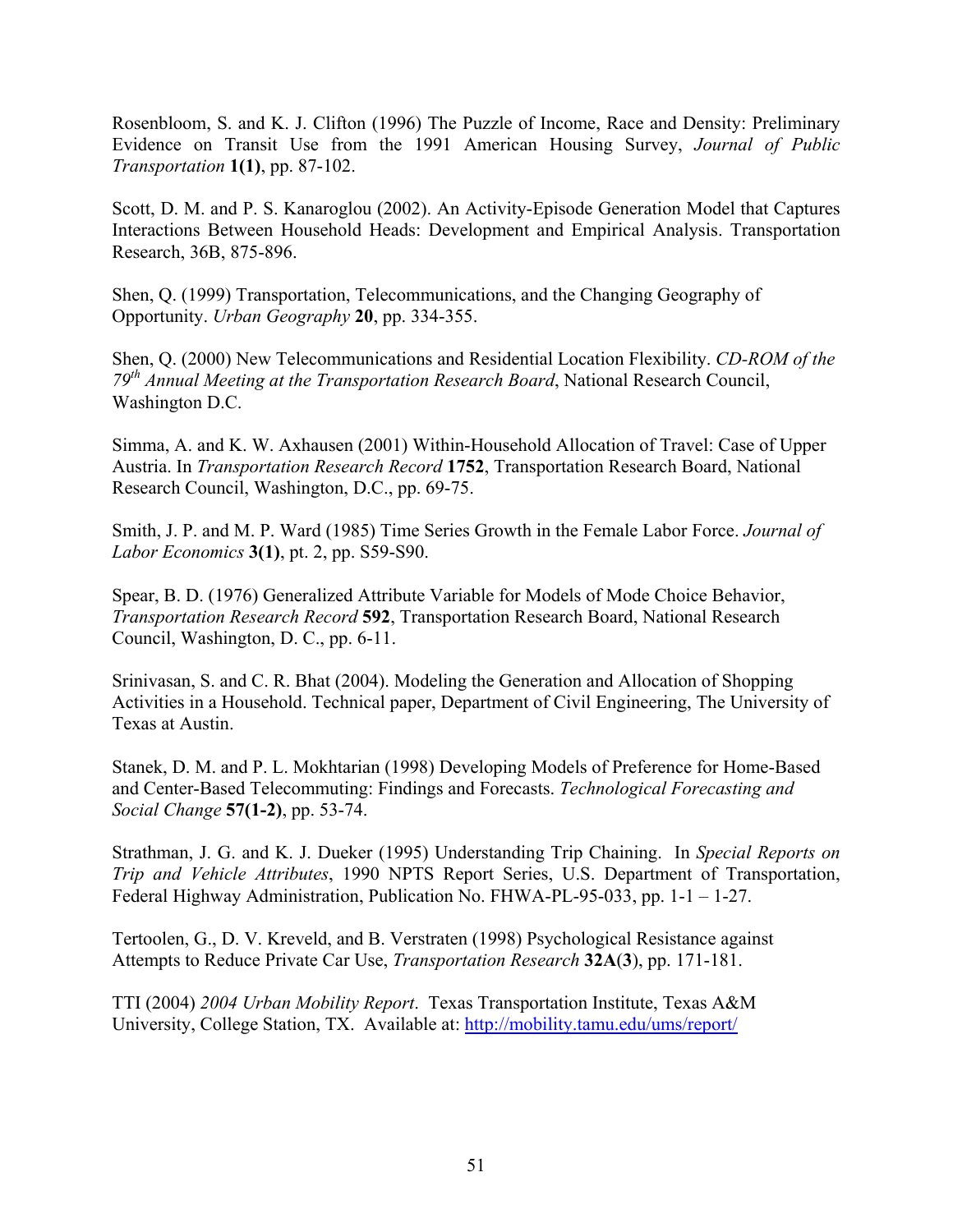Van Wissen, L. J. (1991). A Model of Household Interactions in Activity Patterns. Working paper UCTC No. 15, University of California Transportation Center, University of California, Berkeley.

Vanston, L.K. and C. Rogers (1995) Alternative Voice Communications: Competitive Impacts on the Wireline Network. Technology Futures, Inc., Austin, TX.

Varma, K. V., C. I. Ho, D. M. Stanek and P. L. Mokhtarian (1998) Duration And Frequency of Telecenter Use: Once A Telecommuter, Always A Telecommuter? *Transportation Research* **6C (1-2)**, pp. 47-68.

Viswanathan, K. and K. G. Goulias (2001) Travel Behavior Implications of Information and Communications Technology in Puget Sound Region. *Transportation Research Record* **1752**, Transportation Research Board, National Research Council, Washington, D.C., pp. 157-165.

Viswanathan, K., K. G. Goulias and T. Kim (2001) On the Relationship between Travel Behavior and Information and Communication Technology (ICT): What Do the Travel Diaries Show? Proceedings of the *Seventh International Conference on Urban Transport at the Environment in the 21st Century*, Lemnos, Greece, pp. 213-222.

Vovsha, P. (2004) The State of the Practice in Activity Based Modeling in the United States. Presented at the *83rd Annual Meeting of the Transportation Research Board*, National Research Council, Washington, D.C., January.

Vovsha, P., E. Peterson, and R. Donnelly (2003) Explicit Modeling of Joint Travel by Household Members: Statistical Evidence and Applied Approach. *CD-ROM Proceedings of the 82nd Annual Meeting of the Transportation Research Board*, National Research Council, Washington, D.C.

Waddell, P (2002) UrbanSim, modeling urban development for land use, transportation, and environmental planning, *Journal of the American Planning Association* **68**, pp. 297-314.

Waddell, P., M. Outwater, C. Bhat, and L. Blain (2002) Design of an Integrated Land Use and Activity-Based Travel Model System for the Puget Sound Region. *Transportation Research Record* **1805**, Transportation Research Board, National Research Council, Washington, D.C., pp. 108-118.

Wen, C. H. and F. S. Koppelman (1999) Integrated Model System of Stop Generation and Tour Formation for the Analysis of Activity and Travel Patterns. *Transportation Research Record* **1676**, Transportation Research Board, National Research Council, Washington, D.C., pp. 136- 144.

Wen, C. H. and F. S. Koppelman (2000) A Conceptual and Methodological Framework for the Generation of Activity-Travel Patterns. *Transportation* **27**, pp. 5-23.